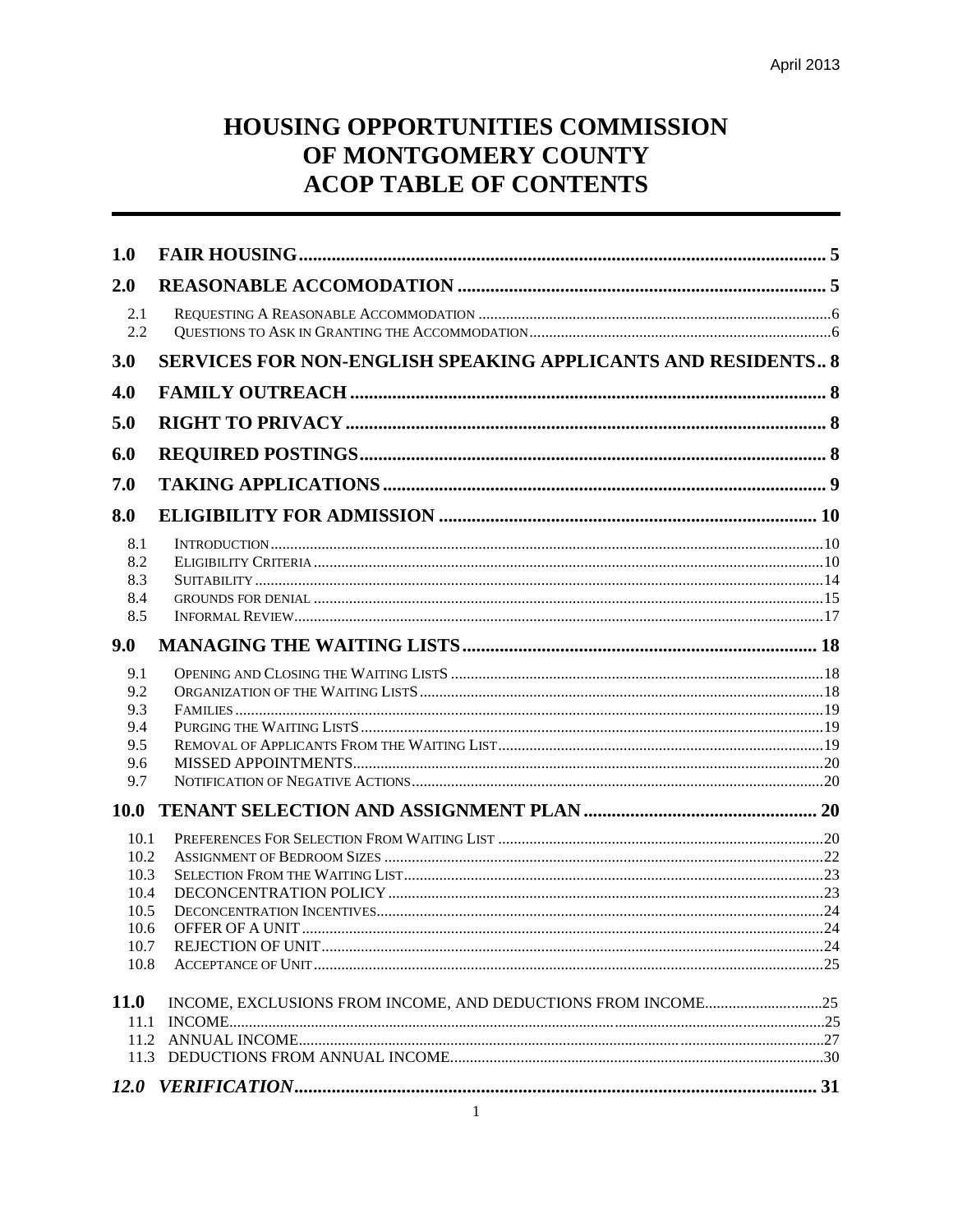| 12.1 |                                                                            |  |
|------|----------------------------------------------------------------------------|--|
| 12.2 |                                                                            |  |
| 12.3 |                                                                            |  |
| 12.4 |                                                                            |  |
| 12.5 |                                                                            |  |
| 12.6 |                                                                            |  |
|      | 13.0 DETERMINATION OF TOTAL TENANT PAYMENT AND TENANT RENT  45             |  |
| 13.1 |                                                                            |  |
| 13.2 |                                                                            |  |
| 13.3 |                                                                            |  |
| 13.4 |                                                                            |  |
| 13.5 |                                                                            |  |
| 13.6 |                                                                            |  |
| 13.7 |                                                                            |  |
| 13.8 |                                                                            |  |
|      |                                                                            |  |
| 14.1 |                                                                            |  |
| 14.2 |                                                                            |  |
| 14.3 |                                                                            |  |
| 14.4 |                                                                            |  |
| 14.5 |                                                                            |  |
| 14.6 |                                                                            |  |
| 14.7 |                                                                            |  |
|      |                                                                            |  |
| 15.1 |                                                                            |  |
| 15.2 |                                                                            |  |
| 15.5 |                                                                            |  |
| 15.6 |                                                                            |  |
| 15.7 |                                                                            |  |
| 15.8 | EFFECTIVE DATE OF RENT CHANGES DUE TO INTERIM OR SPECIAL REEXAMINATIONS 57 |  |
| 15.9 |                                                                            |  |
|      |                                                                            |  |
| 16.1 |                                                                            |  |
| 16.2 |                                                                            |  |
| 16.3 |                                                                            |  |
| 16.4 |                                                                            |  |
| 16.5 |                                                                            |  |
| 16.6 |                                                                            |  |
| 16.7 |                                                                            |  |
| 16.8 |                                                                            |  |
|      |                                                                            |  |
| 17.1 |                                                                            |  |
| 17.2 |                                                                            |  |
| 17.3 |                                                                            |  |
| 17.4 |                                                                            |  |
| 17.5 |                                                                            |  |
| 17.6 |                                                                            |  |
| 17.7 |                                                                            |  |
| 17.8 |                                                                            |  |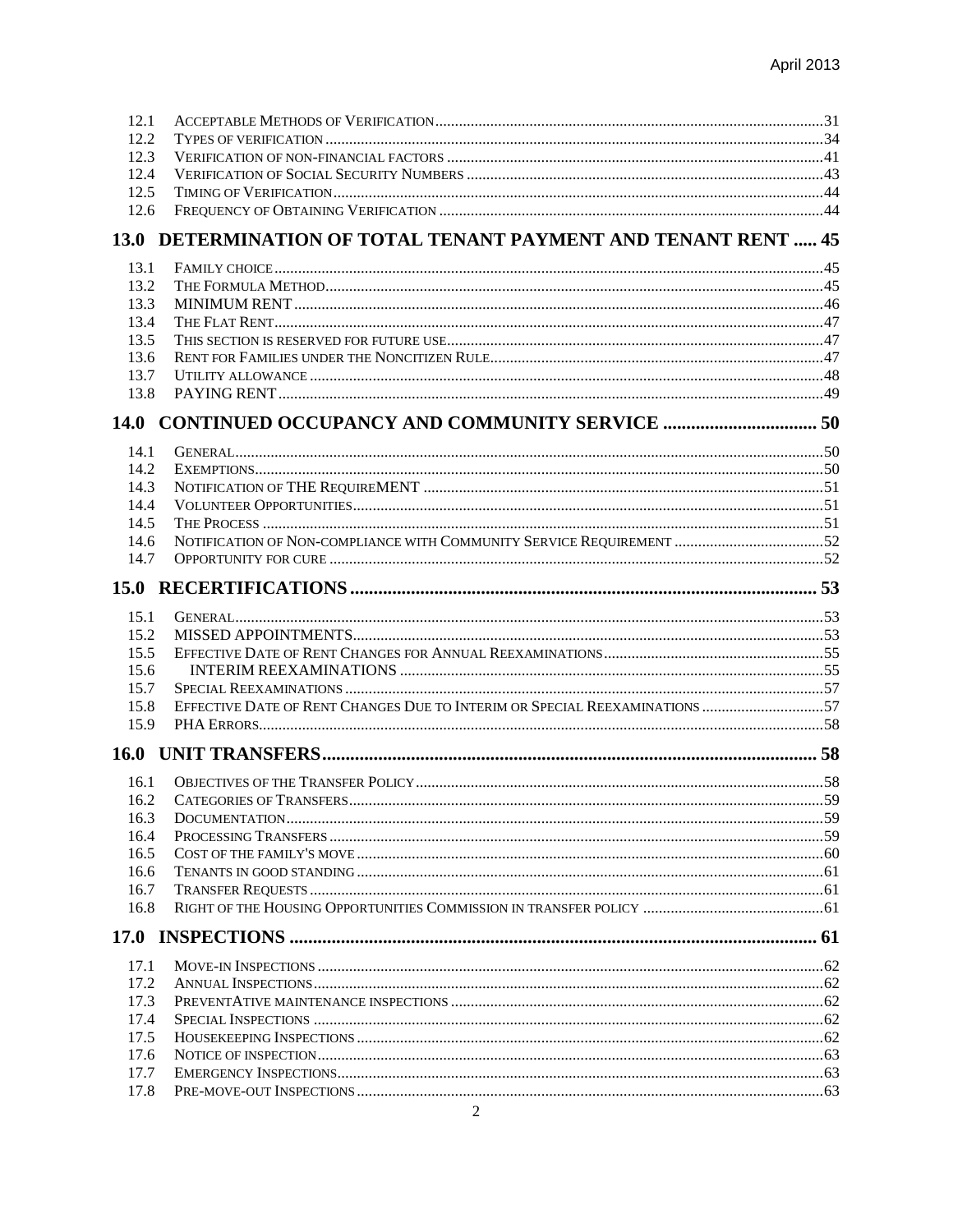| 18.1   |  |
|--------|--|
| 18.2   |  |
| 18.3   |  |
| 18.4   |  |
| 18.4.1 |  |
| 18.5   |  |
| 18.5.1 |  |
| 18.6   |  |
| 18.7   |  |
| 18.8   |  |
| 18.9   |  |
|        |  |
|        |  |
| 20.1   |  |
| 20.2   |  |
| 20.3   |  |
| 20.4   |  |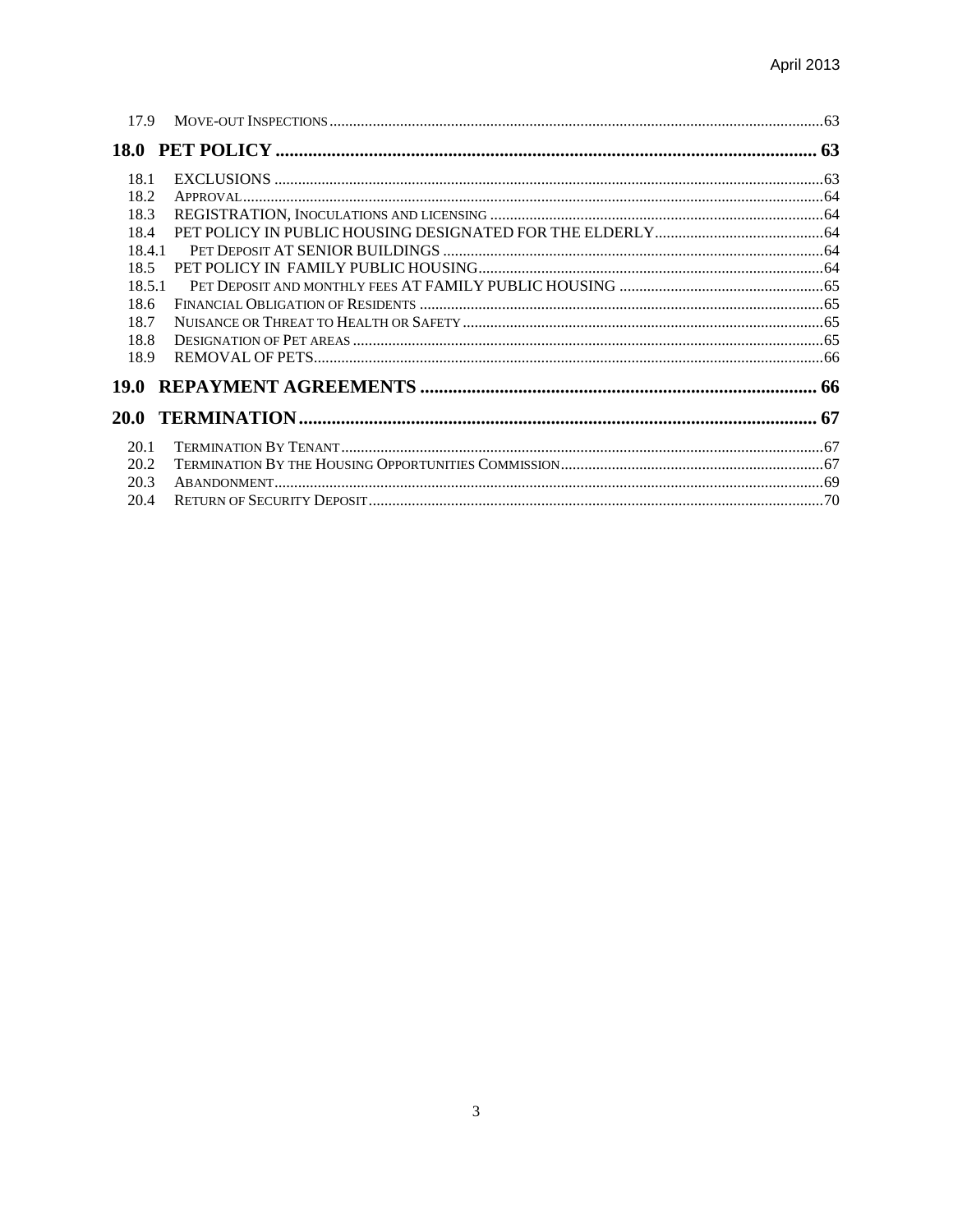April 2013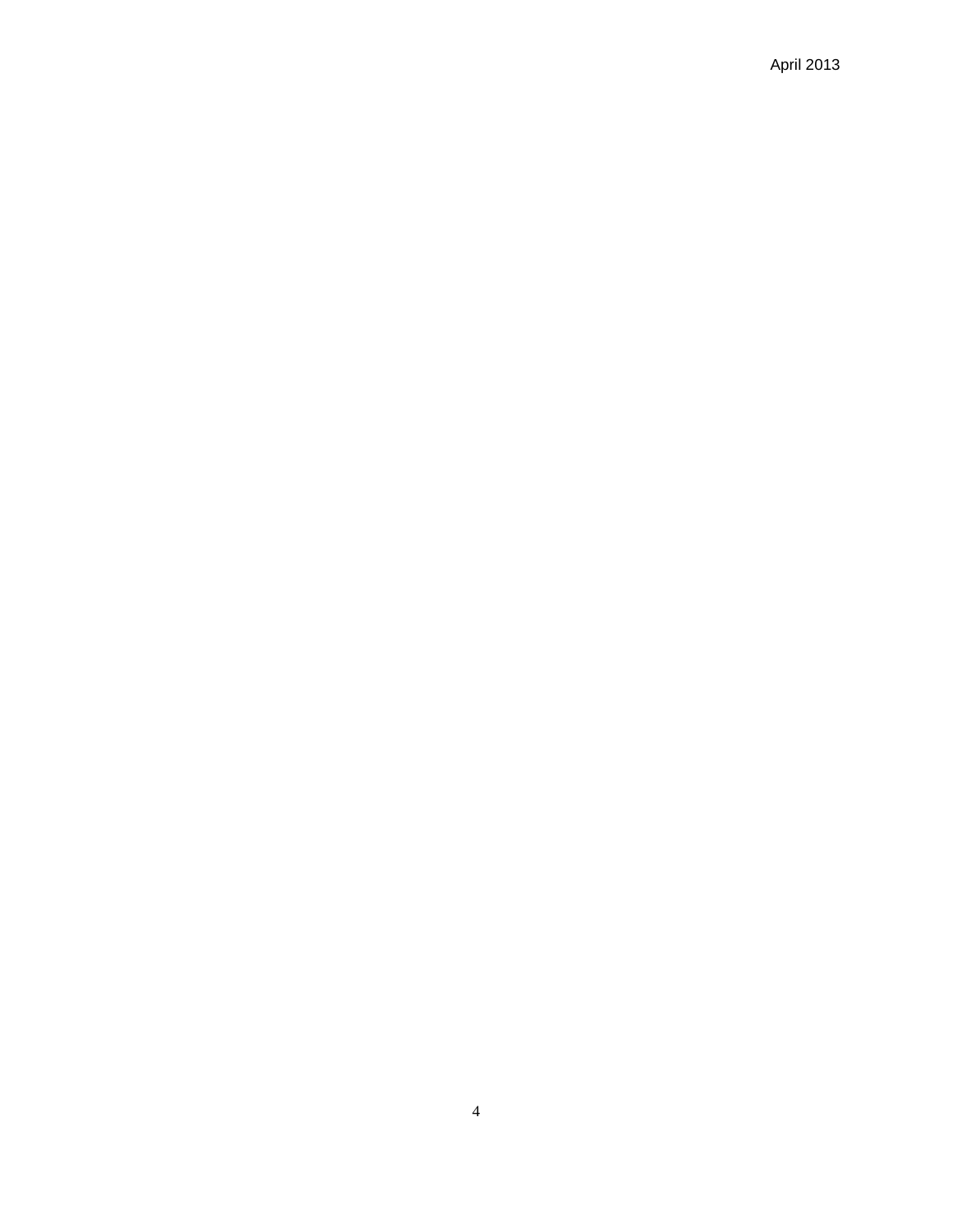# **ADMISSIONS AND CONTINUED OCCUPANCY POLICY**

This Admissions and Continued Occupancy Policy defines the policies for the operation for the Public Housing Program of the Housing Opportunities Commission of Montgomery County, Maryland's (HOC), incorporating Federal, State and local law. If there is any conflict between this policy and laws or regulations, the laws and regulations will prevail.

# **1.0 FAIR HOUSING**

It is the policy of the Housing Opportunities Commission to fully comply with all Federal, State and local nondiscrimination laws; the Americans with Disabilities Act; Section 504 of the Rehabilitation Act of 1973; and the U. S. Department of Housing and Urban Development regulations governing Fair Housing and Equal Opportunity.

No person shall, on the grounds of race, color, religion, ancestry, sex, age, national origin, marital status, handicap, familial status, or sexual orientation be excluded from participation in, be denied the benefits of, or be otherwise subjected to discrimination under the Housing Opportunities Commission's programs.

To further its commitment to full compliance with applicable Civil Rights laws, the Housing Opportunities Commission will provide Federal/State/local information to applicants/tenants of the Public Housing Program regarding discrimination and any recourse available to them if they believe they may be victims of discrimination. Such information will be made available with the application, and all applicable Fair Housing Information and Discrimination Complaint Forms will be made available at the Housing Opportunities Commission office. In addition, all written information and advertisements will contain the appropriate Equal Opportunity language and logo.

The Housing Opportunities Commission will assist any family that believes they have suffered illegal discrimination by providing them copies of the appropriate housing discrimination forms. The Housing Opportunities Commission will also assist them in completing the forms if requested, and will provide them with the address of the nearest HUD office of Fair Housing and Equal Opportunity.

## **2.0 REASONABLE ACCOMODATION**

Reasonable accommodation is any modification or adjustment in housing programs and related services that will enable persons with disabilities to participate fully in the Housing Opportunities Commission's housing programs and related services. In accordance with the Fair Housing policy identified in Section 1.0, reasonable accommodation assures that the individual with a disability has the same rights and privileges in housing as individuals without disabilities. This section clarifies how people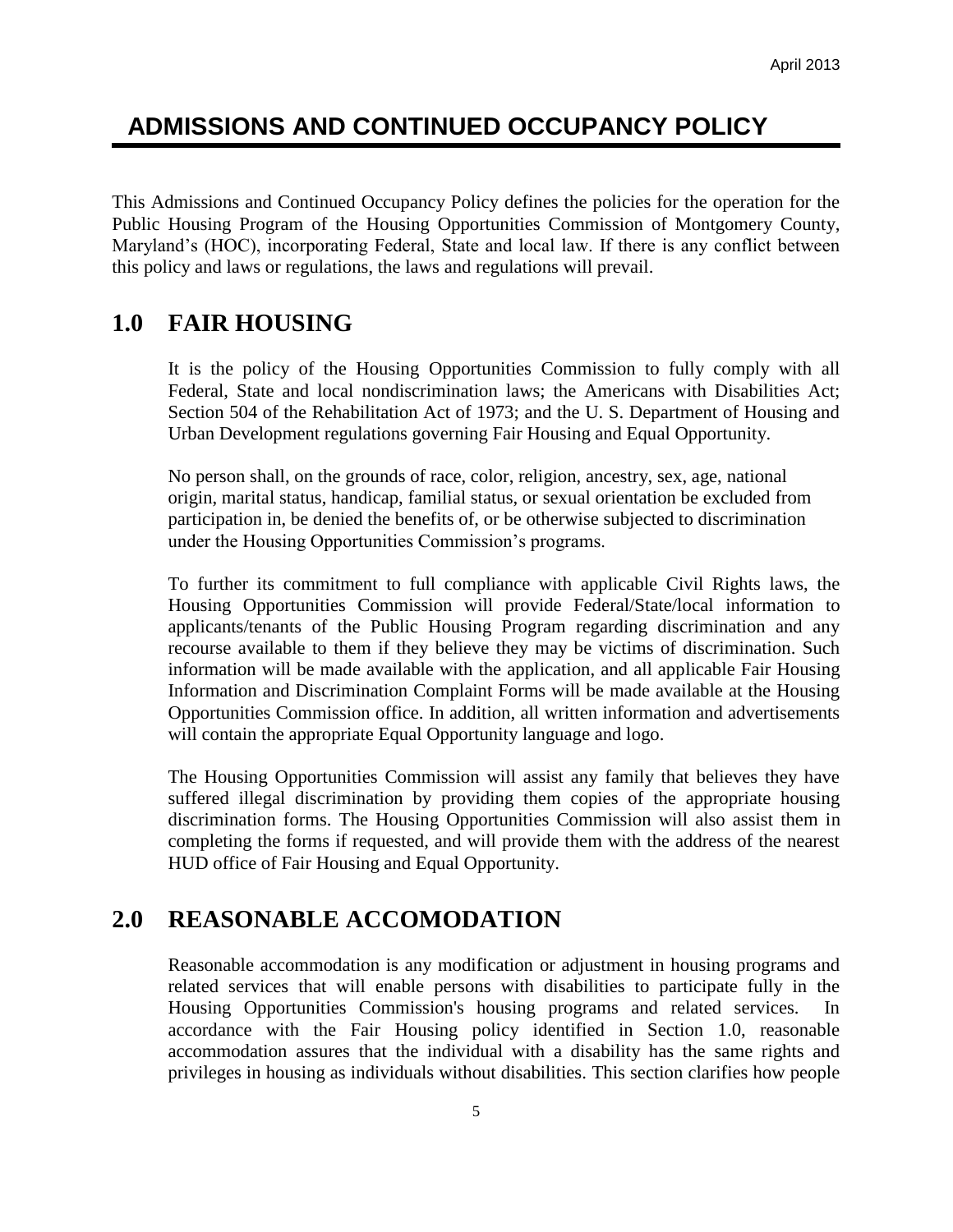can request accommodations and the guidelines the Housing Opportunities Commission will follow in determining whether it is reasonable to provide a requested accommodation. Because disabilities are not always apparent, the Housing Opportunities Commission will ensure that all applicants/residents are aware of the opportunity to request reasonable accommodations.

### *2.1 REQUESTING A REASONABLE ACCOMMODATION*

Anyone requesting an application to public housing will also receive a Request for Reasonable Accommodation form.

Notifications of reexamination, inspection, appointment, or eviction will include information about requesting a reasonable accommodation. Any notification requesting action by the tenant will include information about requesting a reasonable accommodation.

All decisions granting or denying requests for reasonable accommodations will be in writing.

### *2.2 QUESTIONS TO ASK IN GRANTING THE ACCOMMODATION*

A. Is the requestor a person with disabilities? For this purpose the definition of person with disabilities is different than the definition used for admission. The Fair Housing definition used for this purpose is:

> A person with a physical or mental impairment that substantially limits one or more major life activities, has a record of such an impairment, or is regarded as having such an impairment. (The disability may not be apparent to others, i.e., a heart condition).

If the disability is apparent or already documented, the answer to this question is yes. It is possible that the disability for which the accommodation is being requested is a disability other than the apparent disability. If the disability is not apparent or documented, the Housing Opportunities Commission will obtain verification that the person is a person with a disability once the family's name comes to the top of the waiting list.

B. Is the requested accommodation related to the disability? If it is apparent that the request is related to the apparent or documented disability, the answer to this question is yes. If it is not apparent, the Housing Opportunities Commission will obtain documentation that the requested accommodation is needed due to the disability. The Housing Opportunities Commission will not inquire as to the nature of the disability.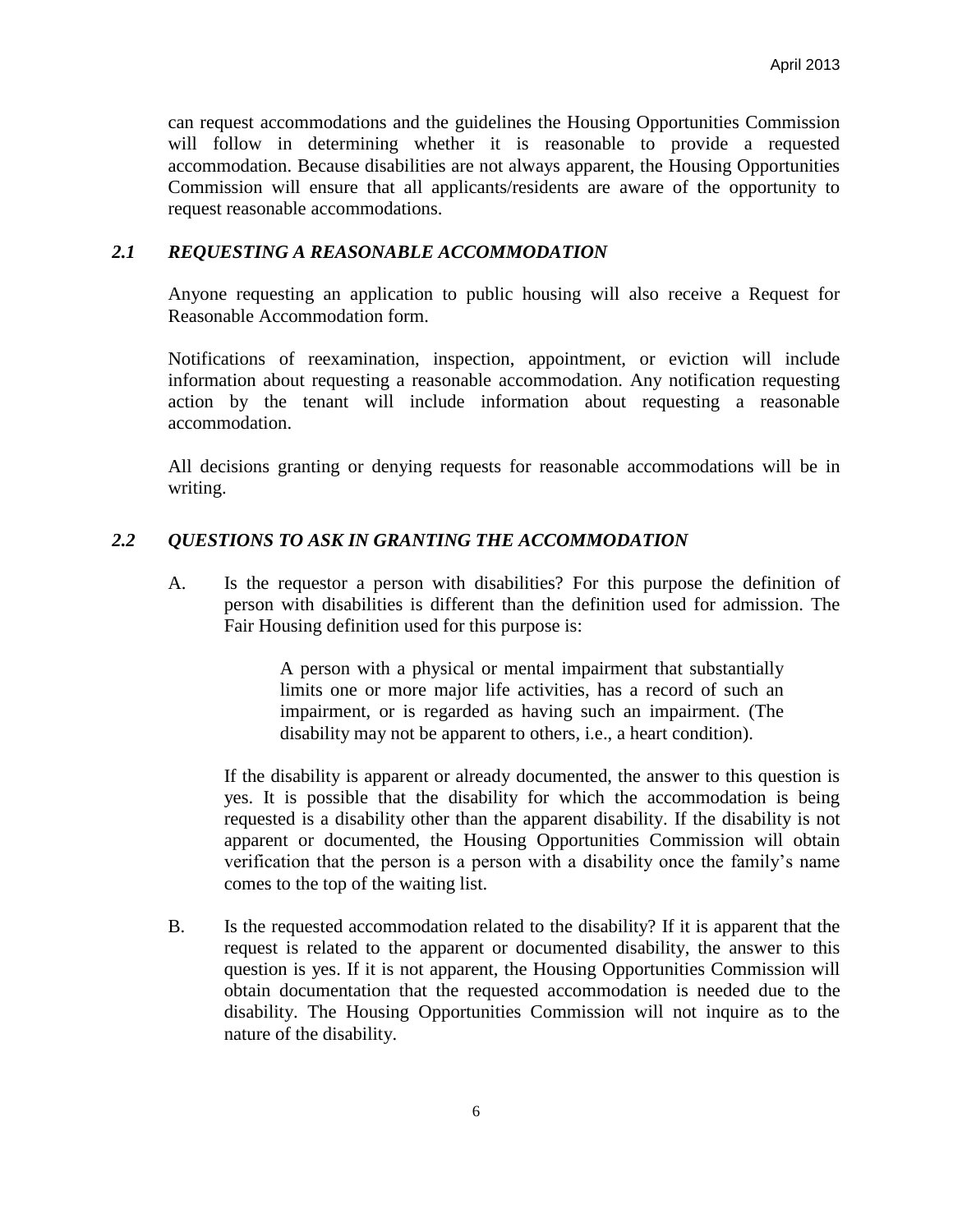- C. Is the requested accommodation reasonable? In order to be determined reasonable, the accommodation request will be evaluated on a case-by-case basis. Among other criteria, the Housing Opportunities Commission may consider if the requested accommodation:
	- 1. Would constitute a fundamental alteration? The Housing Opportunities Commission's business is housing. If the request would alter the fundamental business that the Housing Opportunities Commission conducts, that would not be reasonable. For instance, the Housing Opportunities Commission would deny a request to have the Housing Opportunities Commission do grocery shopping for a person with disabilities.
	- 2. Would create an undue financial hardship or administrative burden? Frequently the requested accommodation costs little or nothing. If the cost would be an undue burden, the Housing Opportunities Commission may request a meeting with the individual to investigate and consider equally effective alternatives.
- D. Generally the individual knows best what it is they need; however, the Housing Opportunities Commission retains the right to be shown how the requested accommodation enables the individual to access or use the Housing Opportunities Commission's programs or services.

If more than one accommodation is equally effective in providing access to the Housing Opportunities Commission's programs and services, the Housing Opportunities Commission retains the right to select the most efficient or economic choice.

The cost necessary to carry out approved requests, including requests for physical modifications, will be borne by the Housing Opportunities Commission if there is no one else willing to pay for the modifications. If another party pays for the modification, the Housing Opportunities Commission will seek to have the same entity pay for any restoration costs.

If the tenant requests as a reasonable accommodation that they be permitted to make physical modifications at their own expense, the Housing Opportunities Commission will generally approve such request if it does not violate codes or affect the structural integrity of the unit.

Any request for an accommodation that would enable a tenant to materially violate essential lease terms will not be approved, i.e. allowing nonpayment of rent, destruction of property, disturbing the peaceful enjoyment of others, etc.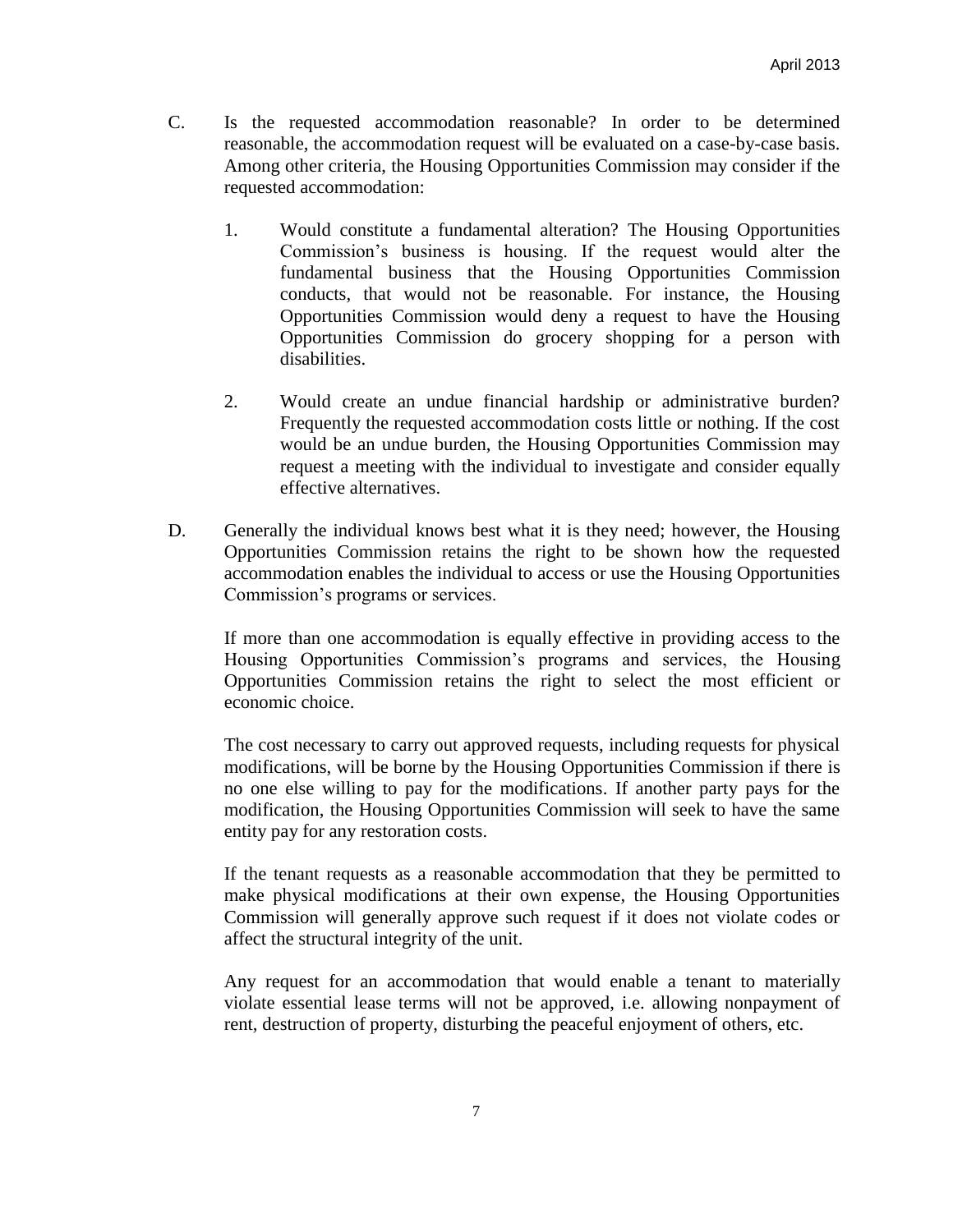# **3.0 SERVICES FOR NON-ENGLISH SPEAKING APPLICANTS AND RESIDENTS**

The Housing Opportunities Commission will endeavor to have bilingual staff or access to people who speak languages other than English in order to assist non-English speaking families.

The Housing Opportunities Commission will work with County offices to access translators or interpreters in many languages spoken in the County. Non-English speaking families are asked to make a request as much as in advance as possible.

# **4.0 FAMILY OUTREACH**

The Housing Opportunities Commission will publicize the availability and nature of the Public Housing Program for extremely low-income, very low and low-income families in a newspaper of general circulation, minority media, and by other suitable means.

To reach people who cannot or do not read the newspapers, the Housing Opportunities Commission will distribute fact sheets to community service organizations. The Housing Opportunities Commission will also try to utilize public service announcements.

The Housing Opportunities Commission will communicate the status of housing availability to other service providers in the community and inform them of housing eligibility factors and guidelines so they can make proper referrals for the Public Housing Program.

# **5.0 RIGHT TO PRIVACY**

All adult members of both applicant and tenant households are required to sign HUD Form 9886, Authorization for Release of Information and Privacy Act Notice. The Authorization for Release of Information and Privacy Act Notice states how family information will be released and includes the Federal Privacy Act Statement.

Any request for applicant or tenant information will not be released unless there is a signed release of information request from the applicant or tenant.

# **6.0 REQUIRED POSTINGS**

In each of its offices, the Housing Opportunities Commission will post, in a conspicuous place and at a height easily read by all persons including persons with mobility disabilities, the following information:

A. Statement of Policies and Procedures governing Admission and Continued **Occupancy**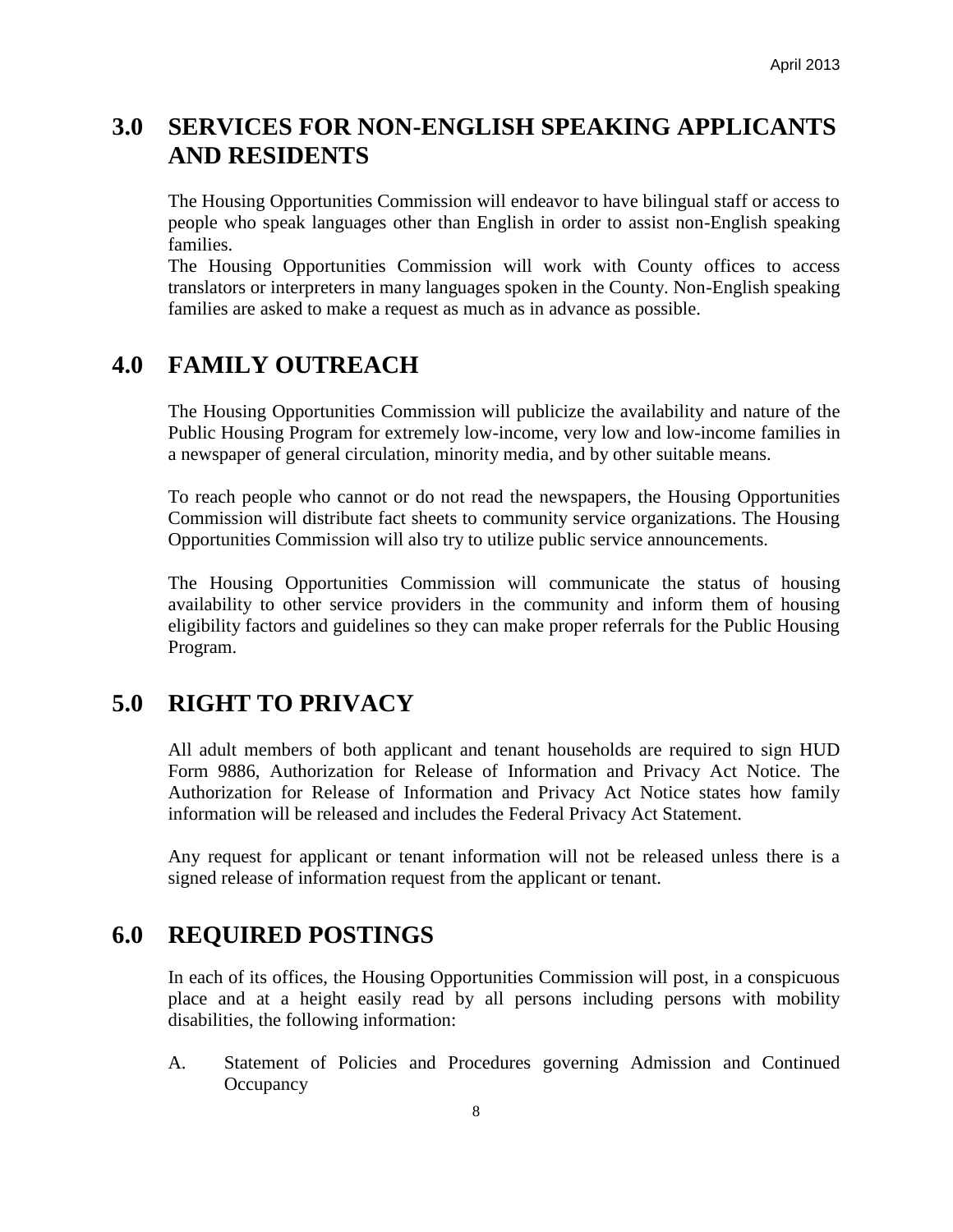- B. Notice of the status of the waiting list (opened or closed)
- C. A listing of all the developments by name, address, number of units, units designed with special accommodations, address of all project offices, office hours, telephone numbers, TDD numbers, and Resident Facilities and operation hours
- D. Income Limits for Admission
- E. Excess Utility Charges
- F. Utility Allowance Schedule
- G. Current Schedule of Routine Maintenance Charges
- H. Dwelling Lease
- I. Grievance Procedure
- J. Fair Housing Poster
- K. Equal Opportunity in Employment Poster
- L. Any current Housing Opportunities Commission notices

# **7.0 TAKING APPLICATIONS**

Families wishing to apply for the Public Housing Program will be required to complete an application for housing assistance. Applications will be accepted online through the agency Website or by mail to the address listed on the application.

Applications are taken to compile waiting lists. An applicant for family Public Housing and/or elderly Public Housing has the opportunity to apply for up to subjurisdictions. Due to the demand for housing in the Housing Opportunities Commission's jurisdiction, the Housing Opportunities Commission may take applications on an open enrollment basis, depending on the length of the waiting lists.

Completed applications will be accepted for all applicants and the Housing Opportunities Commission will verify the information.

The completed application will be dated and time stamped upon its return to the Housing Opportunities Commission.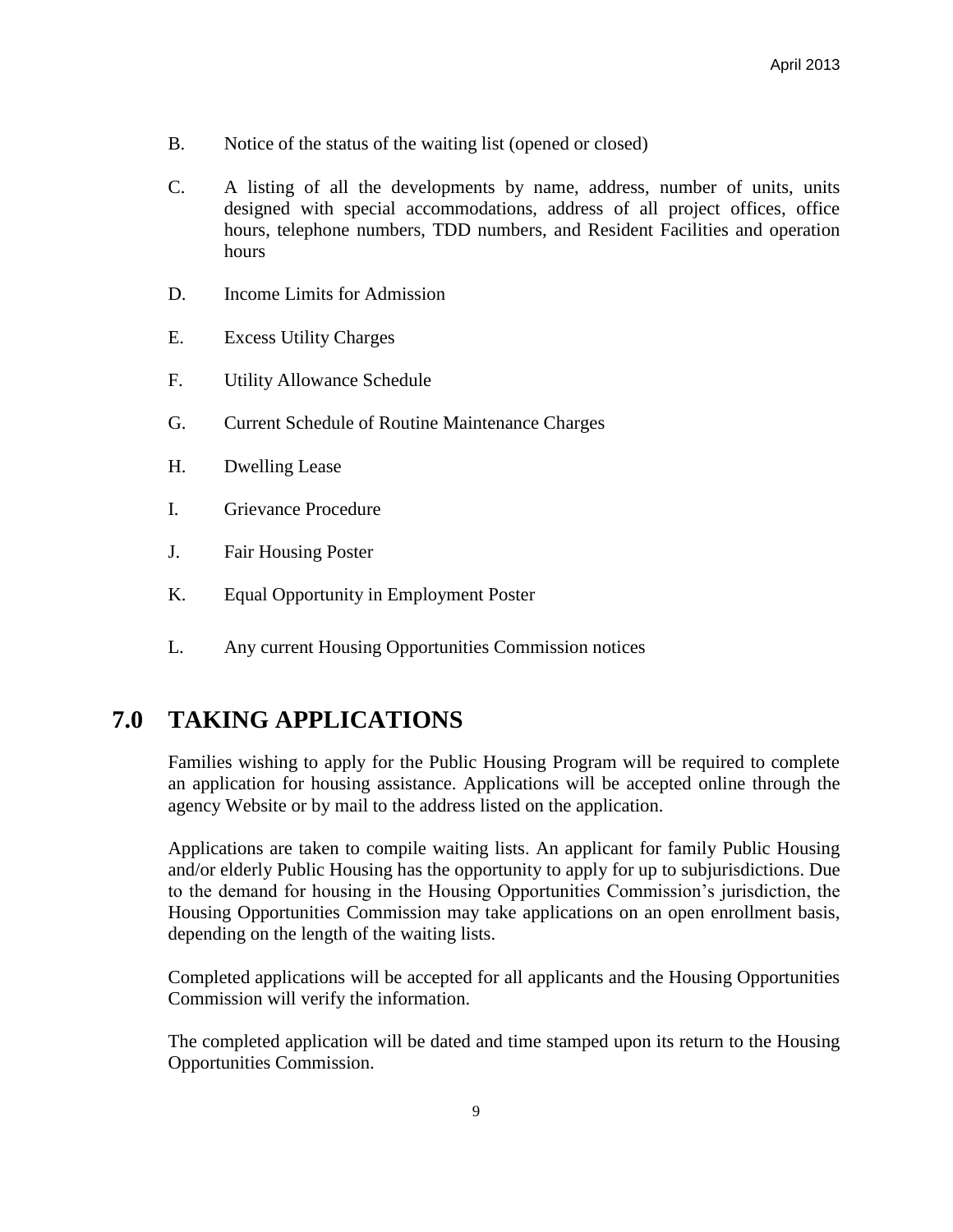Persons with disabilities who require a reasonable accommodation in completing an application may call the Housing Opportunities Commission to make special arrangements. A Telecommunication Device for the Deaf (TDD) is available for the deaf. The TDD telephone number is 301-949-3222.

The application process will involve two phases. The first phase is the initial application for housing assistance or the pre-application. The pre-application requires the family to provide limited basic information establishing any preferences to which they may be entitled. The pre-application will include information on the subjurisdictional waiting lists, including the ZIP codes included in each subjurisdiction. This first phase results in the family's placement on the waiting lists.

Upon receipt of the family's pre-application, the Housing Opportunities Commission will make a preliminary determination of eligibility. The Housing Opportunities Commission will notify the family in writing of the date and time of placement on the particular waiting list. If the Housing Opportunities Commission determines the family to be ineligible, the notice will state the reasons therefore and will offer the family the opportunity of an informal review of the determination.

The applicant may at any time report changes in their applicant status including changes in family composition, income, or preference factors. The Housing Opportunities Commission will annotate the applicant's file and will update their place on the waiting list.

The second phase is the final determination of eligibility, referred to as the full application. The full application takes place when the family nears the top of the particular waiting list. The housing opportunities commission will ensure that verification of all preferences, eligibility, suitability and selection factors are current in order to determine the family's final eligibility for admission into the public housing program.

# **8.0 ELIGIBILITY FOR ADMISSION**

## *8.1 INTRODUCTION*

There are five eligibility requirements for admission to public housing: qualifies as a family, has an income within the income limits, meets citizenship/eligible immigrant criteria, provides documentation of Social Security numbers, and signs consent authorization documents. In addition to the eligibility criteria, families must also meet the Housing Opportunities Commission screening criteria in order to be admitted to public housing.

### *8.2 ELIGIBILITY CRITERIA*

A. Family status.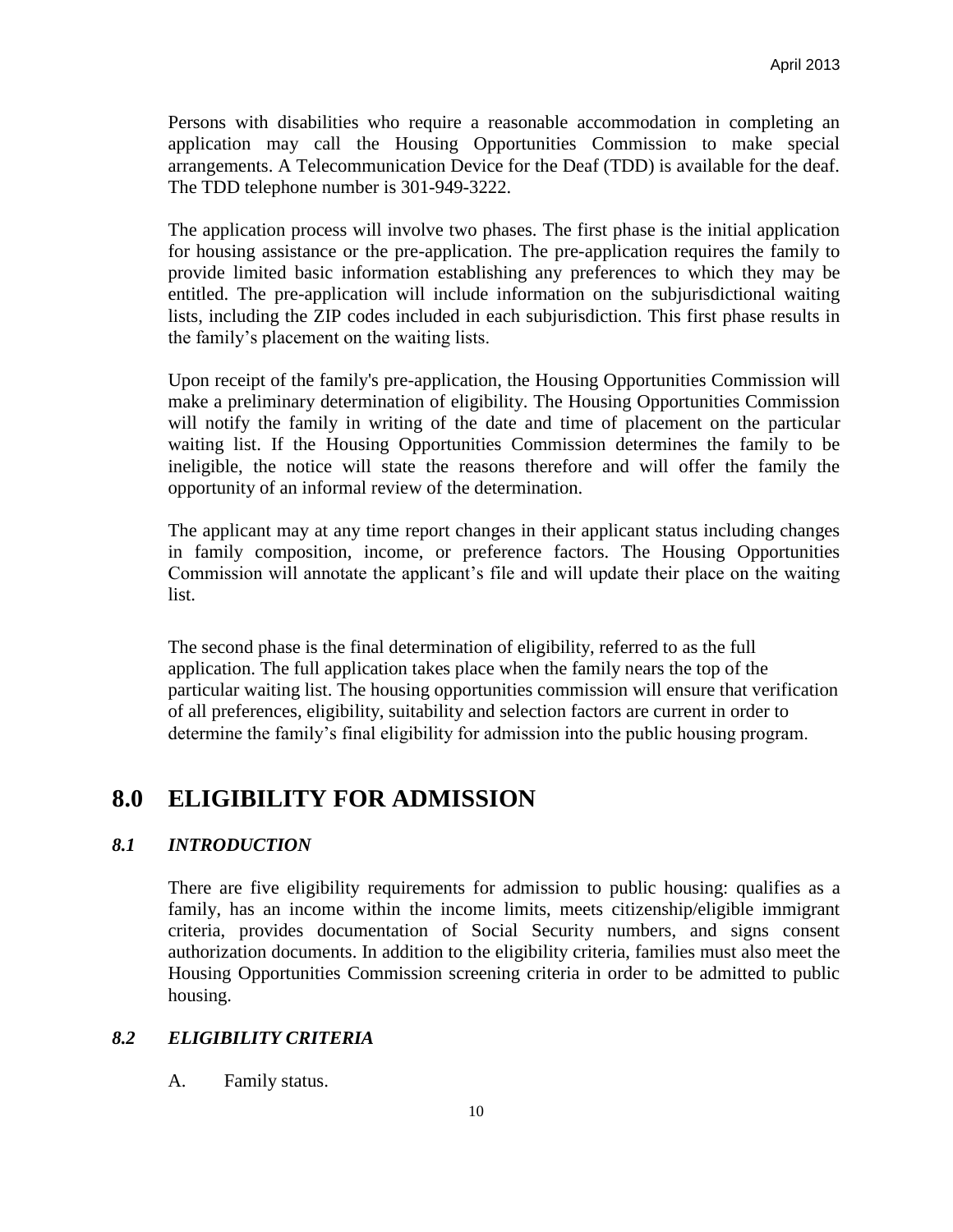- 1. A **family with or without children**. Such a family is defined as a group of people related by blood, marriage, adoption or affinity that live together in a stable family relationship.
	- a. Children temporarily absent from the home due to placement in foster care are considered family members.
	- b. Unborn children and children in the process of being adopted are considered family members for the purpose of determining bedroom size and for determining income limit.

### 2. An **elderly family**, which is:

- a. A family whose head, spouse, or sole member is a person who is at least 62 years of age;
- b. Two or more persons who are at least 62 years of age living together; or
- c. One or more persons who are at least 62 years of age living with one or more live-in aides.

#### 3. A **near-elderly family**, which is:

- a. A family whose head, spouse, or sole member is a person who is at least 50 years of age but below the age of 62;
- b. Two or more persons, who are at least 50 years of age but below the age of 62, living together; or
- c. One or more persons, who are at least 50 years of age but below the age of 62, living with one or more live-in aides.

#### 4. A **disabled family**, which is:

- a. A family whose head, spouse, or sole member is a person with disabilities;
- b. Two or more persons with disabilities living together; or
- c. One or more persons with disabilities living with one or more livein aides.
- 5. A **displaced family**, which is a family in which each member, or whose sole member, has been displaced by governmental action, or whose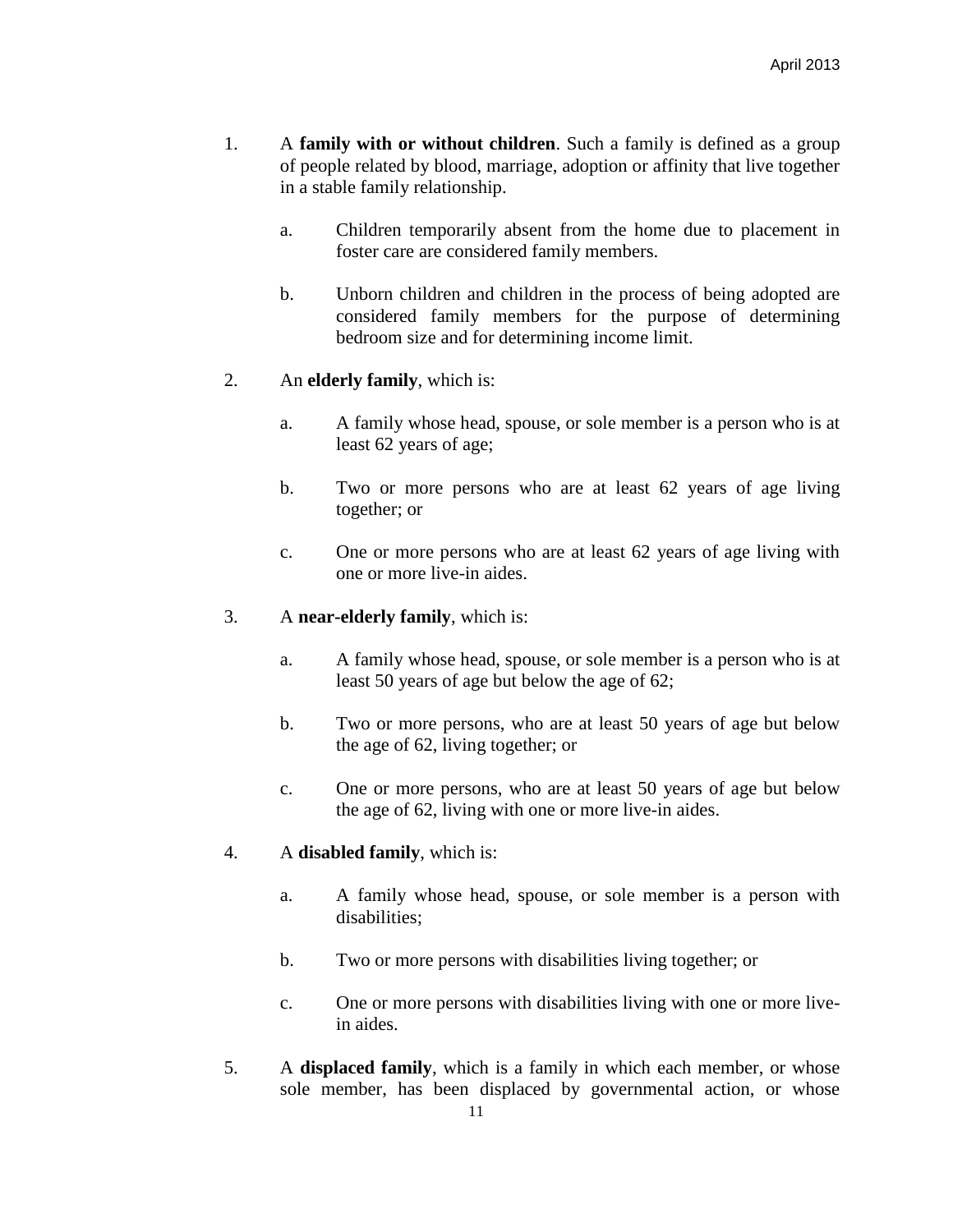dwelling has been extensively damaged or destroyed as a result of a disaster declared or otherwise formally recognized pursuant to Federal disaster relief laws.

### 6. A **remaining member of a tenant family**.

- 7. A **single person** who is not an elderly or displaced person, a person with disabilities, or the remaining member of a tenant family.
- B. Income eligibility
	- 1. To be eligible for admission to developments or scattered-site units that were available for occupancy before 10/1/81, the family's annual income must be within the low-income limit set by HUD. This means the family income cannot exceed 80 percent of the median income for the area.
	- 2. To be eligible for admission to developments or scattered-site units that became available on or after 10/1/81, the family's annual income must be within the very low-income limit set by HUD, unless HUD grants an exception. This means that without a HUD exception, the family income cannot exceed 50 percent of the median income for the area.
	- 3. Income limits apply only at admission and are not applicable for continued occupancy.
	- 4. A family may not be admitted to the public housing program from another assisted housing program (e.g., tenant-based Section 8) or from a public housing program operated by another housing authority without meeting the income requirements of the Housing Opportunities Commission.
	- 5. If the Housing Opportunities Commission acquires a property for federal public housing purposes, the families living there must have incomes within the low-income limit in order to be eligible to remain as public housing tenants.
	- 6. Income limit restrictions do not apply to families transferring within our Public Housing Program.
- C. Citizenship/Eligibility Status
	- 1. To be eligible one member of the family must be a citizen, national, or a noncitizen who has eligible immigration status under one of the categories set forth in Section 214 of the Housing and Community Development Act of 1980 (see 42 U.S.C. 1436a(a)).
	- 2. Family eligibility for assistance.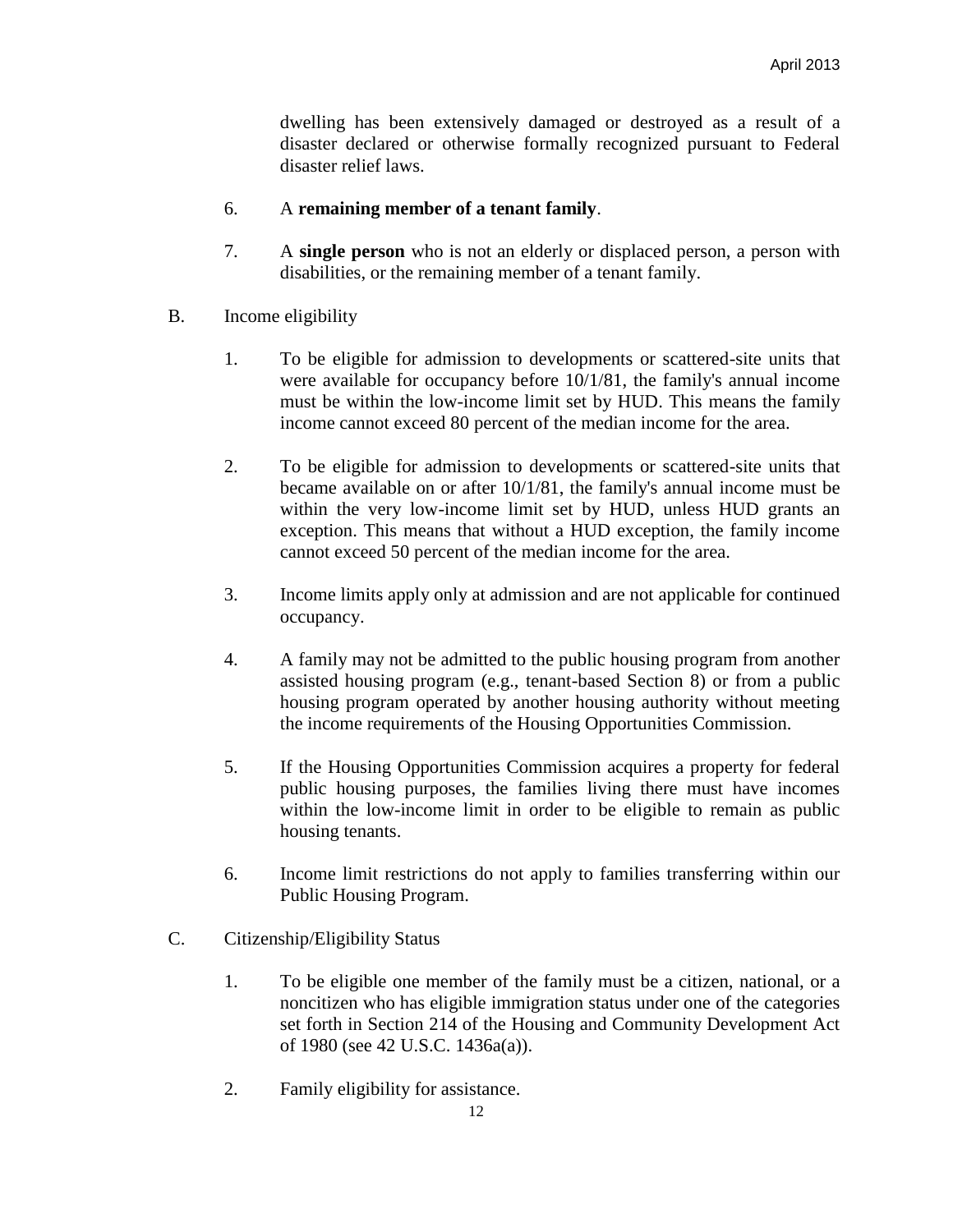- a. A family shall not be eligible for assistance unless every member of the family residing in the unit is determined to have eligible status, with the exception noted below.
- b. Despite the ineligibility of one or more family members, a mixed family may be eligible for one of three types of assistance. (See Section 13.6 for calculating rents under the noncitizen rule)
- c. A family without any eligible members and receiving assistance on June 19, 1995 may be eligible for temporary deferral of termination of assistance.

Children who are subject to a joint custody agreement but live with one parent at least 51% of the time will be considered members of the household. "51% of the time" is defined as 183 days of the year, which do not have to run consecutively.

There will be a self-certification required of families who claim joint custody or temporary guardianship.

When both parents are on the Waiting List and both are trying to claim the child, the parent whose address is listed in the school records will be allowed to claim the schoolage child as a dependent.

In cases where parents have joint custody of the child (50-50 custody), the PHA will grant the child deduction to the household of record with the Montgomery County Public Schools or private school. If the child is residing outside of the PHAs jurisdiction, due to joint custody, the principal household of record with the school system will be used to determine living arrangements and the standard deduction.

If the child is not enrolled in school, the PHA will rely on official records from daycare providers, tax records, and insurance providers such as Medicaid.

D. Social Security Number Documentation

See Section 12.4 for verification of Social Security Number.

- E. Signing Consent Forms
	- C. In order to be eligible, each member of the family who is at least 18 years of age, and each family head and spouse regardless of age, shall sign one or more consent forms.
	- 2. The consent form must contain, at a minimum, the following: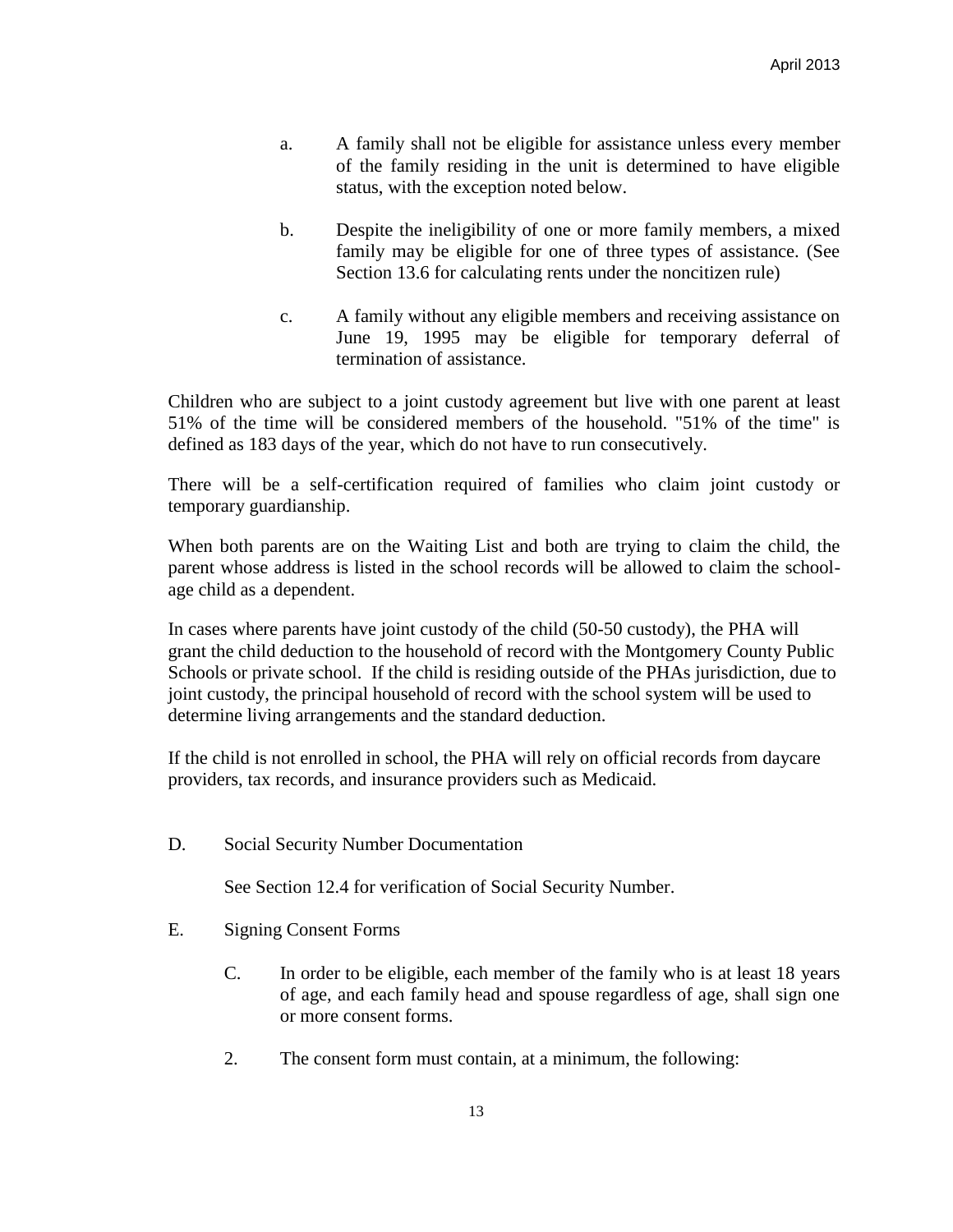- a. A provision authorizing HUD or the Housing Opportunities Commission to obtain from State Wage Information Collection Agencies (SWICAs) any information or materials necessary to complete or verify the application for participation or for eligibility for continued occupancy; and
- b. A provision authorizing HUD or the Housing Opportunities Commission to verify with previous or current employers income information pertinent to the family's eligibility for or level of assistance;
- c. A provision authorizing HUD to request income information from the IRS and the SSA for the sole purpose of verifying income information pertinent to the family's eligibility or level of benefits; and
- d. A statement that the authorization to release the information requested by the consent form expires 15 months after the date the consent form is signed.

## *8.3 SUITABILITY*

- A. Applicant families will be evaluated to determine whether, based on their recent behavior, such behavior could reasonably be expected to result in noncompliance with the public housing lease. The Housing Opportunities Commission will look at past conduct as an indicator of future conduct. Emphasis will be placed on whether a family's admission could reasonably be expected to have a detrimental effect on the development environment, other tenants, Housing Opportunities Commission employees, or other people residing in the immediate vicinity of the property. Otherwise eligible families with be denied admission if they fail to meet the suitability criteria.
- B. The Housing Opportunities Commission will not deny admission to the Public Housing program to any applicant on the basis that the applicant is or has been a victim of domestic violence, dating violence, or stalking if the applicant otherwise qualifies for assistance or admission.
- C. The Housing Opportunities Commission will consider objective and reasonable aspects of the family's background, including the following:
	- 1. History of meeting financial obligations, especially rent and utility payments;
	- 2. Ability to maintain (or with assistance would have the ability to maintain) their housing in a decent and safe condition based on living or housekeeping habits and whether such habits could adversely affect the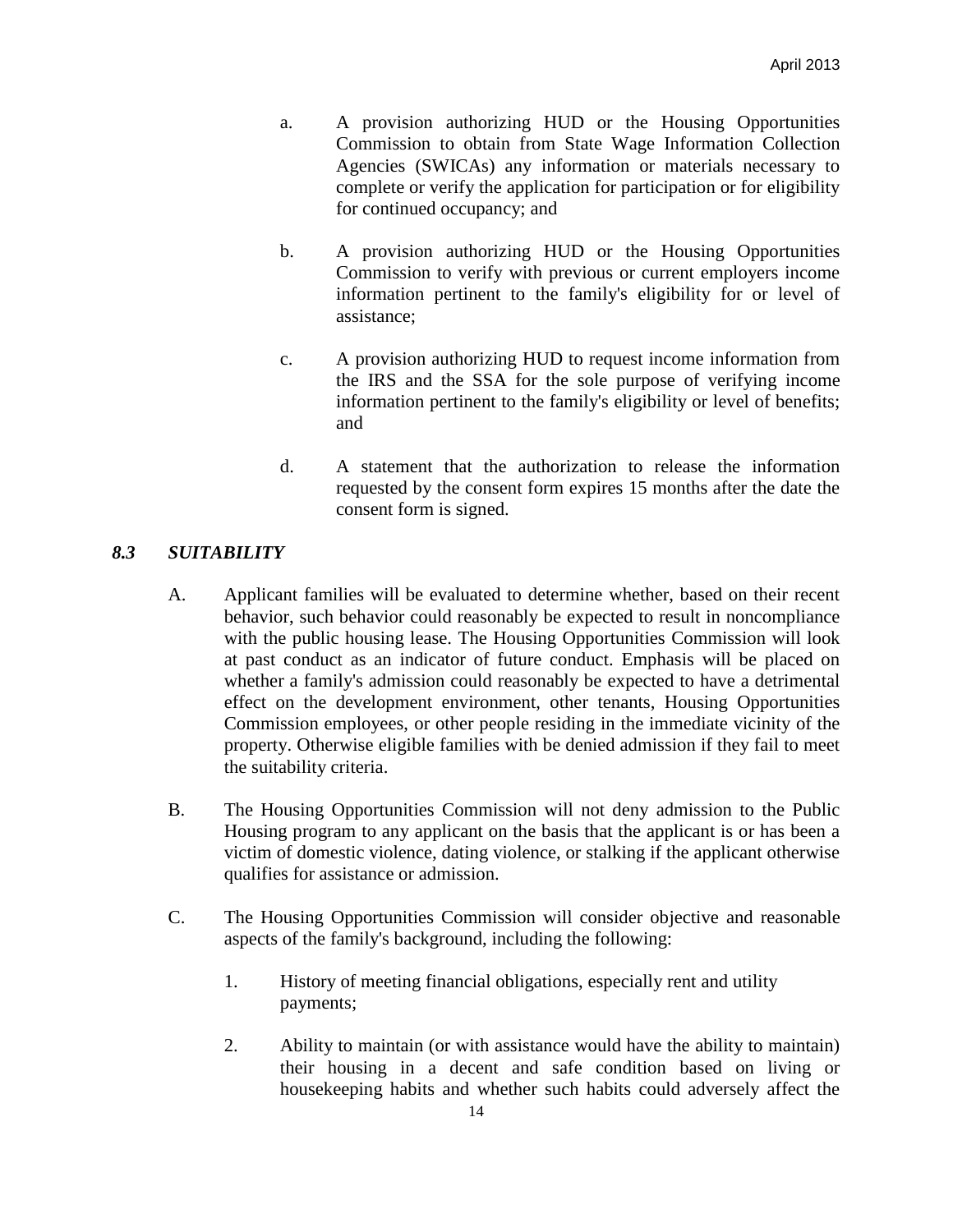health, safety, or welfare of other tenants;

- 3. History of criminal activity by any household member in the past three years that would adversely affect the health, safety, or well being of other tenants or staff or cause damage to the property;
- 3. History of disturbing neighbors or destruction of property;
- 4. Having committed fraud in connection with any Federal housing assistance program, including the intentional misrepresentation of information related to their housing application or benefits derived there from; and
- 5. History of abusing alcohol in a way that may interfere with the health, safety, or right to peaceful enjoyment by others.
- D. The Housing Opportunities Commission will ask applicants to provide information demonstrating their ability to comply with the essential elements of the lease. The Housing Opportunities Commission will verify the information provided. Such verification may include but may not be limited to the following:
	- 1. A credit check of all adult family members;
	- 2. A rental history check of all adult family members;
	- 3. A criminal background check on all adult household members, including live-in aides. This check will be made through State or local law enforcement or court records in those cases where the household member has lived in the local jurisdiction for the last three years. Where the individual has lived outside the local area, the Housing Opportunities Commission may contact law enforcement agencies where the individual had lived or request a check through the FBI's National Crime Information Center (NCIC); and
	- 5. A check of the State's lifetime sex offender registration program for each adult household member, including live-in aides. No individual registered with this program will be admitted to public housing.

#### *8.4 GROUNDS FOR DENIAL*

The Housing Opportunities Commission is not required or obligated to assist applicants who:

- A. Do not meet any one or more of the eligibility criteria;
- B. Do not supply information or documentation required by the application process;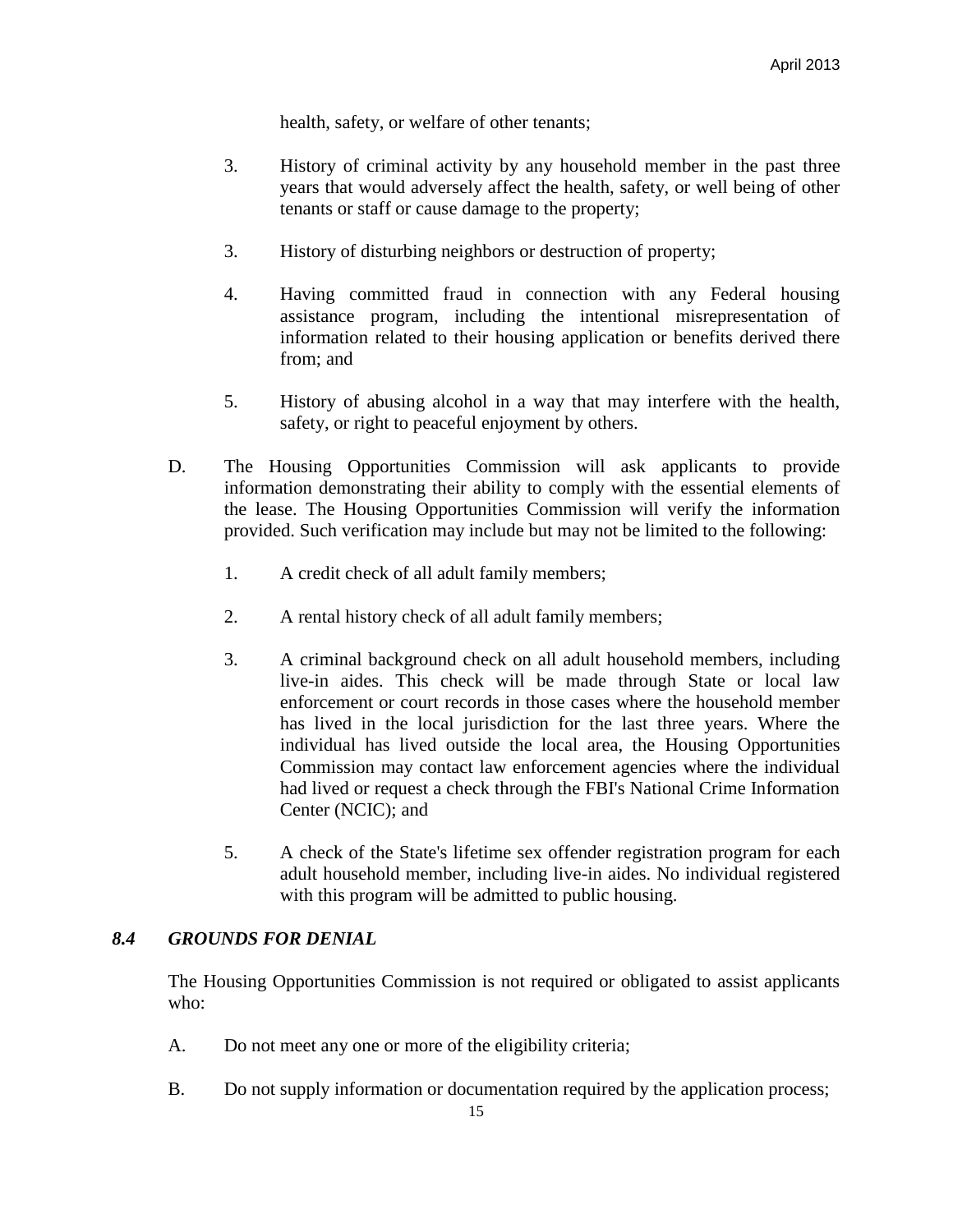- C. Have failed to respond to a written request within the required time period (ten days) or documentation returned from the United States Post Office as undeliverable;
- D. Have a history of not meeting financial obligations, especially rent and utility payments;
- E. Do not have the ability to maintain (with assistance) their housing in a decent and safe condition where such habits could adversely affect the health, safety, or welfare of other tenants;
- F. Have a history of criminal activity by any household member, in the past three years, that would adversely affect the health, safety, or well being of other tenants or staff or cause damage to the property;
- G. Have a history of disturbing neighbors or destruction of property;
- H. Currently owes rent or other amounts to any housing authority in connection with their public housing or Section 8 programs;
- I. Have committed fraud, bribery or any other corruption in connection with any Federal housing assistance program, including the intentional misrepresentation of information related to their housing application or benefits derived there from;
- J. Were evicted from federally assisted housing for drug-related criminal activity less than 3 years ago, unless the tenant successfully completes a rehabilitation program approved by a PHA or the circumstances for the eviction no longer exist;
- K. Were evicted from assisted housing within five years of the projected date of admission because of drug-related criminal activity involving the illegal manufacture, sale, distribution, or possession with the intent to manufacture, sell, distribute a controlled substance as defined in Section 102 of the Controlled Substances Act, 21 U.S.C. 802;
- L. Are illegally using a controlled substance or are abusing alcohol in a way that may interfere with the health, safety, or right to peaceful enjoyment of the premises by other residents. The Housing Opportunities Commission may waive this requirement if:
	- 1. The person demonstrates to the Housing Opportunities Commission's satisfaction that the person is no longer engaging in drug-related criminal activity or abuse of alcohol;
	- 2. Has successfully completed a supervised drug or alcohol rehabilitation program;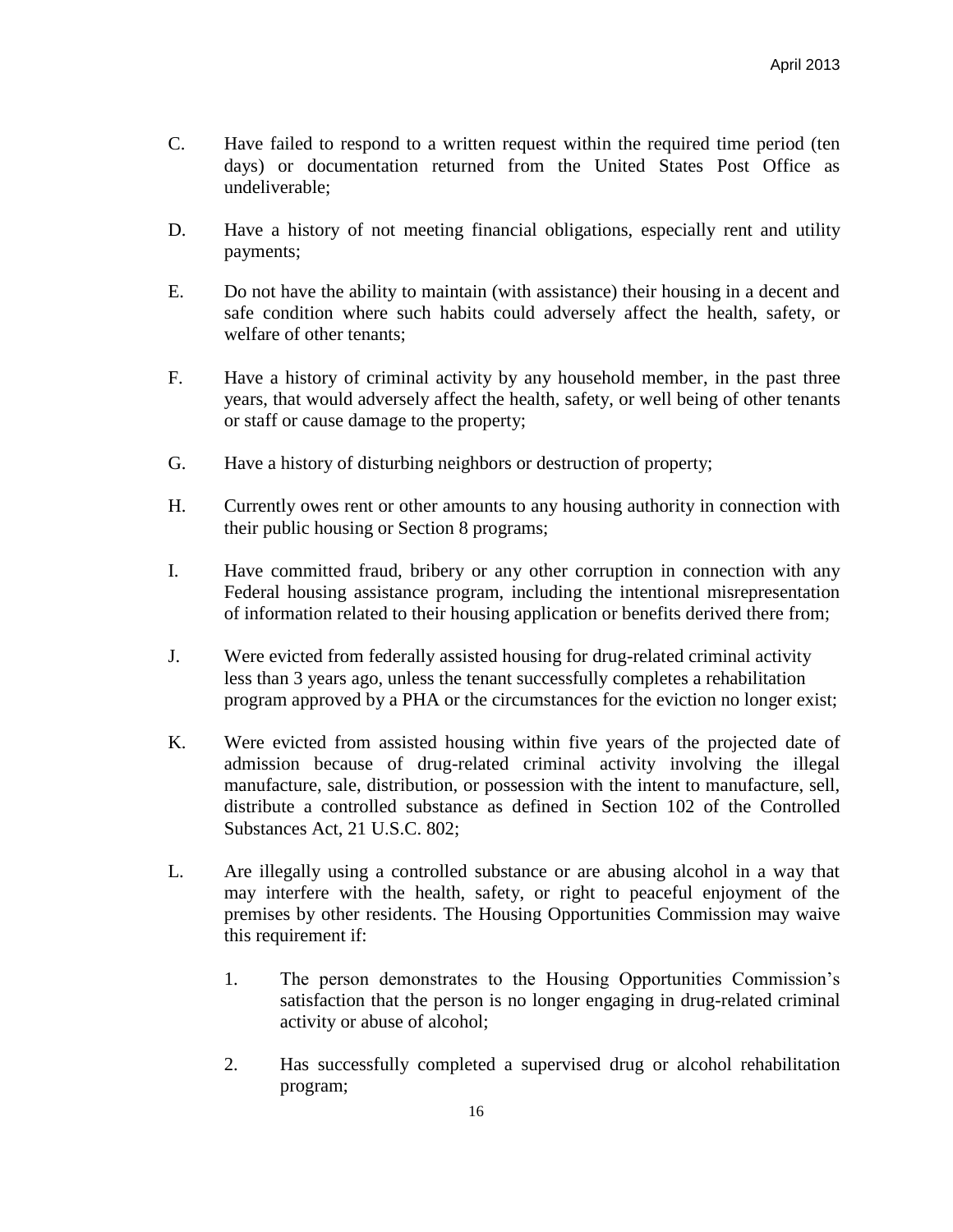- 3. Has otherwise been rehabilitated successfully; or
- 4. Is participating in a supervised drug or alcohol rehabilitation program.
- M. Have engaged in or threatened abusive or violent behavior towards any Housing Opportunities Commission staff or residents;
- N. Have a household member who has ever been evicted from public housing;
- O. Have a family household member who has been terminated under the certificate or voucher program; and
- P. Are fugitive felons, parole violators and persons fleeing to avoid prosecution, or custody or confinement after conviction, for a crime, or attempt to commit a crime, that is a felony under the laws of the place from which the individual flees.
- Q. **Denied for Life:** If any family member has been convicted of manufacturing or producing methamphetamine (speed) in a public housing development or in a Section 8 assisted property;
- R. **Denied for Life:** An individual with a lifetime registration under a State sex offender registration program is barred for life. Those persons who are required to register for a period other than a lifetime will be reviewed on an individual basis to determine further eligibility. HOC will review a national database covering sex offender registries in all states, such as Dru Sjodin National Sex Offender database, in lieu of asking for a complete list of states in which the applicants have resided*.*

#### *8.5 INFORMAL REVIEW*

A. If the Housing Opportunities Commission determines that an applicant does not meet the criteria for receiving public housing assistance, the Housing Opportunities Commission will promptly provide the applicant with written notice of the determination. The notice must contain a brief statement of the reason(s) for the decision and state that the applicant may request an informal review of the decision within 10 business days of the denial. The Housing Opportunities Commission will describe how to obtain the informal review.

The informal review may be conducted by any person designated by the Housing Opportunities Commission, other than a person who made or approved the decision under review or subordinate of this person. The applicant must be given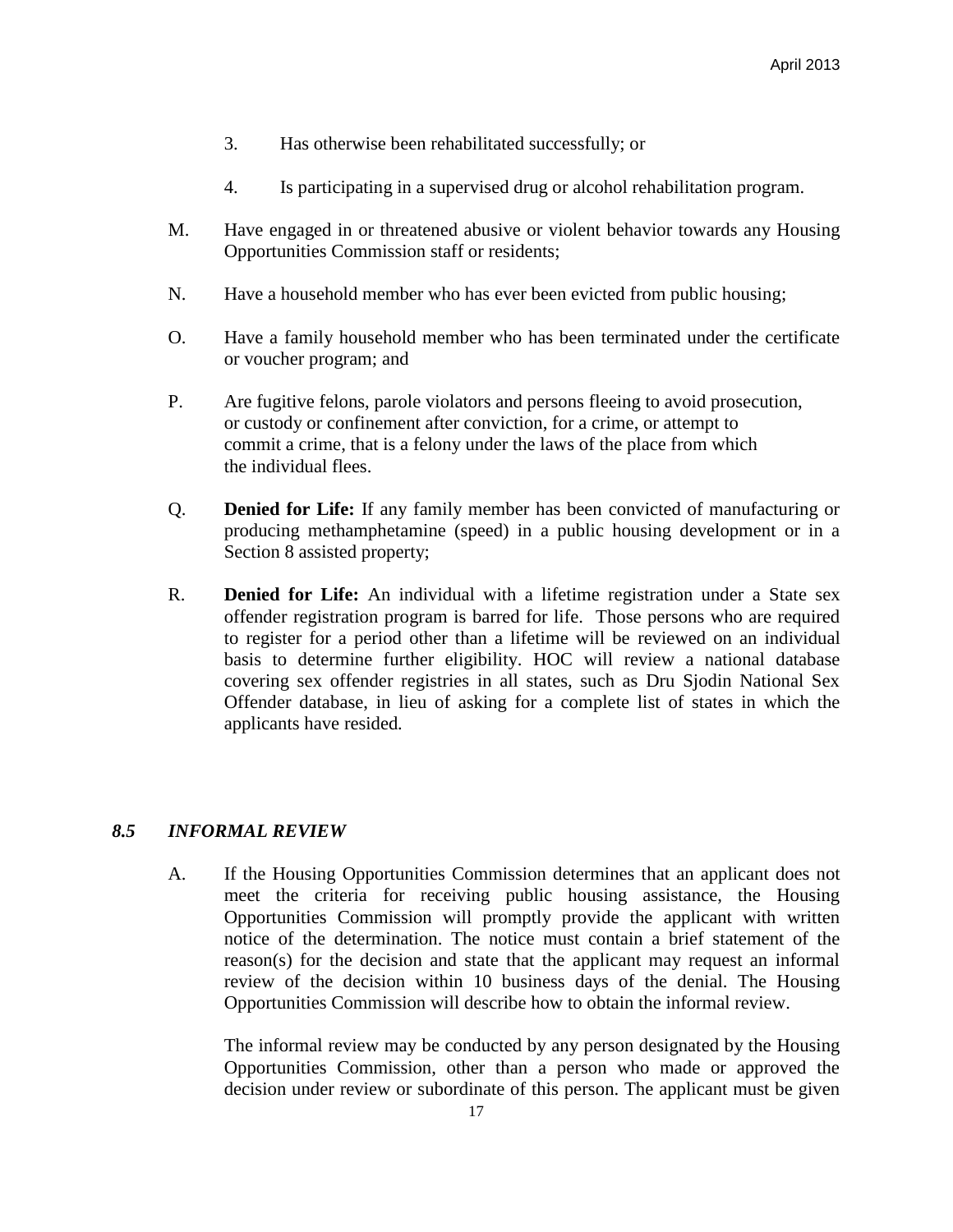the opportunity to present written or oral objections to the Housing Opportunities Commission's decision. The Housing Opportunities Commission must notify the applicant of the final decision within 10 calendar days after the informal review, including a brief statement of the reasons for the final decision.

B. The participant family may request that the Housing Opportunities Commission provide for an Informal Hearing after the family has notification of an INS decision on their citizenship status on appeal, or in lieu of request of appeal to the INS. This request must be made by the participant family within 30 days of receipt of the Notice of Denial or Termination of Assistance, or within 30 days of receipt of the INS appeal decision.

For the participant families, the Informal Hearing Process above will be utilized with the exception that the participant family will have up to 30 days of receipt of the Notice of Denial or Termination of Assistance, or of the INS appeal decision.

# **9.0 MANAGING THE WAITING LISTS**

### *9.1 OPENING AND CLOSING THE WAITING LISTS*

Opening of the waiting lists will be announced with a public notice stating that applications for public housing will again be accepted. The public notice will state where, when, and how to apply. The notice will be published in a local newspaper of general circulation and also by any available minority media. The public notice will state any limitations to who may apply. Waiting lists for all subjurisdictions and Countywide will be opened and closed at the same time.

The notice will state that applicants already on waiting lists for other housing programs must apply separately for this program and such applicants will not lose their place on other waiting lists when they apply for public housing. The notice will include the Fair Housing logo and slogan and will be in compliance with Fair Housing requirements.

Closing of the waiting lists will also be announced with a public notice. The public notice will state the date the waiting lists will be closed and for what bedroom sizes. The public notice will be published in a local newspaper of general circulation and also by any available minority media.

### *9.2 ORGANIZATION OF THE WAITING LISTS*

The Housing Opportunities Commission maintains subjurisdictional waiting lists for Public Housing. An applicant can apply to up to two subjurisdictional lists for which they qualify. The subjurisdictional waiting lists cover a different area of the Montgomery County and include approximately the same number of Public Housing units.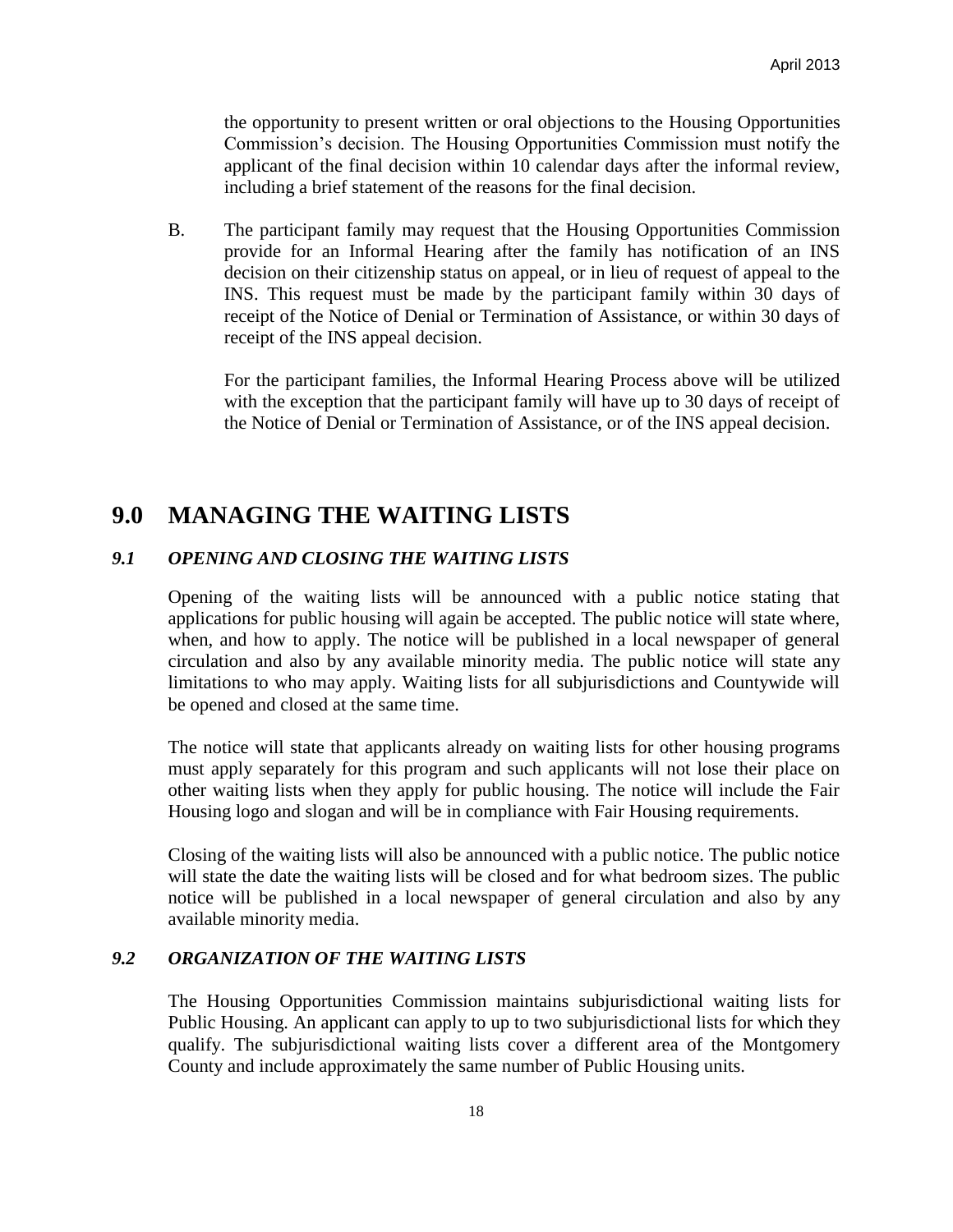Each waiting list will be maintained in accordance with the following guidelines:

- A. The application will be a permanent file;
- B. All applications will be maintained in order of date and time of application, in order of bedroom size, and preference.
- C. Any contacts between the Housing Opportunities Commission and the applicant will be documented in the applicant file.

### *9.3 FAMILIES*

When a family appears to be near being offered a unit, the family will be invited to an interview and the verification process will begin. It is at this point in time that the family's waiting list preference will be verified. To qualify for the preference, an applicant must provide verification that shows he or she qualified either at the time of the initial application or at time of selection from the waiting list.

If the family no longer qualifies to be near the top of the list, because the family does not qualify for a preference, the family's name will be removed from the waiting list. The Housing Opportunities Commission must notify the family in writing of this determination and give the family the opportunity for an informal hearing.

Once the preference has been verified, the family will complete a full application, present Social Security number information, citizenship/eligible immigrant information, and sign the Consent for Release of Information forms.

See Section 10.1 for allowable documentation for proof of residency preference for selection from waiting list.

### *9.4 PURGING THE WAITING LISTS*

The Housing Opportunities Commission will update and purge its waiting lists as needed to ensure that the pool of applicants reasonably represents the interested families for whom the Housing Opportunities Commission has current information, i.e. applicant's address, family composition, income category, and preferences.

#### *9.5 REMOVAL OF APPLICANTS FROM THE WAITING LIST*

The Housing Opportunities Commission will not remove an applicant's name from a waiting list unless:

- A. The applicant requests in writing that the name be removed;
- B. The applicant fails to respond to a written request for information or a request to declare their continued interest in the program; or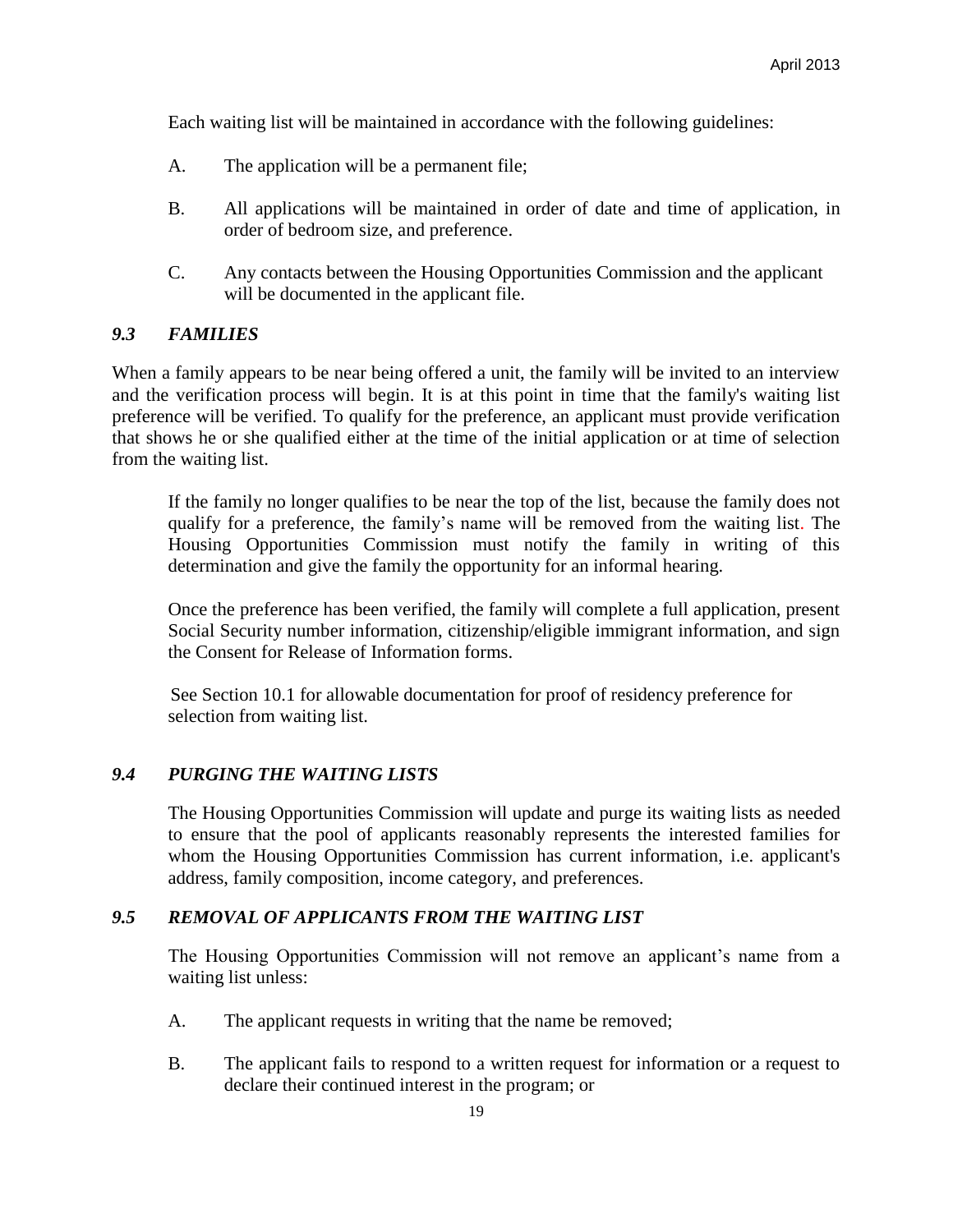- C. The applicant does not meet either the eligibility or suitability criteria for the program.
- D. The applicant refuses two Public Housing units without good cause.

#### *9.6 MISSED APPOINTMENTS*

All applicants who fail to keep a scheduled appointment with the Housing Opportunities Commission will be sent a notice of termination of the process for eligibility.

The Housing Opportunities Commission will allow the family to reschedule for good cause. Generally, no more than one opportunity will be given to reschedule without good cause, and no more than two opportunities will be given for good cause. When good cause exists for missing an appointment, the Housing Opportunities Commission will work closely with the family to find a more suitable time. Applicants will be offered the right to an informal review before being removed from the waiting list.

#### *9.7 NOTIFICATION OF NEGATIVE ACTIONS*

Any applicant whose name is being removed from the waiting list will be notified by the Housing Opportunities Commission, in writing, that they have ten (10) calendar days from the date of the written correspondence to present mitigating circumstances or request an informal review. The letter will also indicate that their name will be removed from the waiting list if they fail to respond within the timeframe specified. The Housing Opportunities Commission system of removing applicant names from the waiting list will not violate the rights of persons with disabilities. If an applicant claims that their failure to respond to a request for information or updates was caused by a disability, the Housing Opportunities Commission will verify that there is in fact a disability and the disability caused the failure to respond, and provide a reasonable accommodation. An example of a reasonable accommodation would be to reinstate the applicant on the waiting list based on the date and time of the original application.

# **10.0 TENANT SELECTION AND ASSIGNMENT PLAN**

#### *10.1 PREFERENCES FOR SELECTION FROM WAITING LIST*

The Housing Opportunities Commission will select families based on the following preferences within each bedroom size category:

A. Through September 30, 2006, families who are Housing Choice Voucher holders or Public Housing residents in other jurisdictions that are federally declared disaster areas due to Hurricane Katrina or who are designated as "Federal Emergency Assisted," as per federal guidelines, due to Hurricane Katrina.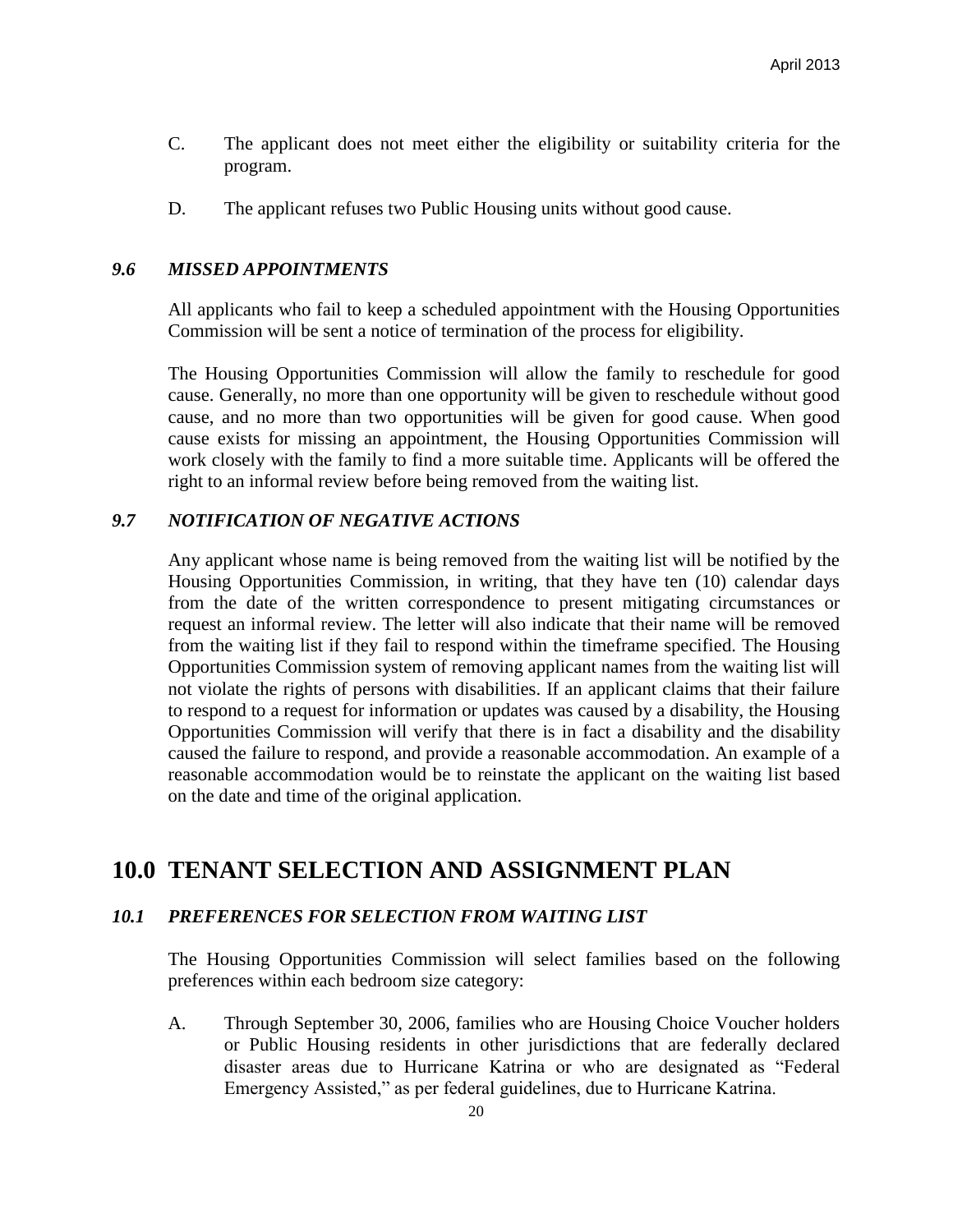B. Residents who live and/or work, or have offered to work in the jurisdiction. Evidence of preference is either at time of application or time of selection from the waiting list. HOC will treat graduates of, or active participants in, education and training programs in Montgomery County as residents of Montgomery County if the education or training program is designed to prepare individuals for the job market. To qualify to satisfy the preference, graduates must have graduated after the initial application for housing.

The date and time of application will be noted and utilized to determine the sequence within the above prescribed preferences.

Not withstanding the above, families who are elderly, disabled, or displaced will be offered housing before other single persons.

**Buildings Designed for the Elderly and Disabled:** Preference will be given to elderly and disabled families. If there are no elderly or disabled families on the list, preference will then be given to near-elderly families. If there are no near-elderly families on the waiting list, units will be offered to families who qualify for the appropriate bedroom size using these priorities. All such families will be selected from the waiting list using the preferences as outlined above.

**Buildings Designated as Elderly Only Housing:** Arcola Towers, Waverly House, and Elizabeth House have been approved by HUD as being designated for elderly only. In filling vacancies in this development, first priority will be given to elderly families. If there are no elderly families on the list, next priority will be given to the near-elderly. If there are no near-elderly, units will be offered to families who qualify for the appropriate bedroom size. Using these priorities, families will be selected from the waiting list using the preferences as outlined above.

**Accessible Units:** Accessible units will be first offered to families who may benefit from the accessible features. Applicants for these units will be selected utilizing the same preference system as outlined above. If there are no applicants who would benefit from the accessible features, the units will be offered to other applicants in the order that their names come to the top of the waiting list. Such applicants, however, must sign a release form stating they will accept a transfer (at their own expense) if, at a future time, a family requiring an accessible feature applies. Any family required to transfer will be given a 30-day notice.

Documentation of Preference for living or working in the county will be accepted in the following order:

For verification of living in the County: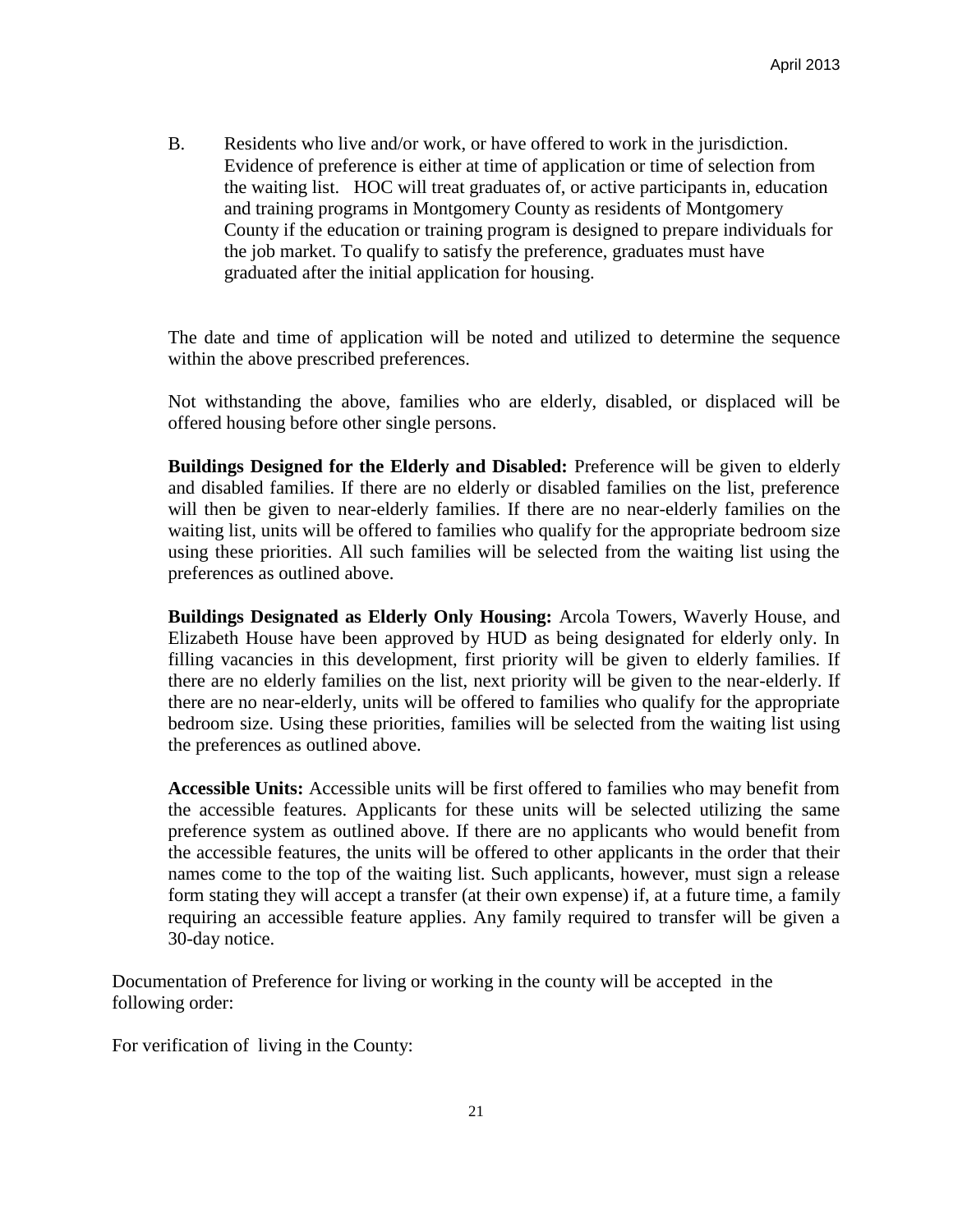- Current lease in Montgomery County, including the name of applicant as a family or household member on the lease (if the lease does not have a list of the resident members, a letter from the landlord identifying the applicant as a resident will be necessary)
- If a lease is not available, a letter from the landlord and a current utility bill in the applicant's name.

If the applicant is unable to provide the above documents, the following items may be accepted by PHA in its discretion.

- If the applicant lives in a residence owned by a family member(s), a copy of the deed for the residence belonging to the family member(s) and a notarized statement from a family member who is a record owner of the residence stating the applicant resides there.
- For applicants who are homeless, a statement on letterhead from a government agency stating applicant is receiving county services.

For verification of employment in the County:

- A current pay stub indicating the location of the work site is in the county.
- A letter on letterhead from the employer stating applicant works in the county or has approval to work in the county.
- Other documentation accepted by the PHA in its discretion.

#### *10.2 ASSIGNMENT OF BEDROOM SIZES*

In determining bedroom size, the Housing Opportunities Commission will include the presence of children to be born to a pregnant woman, children who are in the process of being adopted, children whose custody is being obtained, children who are temporarily away at school, or children who are temporarily in foster-care.

In addition, the following considerations may be taken in determining bedroom size:

- A. The single head of household will be assigned a bedroom.
- B. The head of household with a spousal relationship or significant other will be assigned a bedroom.
- C. Beyond the head of household, two persons regardless of age or gender would be assigned one bedroom.
- D. A live-in aide will get a separate bedroom.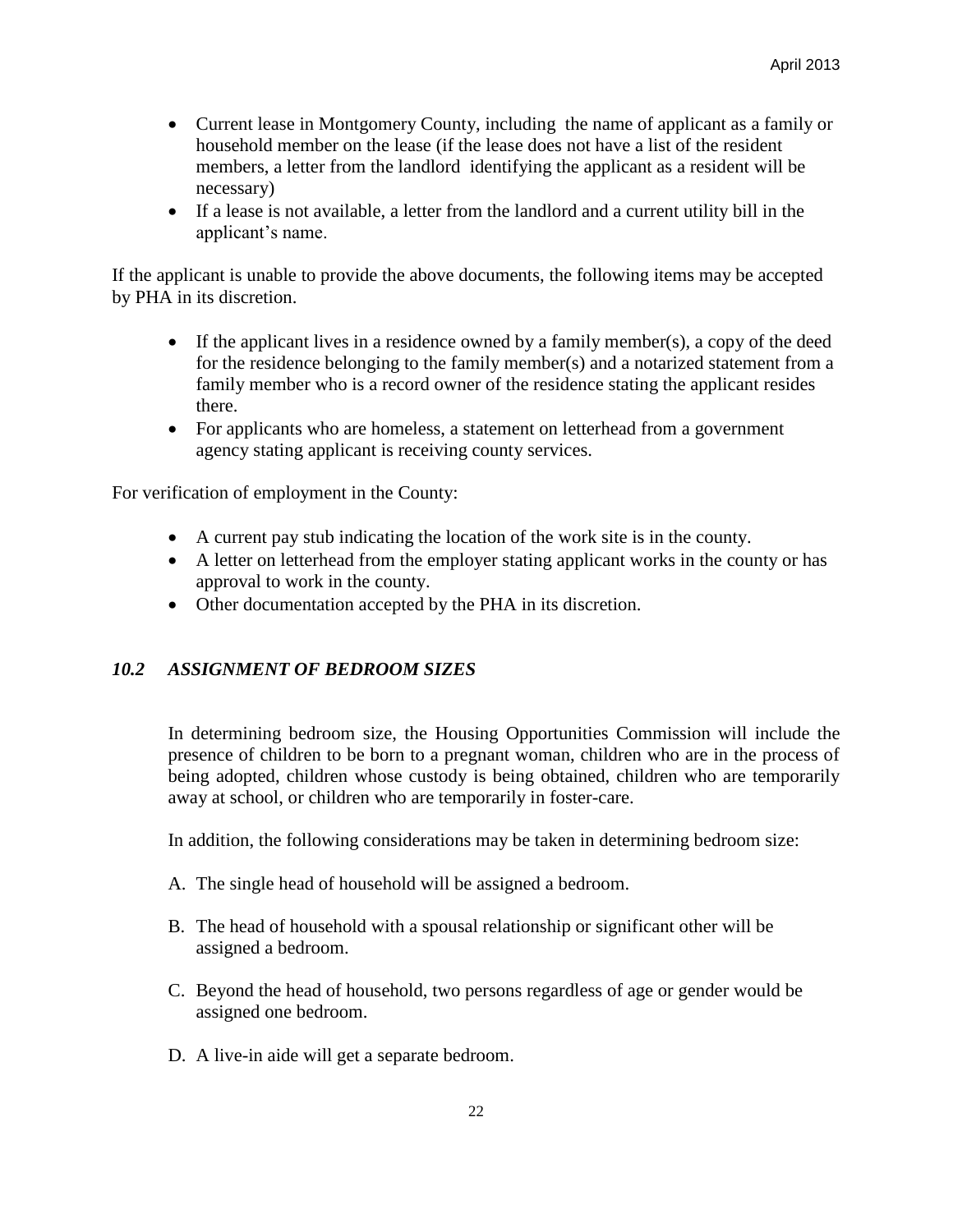Exceptions to normal bedroom size standards include the following:

- A. Units smaller than assigned through the above guidelines A family may request a smaller unit size than the guidelines allow. The Housing Opportunities Commission will allow the smaller size unit so long as generally no more than two (2) people per bedroom are assigned.
- B. Units larger than assigned through the above guidelines A family may request a larger unit size than the guidelines allow. The Housing Opportunities Commission will allow the larger size unit if the family provides a verified medical need that the family be housed in a larger unit.
- C. If there are no families on the waiting list for a larger size, smaller families may be housed if they sign a release form stating they will transfer (at the family's own expense) to the appropriate size unit when an eligible family needing the larger unit applies.
- D. Larger units may be offered in order to improve the marketing of a development suffering a high vacancy rate.

Subsequent transfers may not be done within the first twelve months of initial occupancy.

#### *10.3 SELECTION FROM THE WAITING LIST*

The Housing Opportunities Commission shall follow the statutory requirement that at least 40% of newly admitted families in any fiscal year be families whose annual income is at or below 30% of the area median income. To insure this requirement is met we shall quarterly monitor the incomes of newly admitted families and the incomes of the families on the waiting list. If it appears that the requirement to house extremely low-income families will not be met, we will skip higher income families on the waiting list to reach extremely low-income families.

If there are not enough extremely low-income families on the waiting list we will conduct outreach on a non-discriminatory basis to attract extremely low-income families to reach the statutory requirement.

#### *10.4 DECONCENTRATION POLICY*

It is Housing Opportunities Commission's policy to provide for deconcentration of poverty and encourage income mixing by bringing higher income families into lower income developments and lower income families into higher income developments. Toward this end, we may skip families on the waiting list to reach other families with a lower or higher income. Additionally, the Housing Opportunities Commission may use flat rents to encourage higher-income eligible residents to lease or remain in a public housing unit. We will accomplish this in a uniform and non-discriminating manner.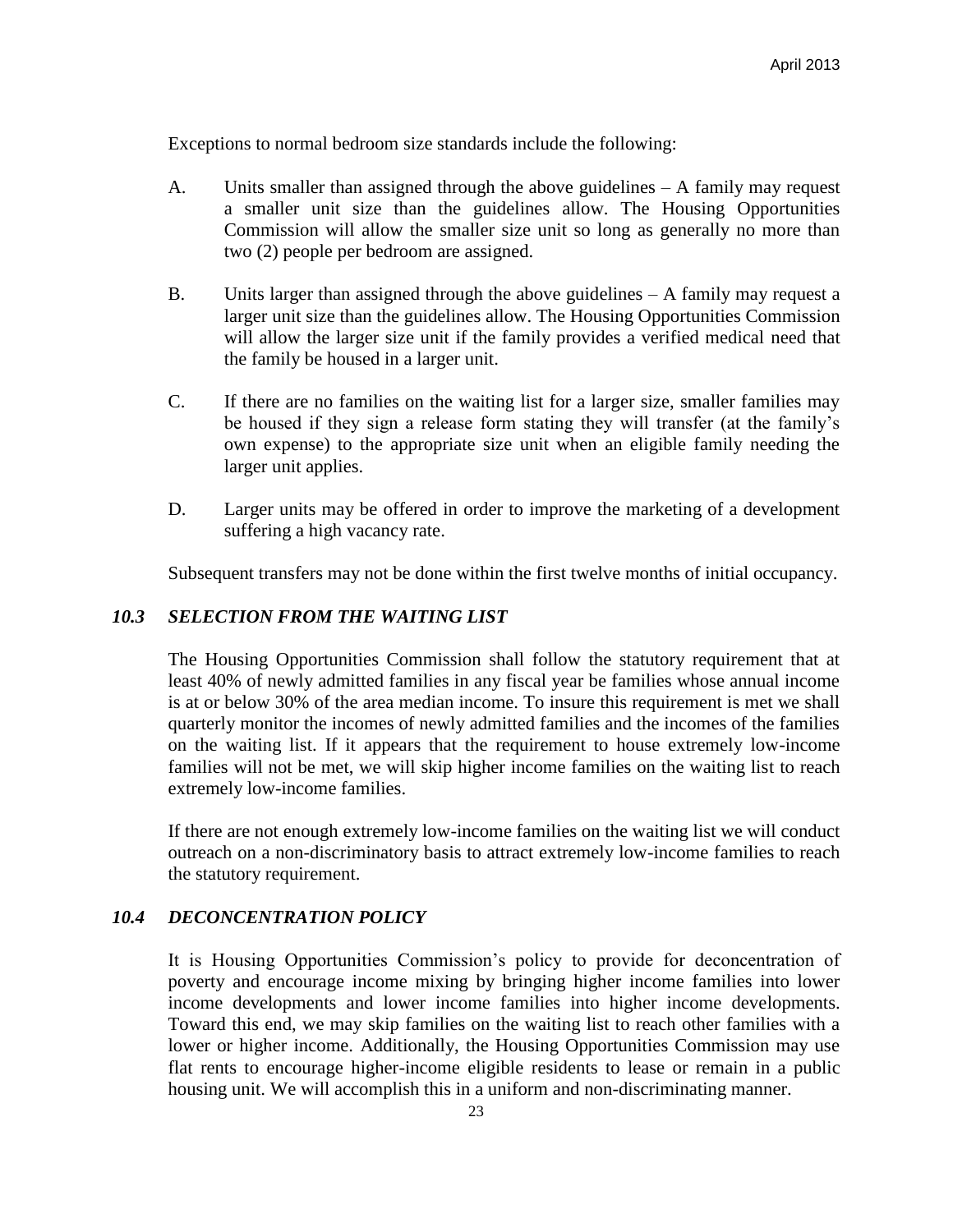The Housing Opportunities Commission will affirmatively market our housing to all eligible income groups. Lower income residents will not be steered toward lower income developments and higher income people will not be steered toward higher income developments.

#### *10.5 DECONCENTRATION INCENTIVES*

Subject to its annual deconcentration analysis, the Housing Opportunities Commission may offer one or more incentives to encourage applicant families whose income classification would help to meet the deconcentration goals of a particular development.

Various incentives may be used at different times, or under different conditions, but will always be provided in a consistent and nondiscriminatory manner.

#### *10.6 OFFER OF A UNIT*

When the Housing Opportunities Commission discovers that one unit or two units will become available, we will contact the first family on the waiting list who has the highest priority for this type of unit or development and whose income category would help to meet the deconcentration goal and/or the income targeting goal.

HOC will offer each family two units and each family will have the option of considering and viewing the two units. The family will be offered the opportunity to view each unit. The family can accept or turn down the first unit after viewing. After the opportunity to view the second unit, the family will have 48 hours after viewing the second unit, to accept or reject a unit. If only one appropriate unit is available for a family, HOC will offer that unit to the family. If the family rejects the only unit offered, the family will maintain their place on the waiting list until an appropriate second unit can be offered.

The verbal offer and the family's decision must be documented in the tenant file. If the family rejects the offer of both units, the Housing Opportunities Commission will send the family a letter documenting the offers and the rejections.

#### *10.7 REJECTION OF UNIT*

If in making the offers to the family the Housing Opportunities Commission skipped over other families on the waiting list in order to meet their deconcentration goal or offered the family any other deconcentration incentive and the family rejects the units, the family will not lose their place on the waiting list and will not be otherwise penalized.

If the Housing Opportunities Commission did not skip over other families on the waiting list to reach this family, did not offer any other deconcentration incentive, and the family rejects both units without good cause, the family will be removed from the waiting list, as per paragraph 9.5. The family may reapply at a later date.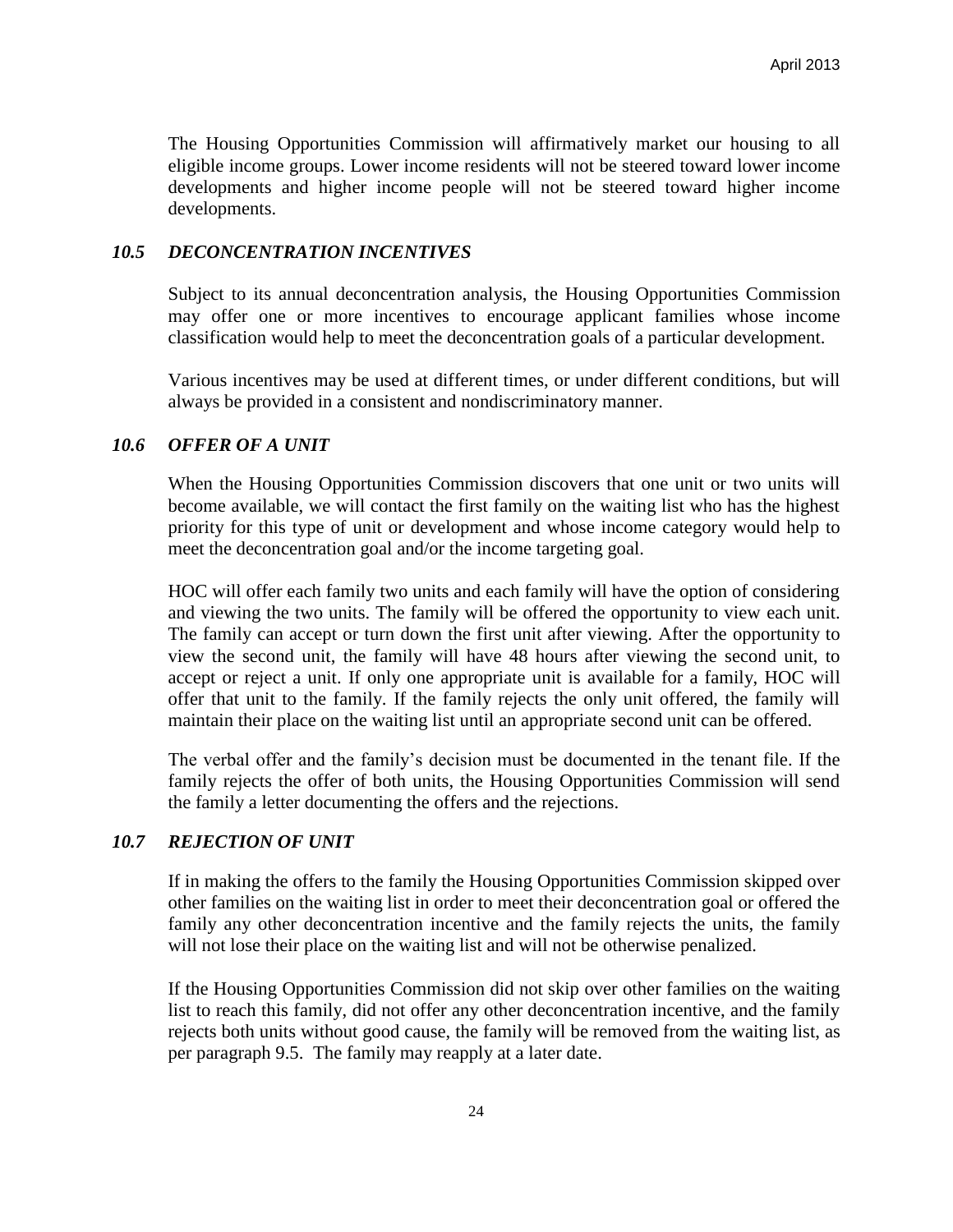If the family rejects with good cause any unit offered, they will not lose their place on the waiting list. Good cause includes reasons related to health, proximity to work, school, and childcare (for those working or going to school). The family will be offered the right to an informal review of the decision to alter their application status.

#### *10.8 ACCEPTANCE OF UNIT*

The family will be required to sign a lease that will become effective no later than three (3) business days after the date of acceptance or the business day after the day the unit becomes available, whichever is later.

The applicant will be provided a copy of the lease, the grievance procedure, utility allowances, utility charges, the current schedule of routine maintenance charges, and a request for reasonable accommodation form. These documents will be explained in detail. The applicant will sign a certification that they have received these documents and that they have reviewed them with Housing Opportunities Commission personnel. The certification will be filed in the tenant's file.

The signing of the lease and the review of financial information are to be privately handled. The head of household and all adult family members will be required to execute the lease prior to admission. One executed copy of the lease will be furnished to the head of household and the Housing Opportunities Commission will retain the original executed lease in the tenant's file. A copy of the grievance procedure will be attached to the resident's copy of the lease.

The family will pay a security deposit at the time of lease signing. The security deposit will be equal to the Total Tenant Payment or \$100.00 whichever is greater.

In exceptional situations, the Housing Opportunities Commission reserves the right to allow a new resident to pay their security deposit in up to three (3) payments. At least one third shall be paid in advance, one third with their second rent payment, and one third with their third rent payment. This shall be at the sole discretion of HOC.

In the case of a move within public housing, the security deposit for the first unit will be transferred to the second unit. Additionally, if the security deposit for the second unit is greater than that for the first, the difference will be collected from the family. Conversely, if the security deposit is less, the difference will be refunded to the family.

In the event there are costs attributable to the family for bringing the first unit into condition for re-renting, the family shall be billed for these charges.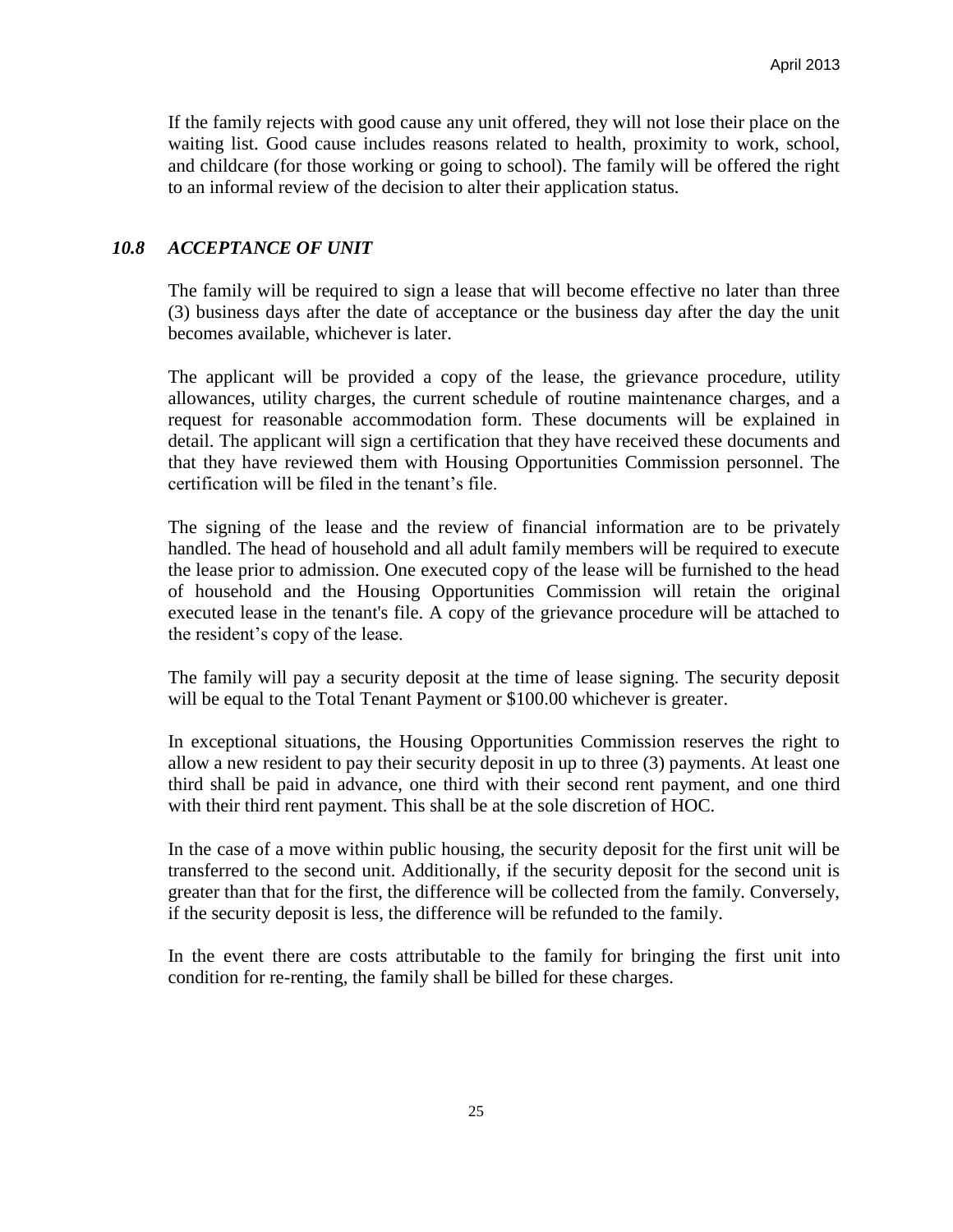# **11.0 INCOME, EXCLUSIONS FROM INCOME, AND DEDUCTIONS FROM INCOME**

To determine annual income, HOC counts the income of all family members, excluding the types and sources of income that are specifically excluded. Once the annual income is determined, HOC subtracts all allowable deductions (allowances) to determine the Total Tenant Payment.

#### *11.1 INCOME*

Annual income means all amounts, monetary or not, that:

- A. Go to (or on behalf of), the head of household or spouse (even if temporarily absent) or to any other family member; or
- B. Are anticipated to be received from a source outside the family during the 12-month period following admission or annual reexamination effective date; and
- C. Are not specifically excluded from annual income.

Annual income includes, but is not limited to:

- A. The full amount, before any payroll deductions, of wages and salaries, overtime pay, commissions fees, tips and bonuses, and other compensation for personal services.
- B. The net income from the operation of a business or profession.
- (1) Expenditures for business expansion or amortization of capital indebtedness are not used as deductions in determining net income.
- (2) An allowance for depreciation of assets used in a business or profession may be deducted, based on straight-line depreciation, as provided in Internal Revenue Service regulations.
- (3) Any withdrawal of cash or assets from the operation of a business or profession is included in income, except to the extent the withdrawal is a reimbursement of cash or assets invested in the operation by the family.
	- C. Interest, dividends, and other net income of any kind from assets whether real or personal or instruments such as stocks, bonds, or certificates of deposit.
		- (1) Expenditures for amortization of capital indebtedness are not used as deductions in determining net income.
		- (2) An allowance for depreciation of assets used in a business or profession may be deducted, based on straight-line depreciation, as provided in Internal Revenue Service regulations.
		- (3) Any withdrawal of cash or assets from the operation of a business or profession is included in income, except to the extent the withdrawal is a reimbursement of cash or assets invested in the operation by the family.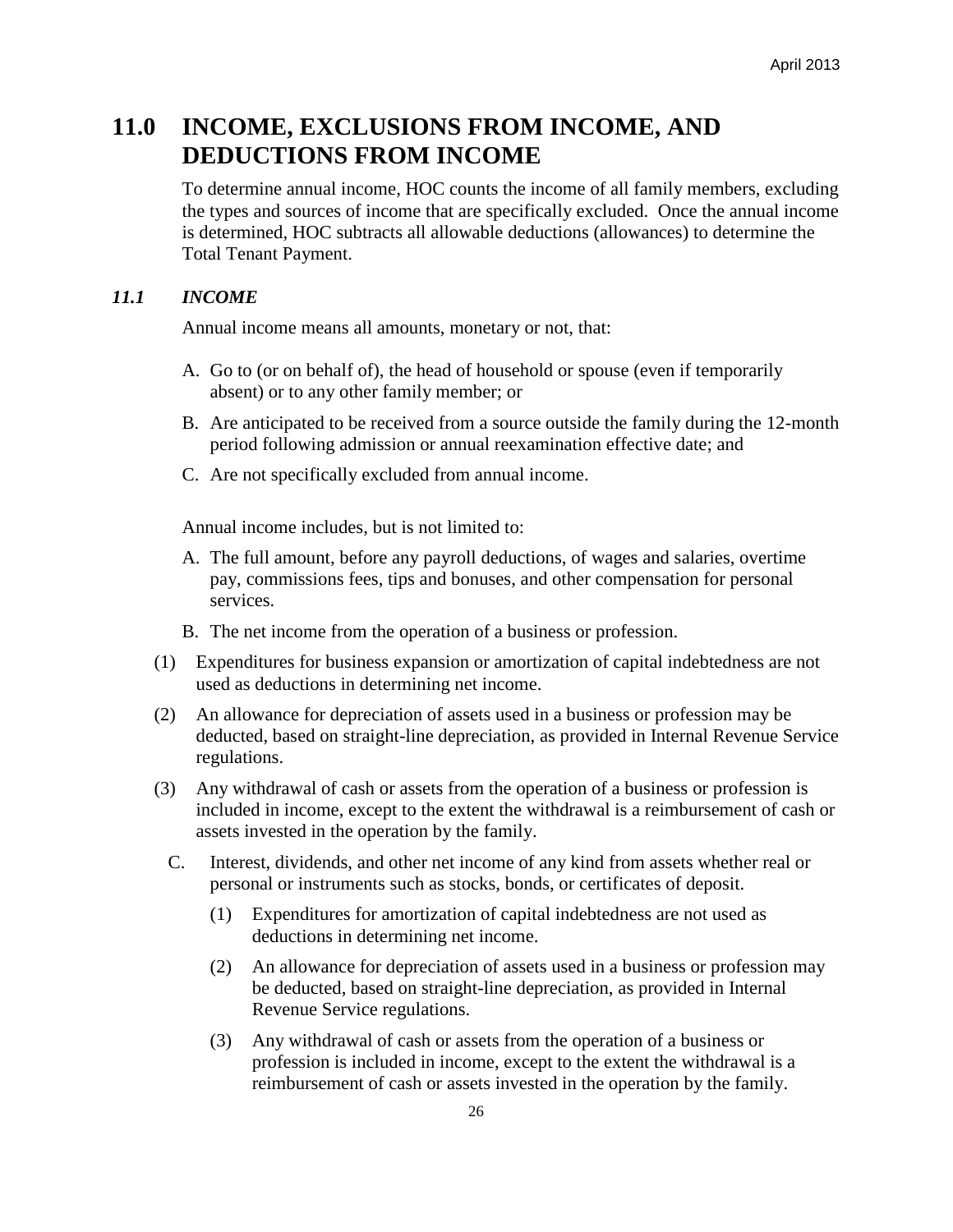- (4) In general, income from assets will be calculated based on the current balance of the account.
- (5) Where the family has net family assets in excess of \$5,000, annual income includes the greater of the actual income derived from all net family assets or a percentage of the value of such assets based on the current passbook savings rate, as determined by HUD.
- D. The full amount of periodic amounts received from Social Security, annuities, insurance policies, retirement funds, pensions, disability or death benefits, and other similar types of periodic receipts.
- E. Payments in lieu or earnings, such as unemployment and disability compensation, worker's compensation, and severance pay. (However, lump sum additions such as insurance payments from worker's compensation are excluded).
- F. Welfare assistance

If the amount of welfare is reduced due to an act of fraud by a family member or because of any family members' failure to comply with requirements to participate in an economic self-sufficiency program, or work activity, the amount of rent required to be paid by the family will not be decreased. In such cases, the amount of income attributable to the family will include what the family would have received had they complied with the welfare requirements and/or had not committed an act of fraud.

If the amount of welfare assistance is reduced as a result of a lifetime time limit, the reduced amount is the amount that shall be counted as income.

- G. Periodic and determinable allowances, such as alimony, child support payments and regular contributions or gifts received from organizations or from persons not residing in the dwelling.
- H. All regular pay, special pay, and allowances of a member of the Armed Forces. (Special pay to a member exposed to hostile fire is excluded.)

#### *11.2 ANNUAL INCOME*

Annual income does not include the following:

- A. Income from employment of children (including foster children) under the age of 18 years;
- B. Payments received for the care of foster children or foster adults (usually persons with disabilities, unrelated to the tenant family, who are unable to live alone);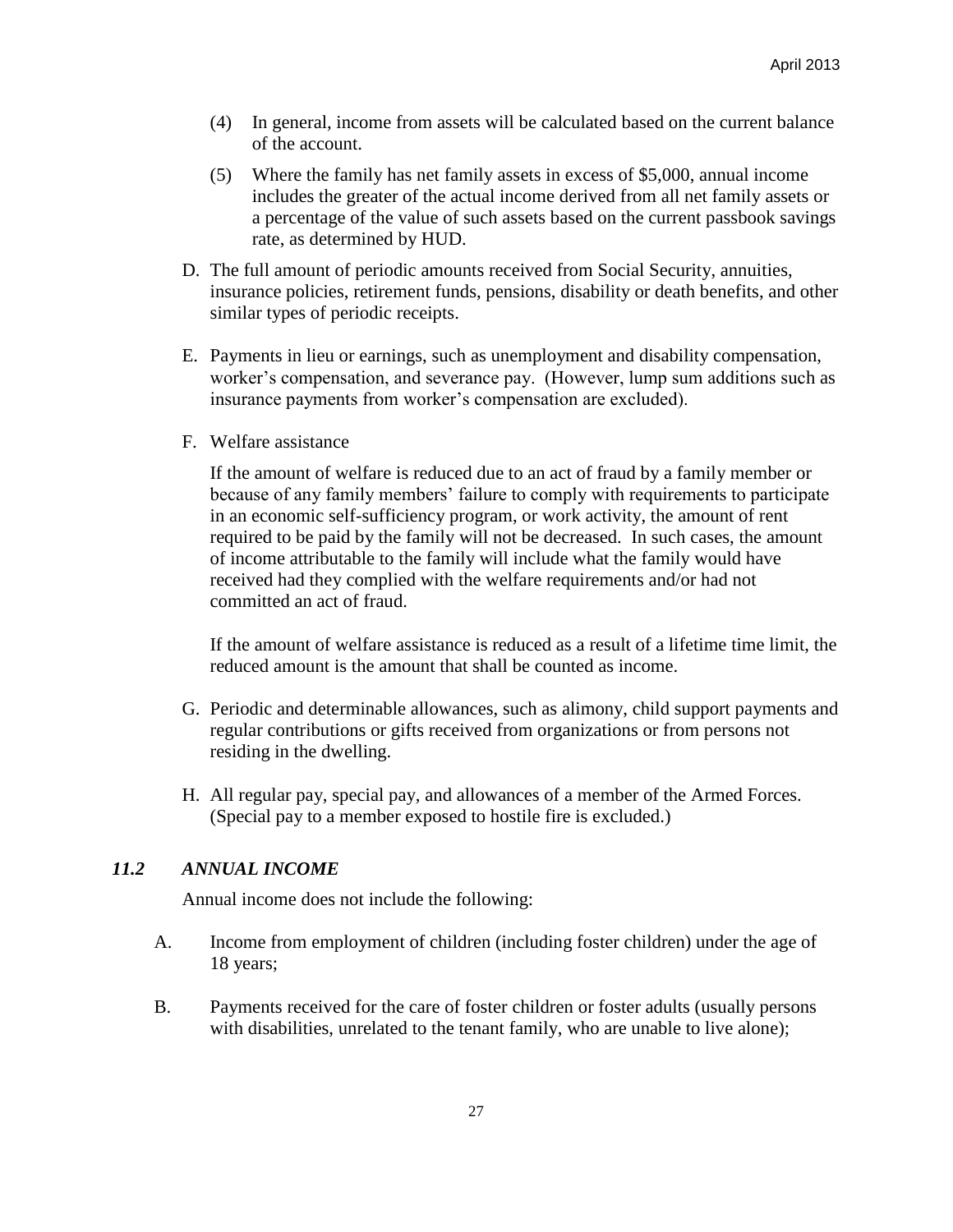- C. Lump-sum additions to family assets, such as inheritances, insurance payments (including payments under health and accident insurance and worker's compensation), capital gains, and settlement for personal or property losses;
- D. Amounts received by the family that are specifically for, or in reimbursement of, the cost of medical expenses for any family member;
- E. Income of a live-in aide or care attendant.
- F. The full amount of student financial assistance paid directly to the student or to the educational institution;
- G. The special pay to a family member serving in the Armed Forces who is exposed to hostile fire;
- H. The amounts received from the following programs:
	- 1. Amounts received under training programs funded by HUD;
	- 2. Amounts received by a person with a disability that are disregarded for a limited time for purposes of Supplemental Security Income eligibility and benefits because they are set aside for use under a Plan to Attain Self-Sufficiency (PASS);
	- 3. Amounts received by a participant in other publicly assisted programs that are specifically for or in reimbursement of out-of-pocket expenses incurred (special equipment, clothing, transportation, child care, etc.) and that are made solely to allow participation in a specific program;
	- 4. Amounts received under a resident service stipend. A resident service stipend is a modest amount (not to exceed \$200 per month) received by a resident for performing a service for HOC, on a part-time basis, that enhances the quality of life in the development. Such services may include, but are not limited to, fire patrol, hall monitoring, lawn maintenance, and resident initiative coordination. No resident may receive more than one such stipend during the same period of time.
	- 5. Incremental earnings and benefits resulting to any family member from participation in qualifying State or local employment training programs (including training programs not affiliated with a local government) and training of a family member as resident management staff. Amounts excluded by this provision must be received under employment training programs with clearly defined goals and objectives and are excluded only for the period during which the family member participates in the employment training program;
	- 6. Temporary, nonrecurring or sporadic income (including gifts);
	- 7. Reparation payments paid by a foreign government pursuant to claims filed under the laws of that government by persons who were persecuted during the Nazi era
	- 8. Earnings in excess of \$480 for each full-time student 18 years old or older (excluding the heard of household and spouse);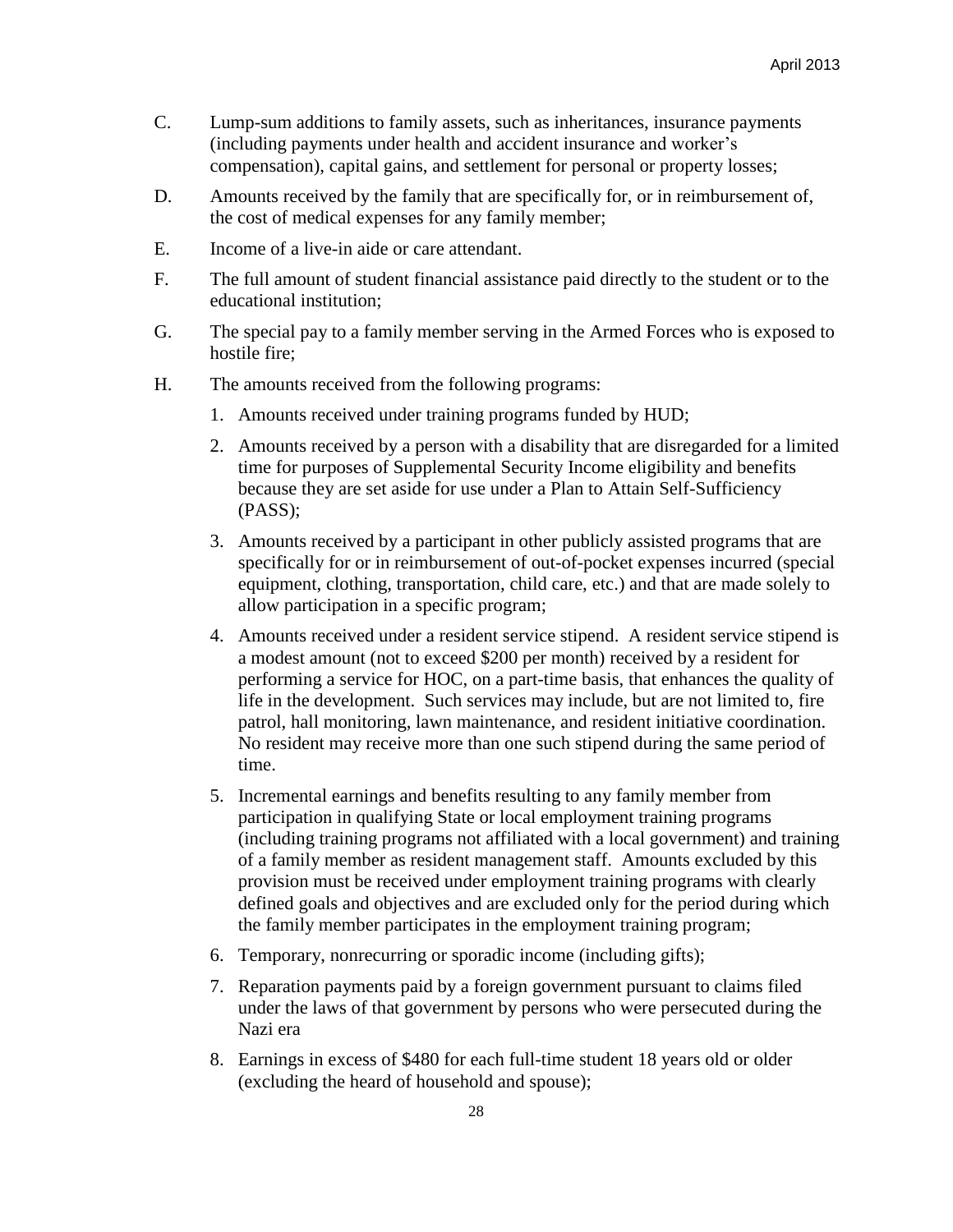- 9. Adoption assistance payments in excess of \$480 per adopted child;
- 10. For family members who enrolled in certain training programs prior to 10/1/99, the earnings and benefits resulting from the participation if the program provides employment training and supportive services in accordance with the Family Support Act of 1988, Section 22 of the United States Housing Act (42 U.S.C. 1437t) (the 1937 Act) or any comparable Federal, State or local law during the exclusion period. For purposes of this exclusion the following definitions apply:
- a. Comparable Federal, State or local law means a program providing employment training and supportive services that:
	- i. is authorized by a Federal, State, or local government;
	- ii. is funded by the Federal, State or local government;
	- iii. is operated or administered by a public agency; and
	- iv. has as its objective to assist participants in acquiring employment skills.
- b. Exclusion period means the period during which the family member participates in a program described in this section, plus 18 months from the date the family member begins the first job acquired by the family member after completion of such program that is not funded by public housing assistance under the 1937 Act. If the family member is terminated from employment with good cause, the exclusion period shall end.
- c. Earnings and benefits mean the incremental earnings and benefits resulting from a qualifying employment training program or subsequent job.
- 11. The incremental earnings due to employment during the 12-month period following date of hire shall be excluded. This exclusion will not apply for any family who concurrently is eligible for exclusion #10 above. In addition, this exclusion is only available to the following families:
- a. Families whose income increases as a result of employment of a Family member who was previously unemployed for one or more years.
- b. Families whose income increases during the participation of a family member in any family self-sufficiency program.
- c. Families who are or were, within 6 months, assisted under a State TANF program.

In the case of a family who has qualified for the 12-month income exclusion, upon the expiration of the 12-month period described above, an additional rent benefit accrues tot he family. If the family member's employment continues, then for the 12-month period following the 12 month period of disallowance, the resulting rent increase will be capped at 50 percent of the rent increase the family would have otherwise received.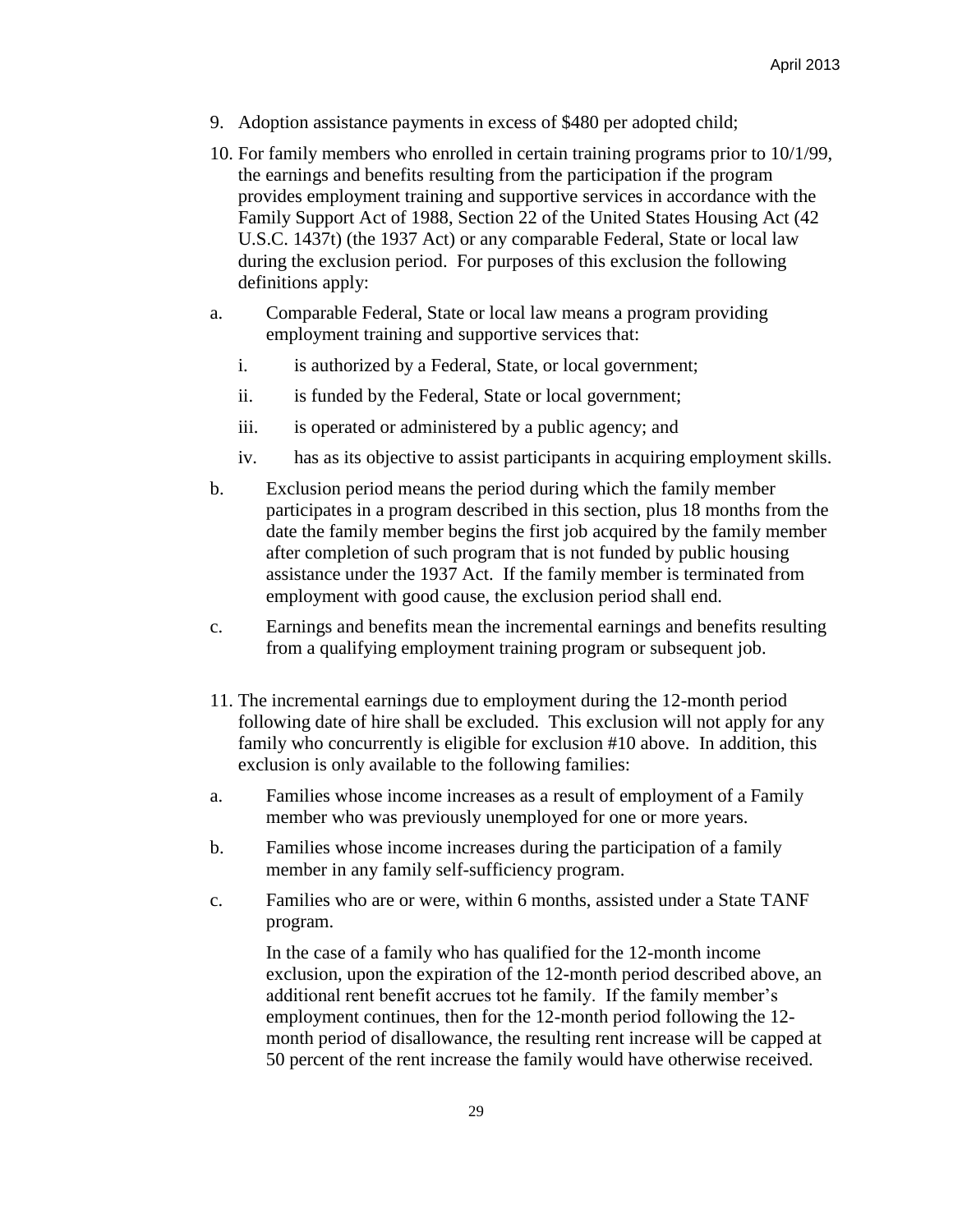- 12. Deferred periodic amounts from supplemental security income and Social Security benefits that are received in a lump sum amount or in prospective monthly amounts;
- 13. Amounts received by the family in the from of refunds or rebates under State or local law for property taxes paid on the dwelling unit;
- 14. Amounts paid by a State agency to a family with a member who has developmental disability and is living at home to offset the cost of services and equipment needed to keep the developmentally disabled family member at home; or
- 15. Amounts specifically excluded by any other Federal statute from consideration as income for purposes of determining eligibility or benefits. These exclusions include:
- a. The value of the allotment of food stamps
- b. Payments to volunteers under the Domestic Volunteer Services Act of 1973
- c. Payments received under the Alaska Native Claims Settlement Act
- d. Income from submarginal land of the U.S. that is held in trust for certain Indian tribes
- e. Payments made under HHS's Low-Income Energy Assistance Program
- f. Payments received under the Job Training Partnership Act
- g. Income from the disposition of funds of the Grand River Band of Ottawa Indians
- h. The first \$2000 per capita received from judgment funds awarded for certain Indian claims
- i. Amount of scholarships awarded under Title IV of the Higher Education Act of 1969, including Work Study
- j. Payments received under the Older Americans Act of 1965
- k. Payments from Agent Orange Settlement
- l. Payments received under the Maine Indian Claims Act
- m. The value of child care under the Child Care and Development Block Grant Act of 1990
- n. Earned income tax credit refund payments
- o. Payments for living expenses under the Americorps Program
- p. Additional income exclusions provided by and funded by HOC

### *11.3 DEDUCTIONS FROM ANNUAL INCOME*

The following deductions will be made from annual income:

- A. \$480 for each dependent;
- B. \$400 for any elderly family or disabled family;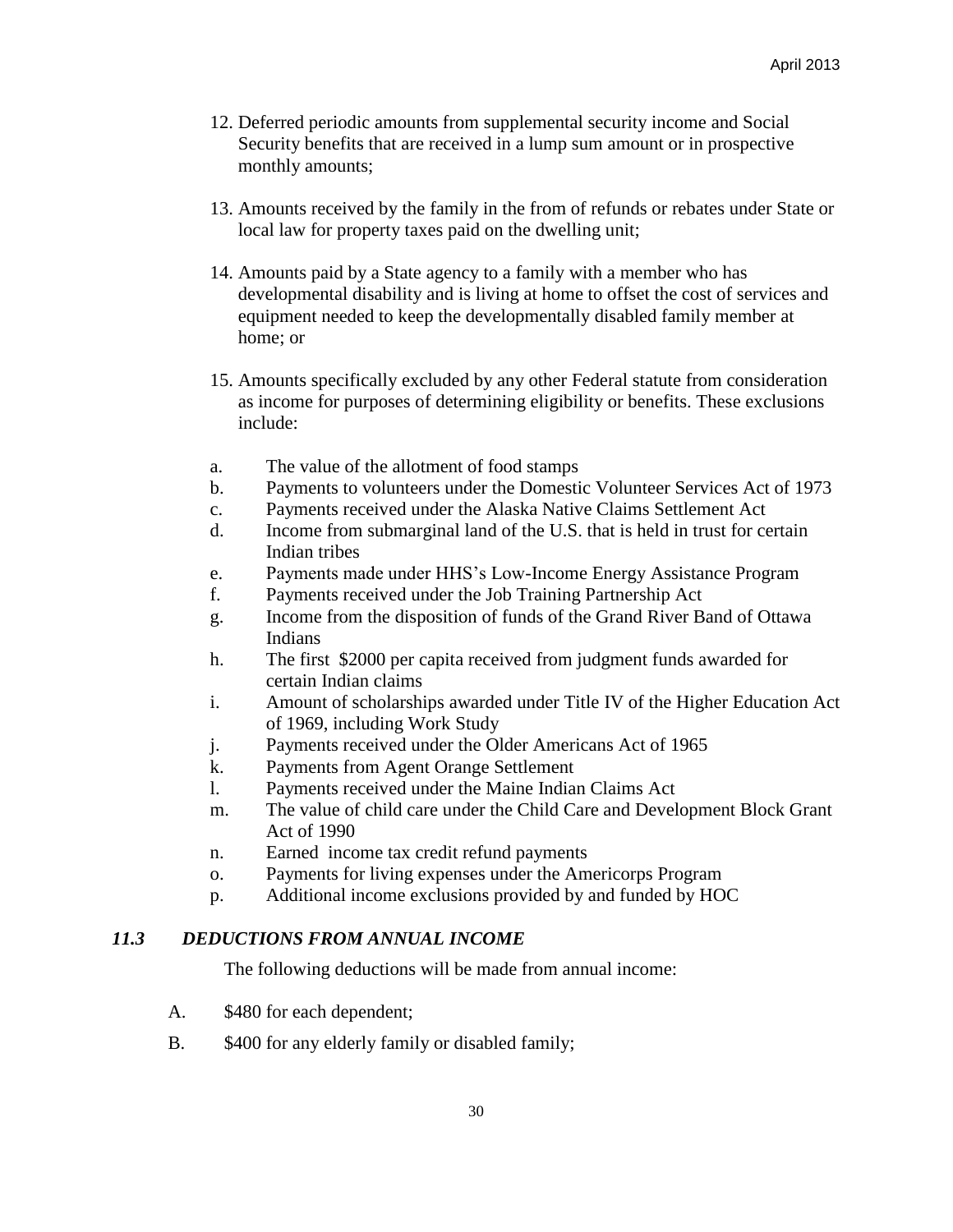- C. For any family that is not an elderly or disabled family but has a member (other than the head or spouse) who is a person with a disability, disability assistance expenses in excess of 3% of annual income. This allowance may not exceed the employment income received by family members who are 18 years of age or older as a result of the assistance to the person with disabilities.
- D. For any elderly or disabled person:

1. That has no disability assistance expenses, an allowance for medical expenses equal to the amount by which the medical expenses exceed 3% of annual income;

2. That has disability expenses greater than or equal to 3% of annual income, an allowance for disability assistance expenses computed in accordance with paragraph C, plus an allowance for medical expenses that equal the family's medical expenses;

3. That has disability assistance expenses that are less than 3% of annual income, an allowance for combined disability assistance and medical expenses that is equal to the total of these expenses less 3% of annual income.

- E. Childcare expenses.
- F. For any student enrolled in classes or training, age 18 or older, at their expense. Subject to verification, the deduction will be as follows
	- 1. The benefit for a full-time student is \$2,200 per year. A student is defined as full-time is enrolled in 15 or more credit hours per semester, or their equivalent.
	- 2. The benefit for a part-time student is \$1,500 per year. A student is defined as part-time if the student is enrolled in between 6 and 15 credit hours per semester, or their equivalent.

An eligible resident can claim the benefit for up to five consecutive years.

#### *12.0 VERIFICATION*

The Housing Opportunities Commission will verify information related to waiting list preferences, eligibility, admission, and level of benefits prior to admission. Periodically during occupancy, items related to eligibility and rent determination shall also be reviewed and verified. Income, assets, and expenses will be verified, as well as disability status, need for a live-in aide and other reasonable accommodations; full time student status of family members 18 years of age and older; Social Security numbers; and citizenship/eligible noncitizen status. Age and relationship will only be verified in those instances where needed to make a determination of level of assistance.

### *12.1 ACCEPTABLE METHODS OF VERIFICATION AND TIME ALLOWED*

Age, relationship, U.S. citizenship, and Social Security numbers will generally be verified with documentation provided by the family. For citizenship, the family's certification will be accepted. (Or for citizenship documentation such as listed below will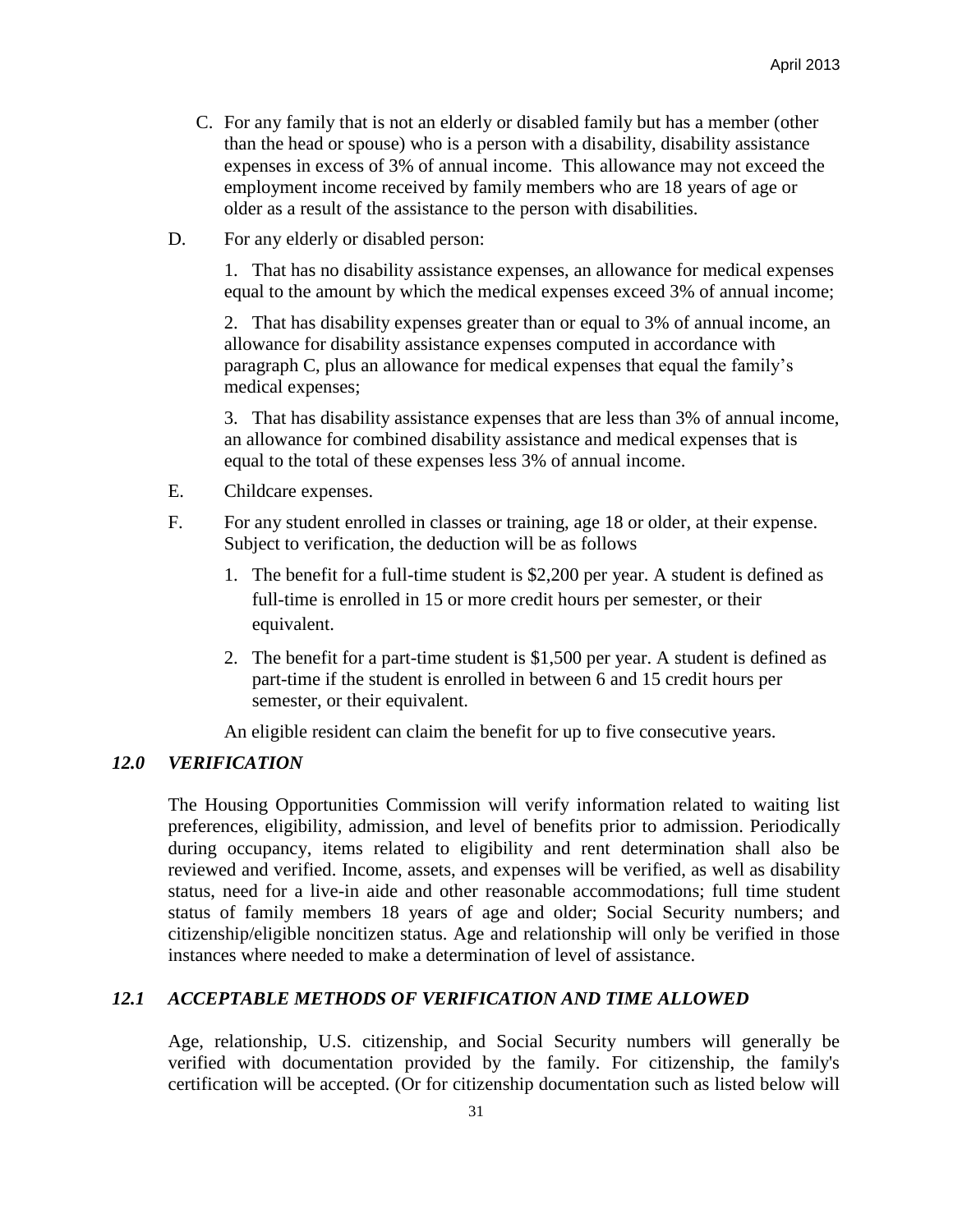be required.) Verification of these items will include photocopies of the Social Security cards and other documents presented by the family, the INS SAVE approval code, and forms signed by the family.

In compliance with federal rules and the agency's EIV/UIV Policy, the Housing Opportunities Commission will use HUD's Enterprise Income Verification/Upfront Income Verification System to verify income.

The UIV data is used to validate client reported income and supplement client provided documents. When the client disputes the UIV data, the PHA must request written third party verification.

*As needed, HOC will rely on HUD guidance, including Public and Indian Housing Notice 2010-19 (and any extensions or renewals) and all related regulations and notices to comply with verification requirements. If HUD releases guidance that conflicts with HOC policy, the HUD guidance will control.*

*The PHA will verify information through the six methods of verification acceptable to HUD in the following order:*

| Level                       | <b>Verification Technique</b>                                                                                                                                                                                                  | Ranking                                                                                                                                                                                                                                                                                                                         |
|-----------------------------|--------------------------------------------------------------------------------------------------------------------------------------------------------------------------------------------------------------------------------|---------------------------------------------------------------------------------------------------------------------------------------------------------------------------------------------------------------------------------------------------------------------------------------------------------------------------------|
| 6                           | <b>Upfront</b><br><i>Income</i><br>Verification (UIV) using<br>HUD's<br>Enterprise<br>Verification<br><i>Income</i><br>(EIV)<br>system<br>(not<br><i>available for</i><br>income<br>verifications<br>of<br><i>applicants</i> ) | <b>Highest</b> (Mandatory)                                                                                                                                                                                                                                                                                                      |
| 5                           | <b>Upfront</b><br><i>Income</i><br>Verification (UIV) using<br>non-HUD system                                                                                                                                                  | <b>Highest</b> (Optional)                                                                                                                                                                                                                                                                                                       |
| $\overline{\boldsymbol{4}}$ | Written Third<br>Party<br><b>Verification</b>                                                                                                                                                                                  | <b>High</b> (Mandatory to supplement<br>EIV-reported income sources and<br>when EIV has no data; Mandatory<br>for non-EIV reported income<br>sources; Mandatory when tenant<br>disputes EIV-reported employment<br>and income information and is<br>unable<br>to provide acceptable<br><i>documentation to support dispute)</i> |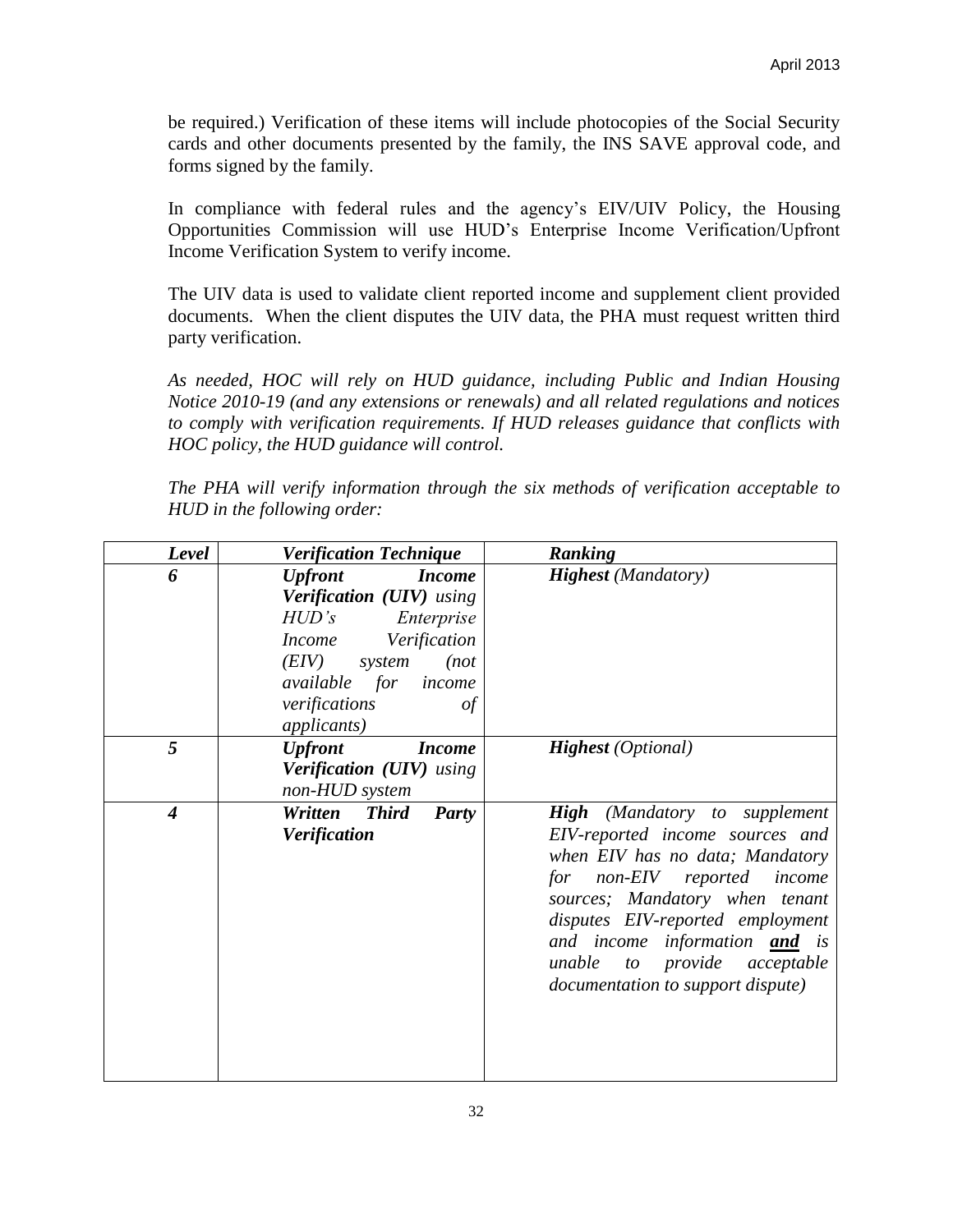|   | Written Third<br>Party<br><b>Verification Form</b>          | <b>Medium-Low</b> (Mandatory if written<br>third party verification documents<br>are not available or rejected by the<br>PHA; and when the applicant or<br>tenant is unable to provide<br><i>acceptable documentation</i> ) |
|---|-------------------------------------------------------------|-----------------------------------------------------------------------------------------------------------------------------------------------------------------------------------------------------------------------------|
| 2 | <b>Third</b><br><b>Oral</b><br>Party<br><b>Verification</b> | Low (Mandatory if written third<br>party verification is not available)                                                                                                                                                     |
|   | <b>Tenant Declaration</b>                                   | Low (Use as a last resort when<br>unable to obtain any type of third<br>party verification)                                                                                                                                 |

*The PHA will allow 10 days for return of third-party verifications and 10 days to obtain other types of verifications before going to the next method. The PHA will document the file as to why third party written verification was not used.*

*For applicants, verifications may not be more than 60 days old at the time of voucher issuance. For participants, they are valid for 60 days from date of receipt.*

The PHA will not use quarterly income data from UIV to calculate current income and rent.

Projecting Annual Income through UIV:

- When UIV data is not substantially different than client-reported income;
- If UIV data is less than client reported income, use client provided documents to calculate anticipated annual income;
- If UIV data is greater than client reported income, use UIV data to calculate anticipated annual income, unless client can provide the PHA with acceptable documentation to verify a change in circumstances.

When UIV data is substantially different than client reported income:

The PHA must request written third-party verification from the discrepant income source.

Other information will be verified by third party verification. This type of verification includes written documentation with forms sent directly to and received directly by a source, not passed through the hands of the family. This verification may also be direct contact with the source, in person or by telephone. It may also be a report generated by a request from the Housing Opportunities Commission or automatically by another government agency, i.e. the Social Security Administration. Verification forms and reports received will be contained in the applicant/tenant file. Oral third party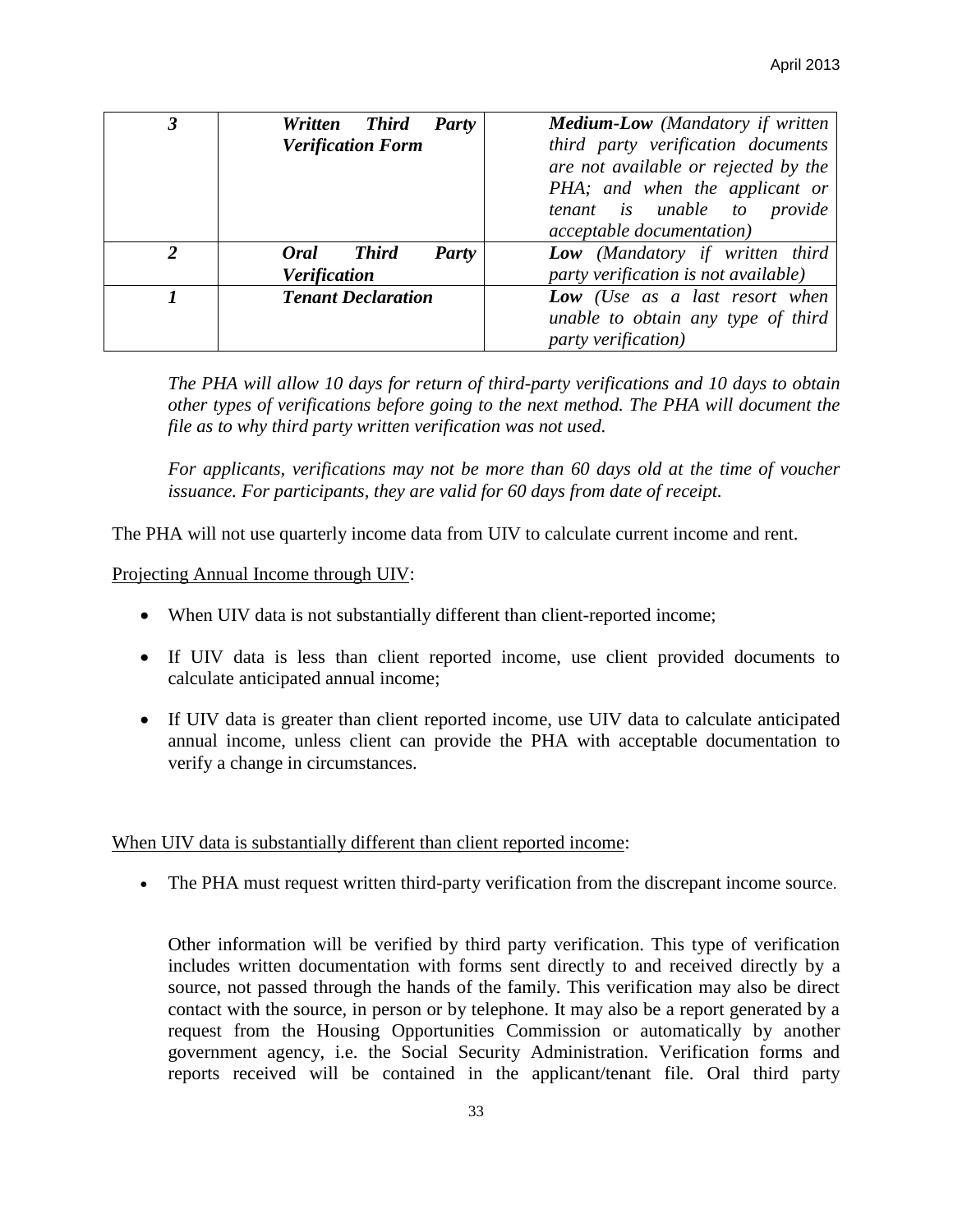documentation will include the same information as if the documentation had been written, i.e. name date of contact, amount received, etc.

When third party verification cannot be obtained, the Housing Opportunities Commission will accept documentation received from the applicant/tenant. Tenant-provided documentation will be accepted if the Housing Opportunities Commission has been unable to obtain third party verification in a 4-week period of time. Photocopies of the documents provided by the family will be maintained in the file.

When neither third party verification nor tenant-provided verification can be obtained, the Housing Opportunities Commission will accept a notarized statement signed by the head, spouse or co-head. Such documents will be maintained in the file.

#### *12.2 TYPES OF VERIFICATION*

The factors that may be verified and gives common examples of the verification that will be sought. To obtain written third party verification, the Housing Opportunities Commission will send a request form to the source along with a release form signed by the applicant/tenant via first class mail.

#### **Verification Requirements for Individual Items**

#### **Employment Income**

Verification forms request the employer to specify:

The dates of employment, amount and frequency of pay, date of the last pay increase, likelihood of change of employment status and effective date of any known salary increase during the next 12 months, year to date earnings, estimated income from overtime, tips, bonus pay expected during next 12 months.

Acceptable methods of verification include, in this order:

- 1. Four current consecutive check stubs or earning statements which indicate the employee's gross pay, frequency of pay or year to date earnings.
- 2. Employment verification form completed by the employer.
- 3. W-2 forms plus income tax return forms.
- 4. Self-certification or income tax returns signed by the family may be used for verifying self-employment income or income from tips and other gratuities.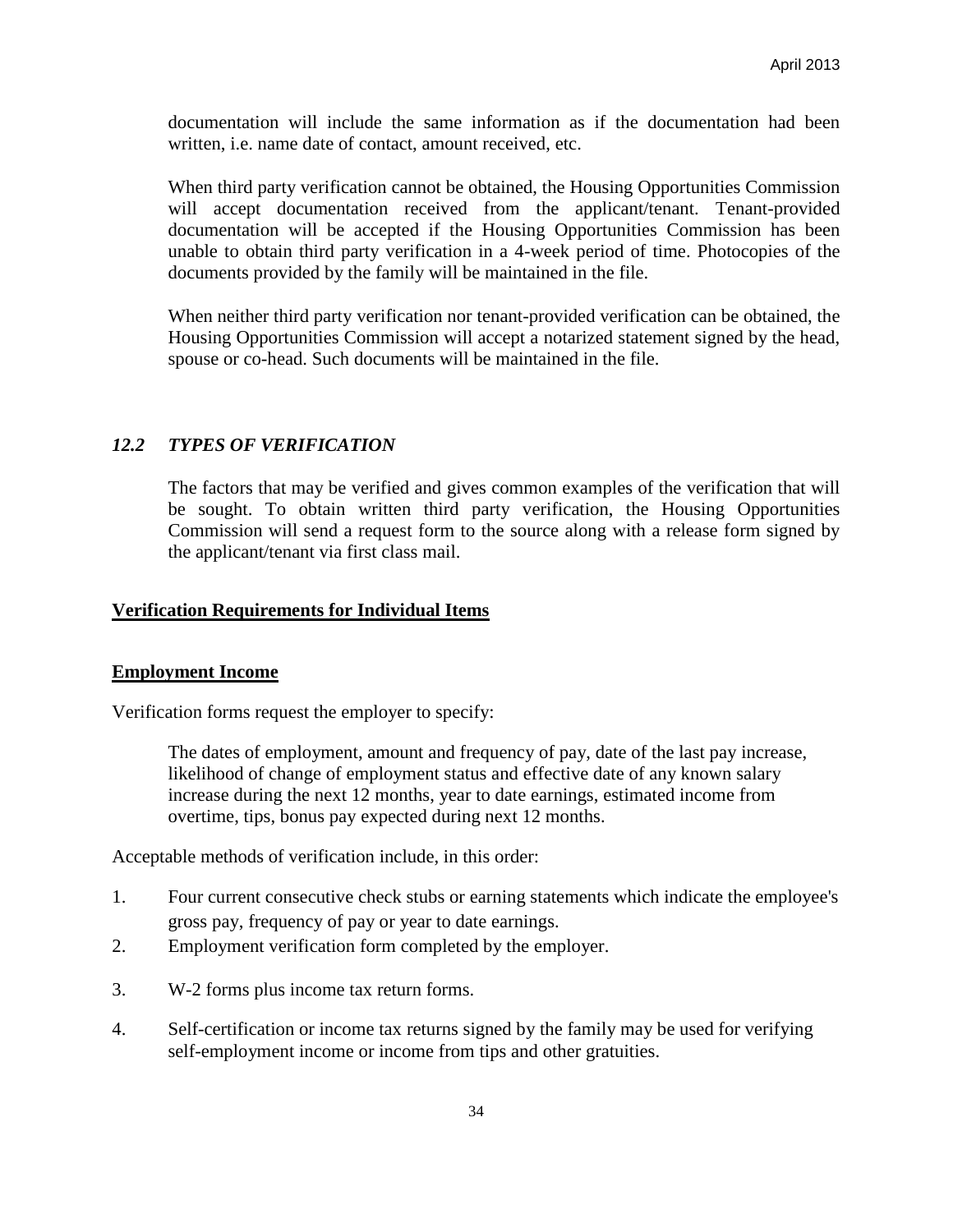### **Social Security, Pensions, Supplementary Security Income (SSI), Disability Income**

Acceptable methods of verification include, in this order:

- 1. Utilize the HUD established Enterprise Income Verification (EIV)/Upfront Income Verification (UIV) tool for benefits, benefit history and tenant income discrepancy reports from the Social Security Administration (Refer to EIV policy).
- 2. Benefit verification form completed by agency providing the benefits.
- 3. Award or benefit notification letters prepared and signed by the providing agency.
- 4. Computer report electronically obtained or in hard copy.

#### **Unemployment Compensation**

Acceptable methods of verification include, in this order:

- 1. Utilize the HUD established Enterprise Income Verification (EIV)/Upfront Income Verification (UIV) tool for benefits and benefit history from unemployment compensation agency.
- 2. Verification form completed by the unemployment compensation agency.
- 3. Computer report electronically obtained or in hard copy from unemployment office stating payment dates and amounts.
- 4. Payment stubs.

#### **Welfare Payments or General Assistance**

Acceptable methods of verification include, in this order:

- 1. PHA verification form completed by payment provider.
- 2. Written statement from payment provider indicating the amount of grant/payment, start date of payments, and anticipated changes in payment in the next 12 months.
- 3. Computer-generated Notice of Action.
- 4. Computer-generated list of recipients from Welfare Department.

#### **Alimony or Child Support Payments**

Acceptable methods of verification include, in this order:

1. Copy of a separation or settlement agreement or a divorce decree stating amounts and types of support and payment schedules.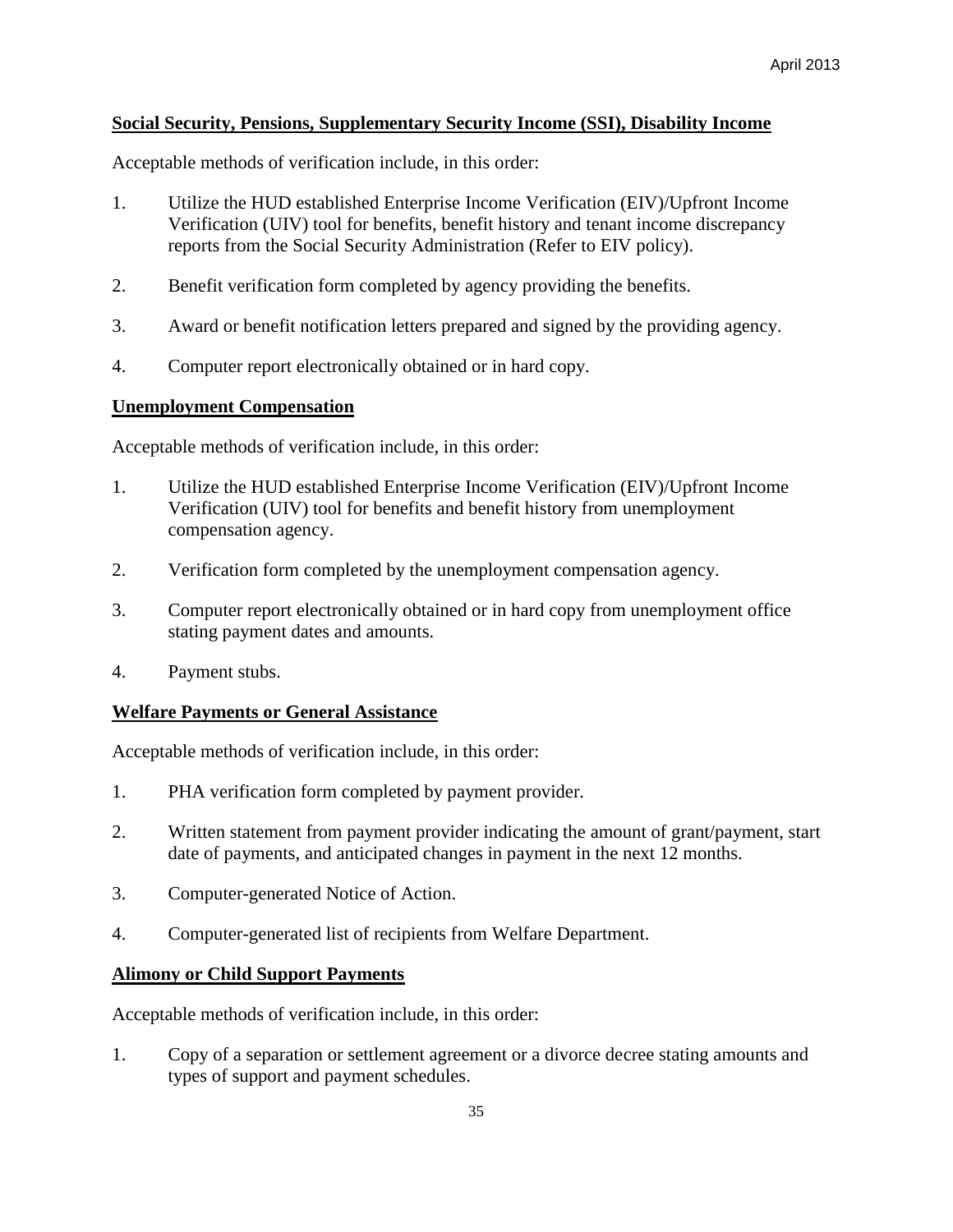- 2. A notarized statement or affidavit signed by the person providing the support. This document must include amount of support, payor name, address, and phone number.
- 3. Copy of 3 latest check and/or payment stubs from Child Support Enforcement . For verbal third party the PHA must record the date, amount, and number of the check.
- 4. Family's self-certification of amount received and of the likelihood of support payments being received in the future or that support payments are not being received.

If payments are irregular, the family must provide:

A copy of the separation or settlement agreement or a divorce decree stating the amount and type of support and payment schedules.

A statement from the agency responsible for enforcing payments to show that the family has filed for enforcement.

A notarized affidavit from the family indicating the amount(s) received.

A welfare notice of action showing amounts received by the welfare agency for child support.

A written statement from an attorney certifying that a collection or enforcement action has been filed.

#### **Net Income from a Business**

In order to verify the net income from a business, the PHA will view IRS and financial documents from prior years and use this information to anticipate the income for the next 12 months.

Acceptable methods of verification include:

1. IRS Form 1040, including:

Schedule C (Small Business)

Schedule E (Rental Property Income)

Schedule F (Farm Income)

If accelerated depreciation was used on the tax return or financial statement, an accountant's calculation of depreciation expense computed using straight-line depreciation rules.

- 2. Audited or un-audited financial statement(s) of the business.
- 3. Credit report or loan application.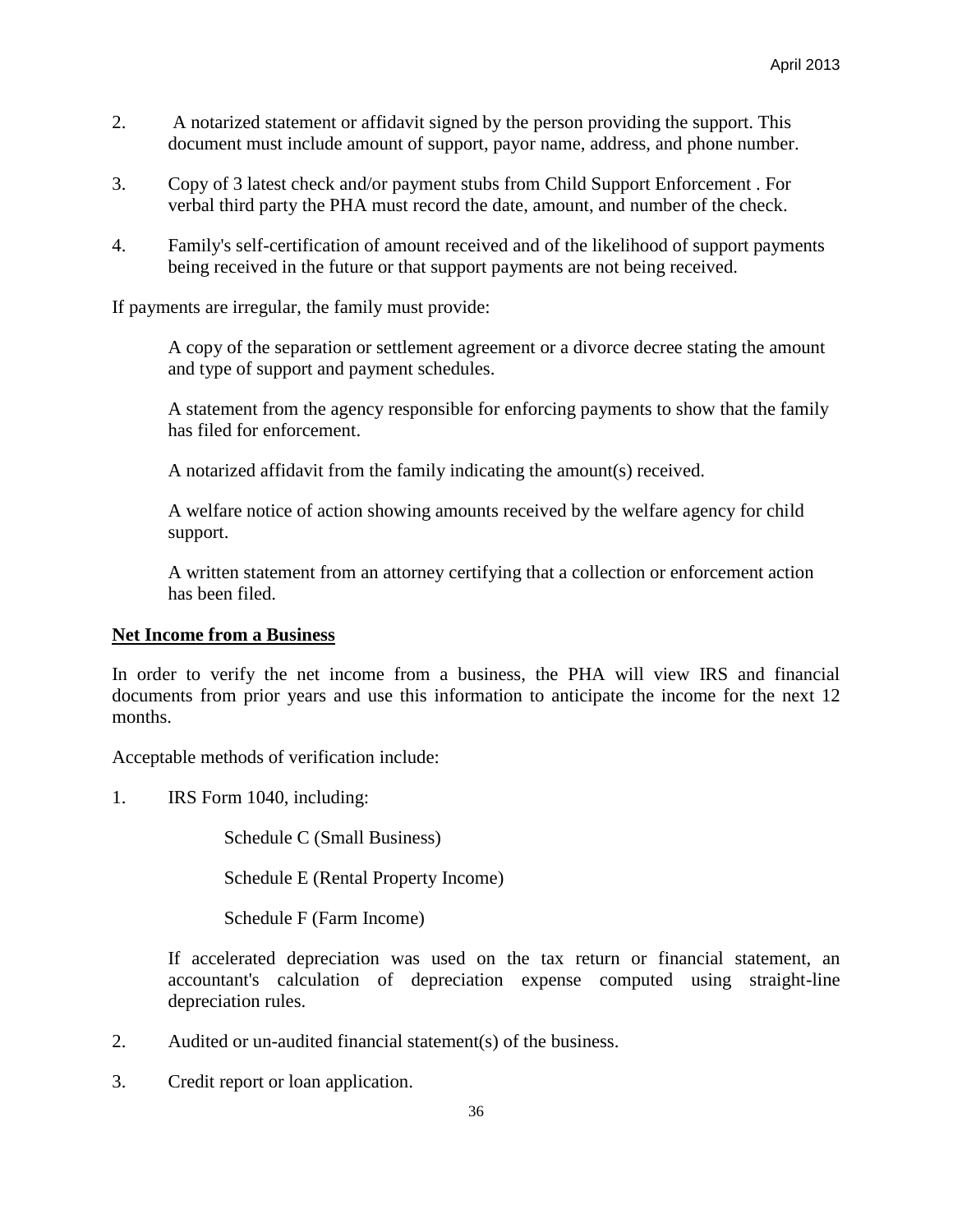- 4. Documents such as manifests, appointment books, cashbooks, bank statements, and receipts will be used as a guide for the prior 180 days (or lesser period if not in business for 90 days) to project income for the next 12 months. The family will be advised to maintain these documents in the future if they are not available.
- 5. Family's self-certification as to net income realized from the business during previous years**.**

# **Child Care Business**

If an applicant/participant is operating a licensed day care business, income will be verified as with any other business.

If the applicant/participant is operating a "cash and carry" operation (which may or may not be licensed), the PHA will require that the applicant/participant complete a form for each customer which indicates: name of person(s) whose child (children) is/are being cared for, phone number, number of hours child is being cared for, method of payment (check/cash), amount paid, and signature of person.

If the family has filed a tax return, the family will be required to provide it.

The PHA will conduct interim reevaluations every year and require the participant to provide a log with the information about customers and income.

If childcare services were terminated, a third-party verification will be sent to the parent whose child was cared for.

# **Recurring Gifts**

Acceptable methods of verification include, in this order:

1. A notarized statement or affidavit signed by the person providing the assistance giving the purpose, date and value of gifts. This document should include the payor name, address and phone number.

- 2. A self-certification provided by the family that contains the following information:
	- The person who provides the gift, the value of the gifts, the dates of the gifts and the purpose of the gifts.

## **Zero Income Status**

Families claiming to have no income will be required to execute verification forms to determine that forms of income such as unemployment benefits, TANF, SSI, etc. are not being received by the household.

The PHA will request information from the State Employment Development Department.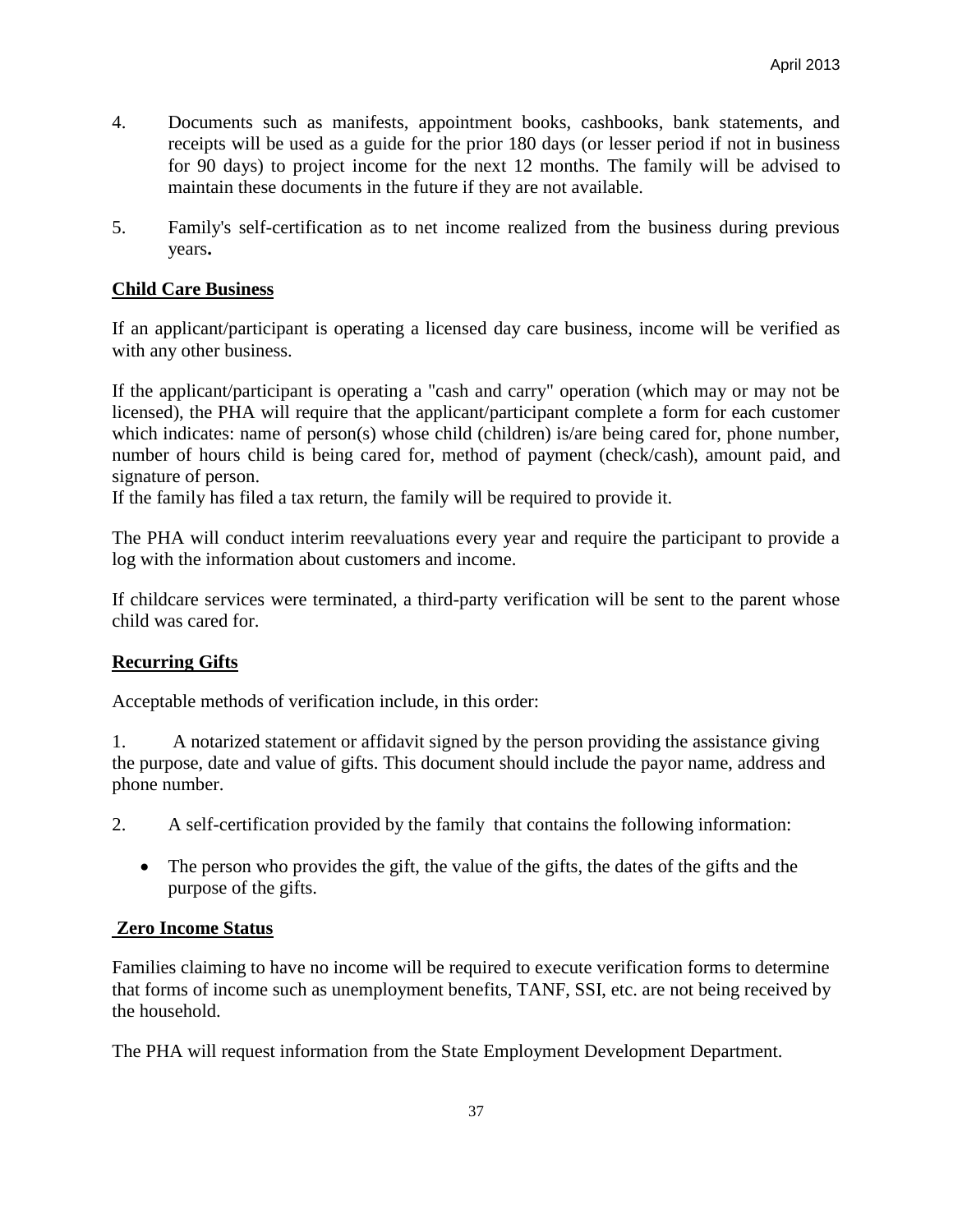The PHA will run a credit report if information is received that indicates the family has an unreported income source.

#### **Part-Time or Full-time Student Status**

Acceptable methods of verification of full time student status include, in this order:

Written verification from the registrar's office or other school official.

School records, such as an official report card, indicating enrollment for sufficient number of credits to be considered a full-time or part-time student by the educational institution

# **F. INCOME FROM ASSETS**

#### VERIFICATION OF ASSETS

#### Asset Accounts with Interest Income and Dividends with current balance exceeding \$1,000

Acceptable methods of verification include, in this order:

- 1. Verification forms from a financial institution or broker.
- 2. Passbook, account statements, certificate of deposit, bonds, or financial statements completed by a financial institution or broker including current interest rates and dividends.
- 3. Broker's statements showing value of stocks or bonds and the earnings credited the family. Earnings can be obtained by oral broker's verification or current newspaper quotations.
- 4. IRS Form 1099 from the financial institution provided that the PHA must adjust the information to project earnings expected for the next 12 months.

#### Interest Income from Mortgages or Similar Arrangements

Acceptable methods of verification include, in this order:

- 1. Amortization schedule showing interest for the 12 months following the effective date of the certification or recertification.
- 2. A letter from an accountant, attorney, real estate broker, the buyer, or financial institution stating interest due for the next 12 months. ( A copy of the check paid by the buyer to the family is not sufficient unless of a breakdown of interest is present.

#### Net Rental Income from Property Owned by Family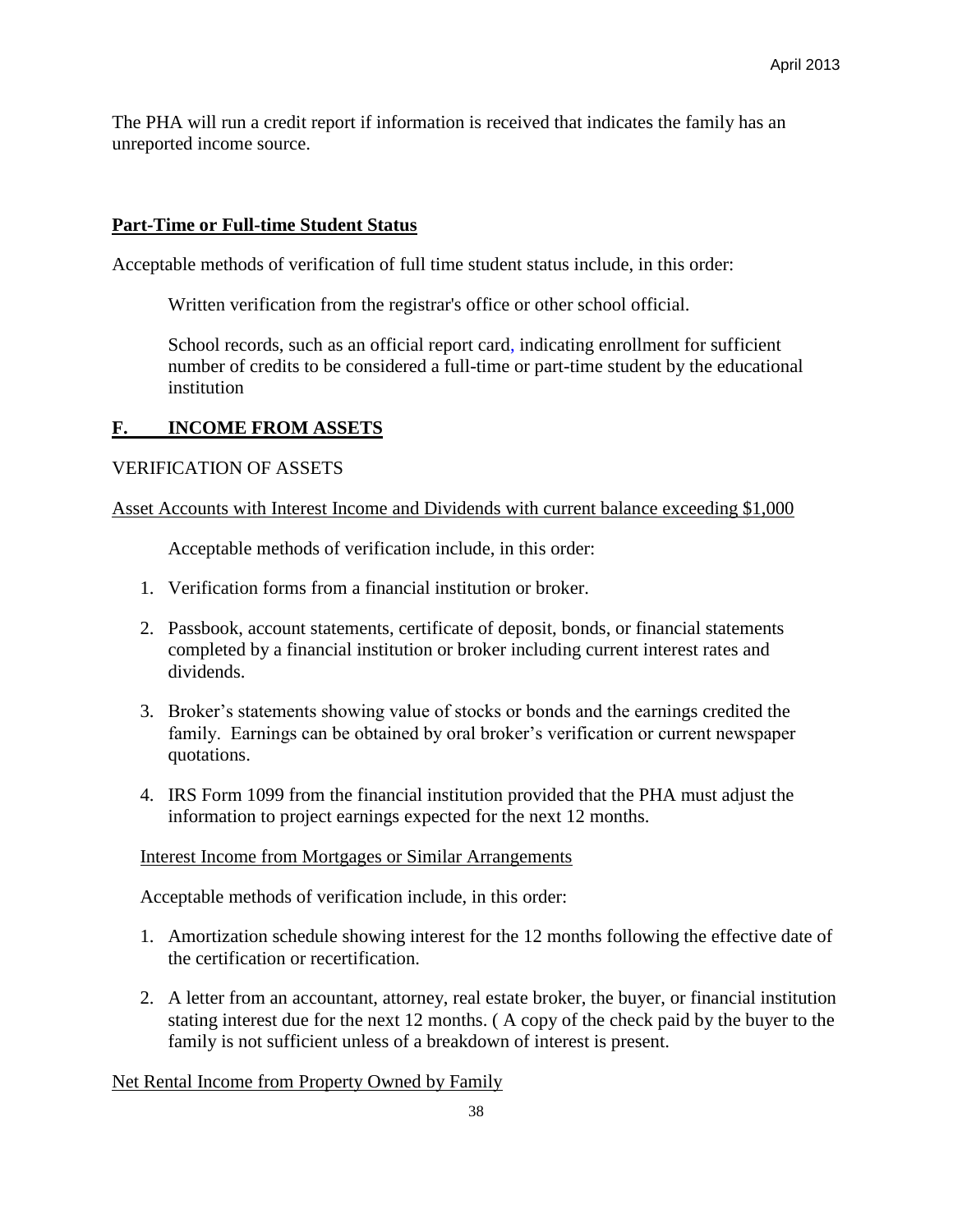Acceptable methods of verification include, in this order:

- 1. IRS Form 1040 with Schedule E (Rental Income)
- 2. A copy of latest rent receipts, leases, or other documentation of rent amounts.
- 3. Documentation of allowable operating expenses of the property: tax statements, insurance invoices, bills for reasonable maintenance and utilities, and bank statements or amortization schedules showing monthly interest expense.
- 4. Lessee's written statement verifying rent payments to the family and family's selfcertification as to the net income realized.

#### Verification for assets to determine the current cash value

#### (the net amount the family would receive if the assets were converted to cash).

Quotes from a stock broker or realty agent as to the net amount family would receive if they liquidated securities or real estate.

Real estate tax statements if the approximate current cash value can be deduced from the assessment.

Financial statements from business assets

Copies of closing documents showing the selling price and the distribution of the sales proceeds.

Appraisals of personal property held as an investment.

Family's self certification describing assets or cash held at the family's home or in a safe deposit boxes.

Assets Disposed of for Less than Fair Market Value (FMV) During the Two Years Preceding the Effective Date of Certification or Recertification

For all Certifications and Recertifications, the PHA will obtain the Family's certification as to whether any member has disposed of assets for less than fair market value during the two years preceding the effective date of the certification or recertification.

If the family certifies that they have disposed of assets for less than fair market value, verification if required that shows: (a) all assets disposed of for less than FMV, (b) the date they were disposed of, (c) the amount the family received, and (d) the market value of the assets at the time of disposition. Third party verification will be obtained whenever possible.

# **G. VERIFICATION OF ALLOWABLE DEDUCTIONS FROM INCOME**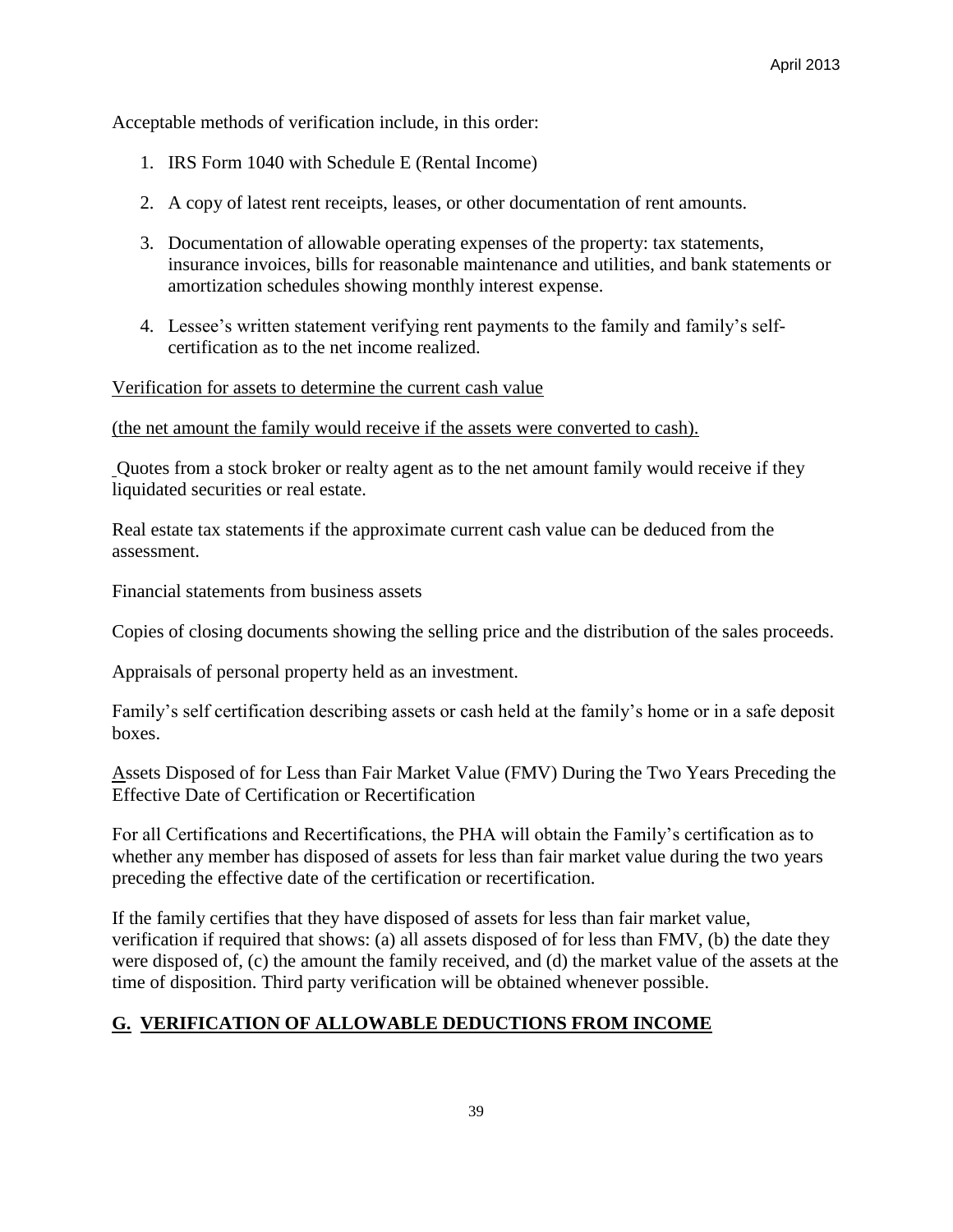## **Child Care Expenses**

Verifications must specify the child care provider's name, address, telephone number, the names of the children cared for, the number of hours the child care occurs, the rate of pay, and the typical yearly amount paid, including school and vacation periods.

Family's certification as to whether any of those payments have been or will be paid or reimbursed by outside sources.

*Additionally, the family must provide four consecutive cancelled checks or money order receipts verifying the child care costs.* 

## **Medical Expenses**

Families who claim medical expenses will be required to submit a certification as to whether or not any expense payments have been, or will be, reimbursed by an outside source. All expense claims will be verified by one or more of the methods listed below:

Written verification by a doctor, hospital or clinic personnel, dentist, pharmacist, of (a) the anticipated medical costs to be incurred by the family and regular payments due on medical bills; and (b) extent to which those expenses will be reimbursed by insurance or a government agency.

Written confirmation by the insurance company or employer of health insurance premiums to be paid by the family.

Written confirmation from the Social Security Administration of Medicare premiums to be paid by the family over the next 12 months. A computer printout will be accepted.

For attendant care:

A reliable, knowledgeable professional's certification that the assistance of an attendant is necessary as a medical expense and a projection of the number of hours the care is needed for calculation purposes.

Attendant's written confirmation of hours of care provided and amount and frequency of payments received from the family or agency (or copies of canceled checks the family used to make those payments) or stubs from the agency providing the services.

Receipts, canceled checks, or pay stubs that verify medical costs and insurance expenses likely to be incurred in the next 12 months.

Copies of payment agreements or most recent invoice that verify payments made on outstanding medical bills that will continue over all or part of the next 12 months.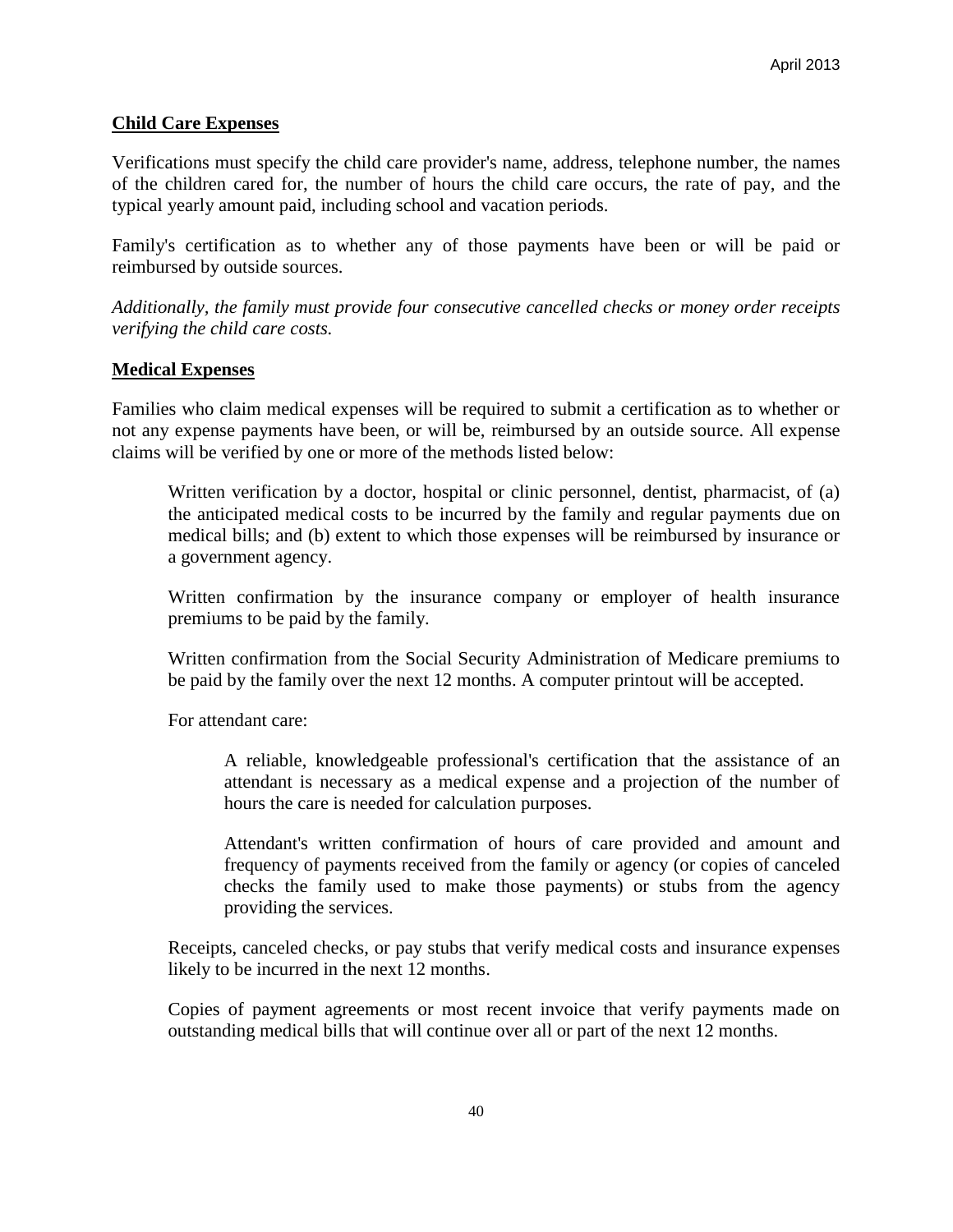Receipts or other record of medical expenses incurred during the past 12 months that can be used to anticipate future medical expenses, which includes regular visits to doctors or dentists for "general medical expenses". For non-prescription drug, verification from the medical professional stating these medications are prescribed is also needed along with receipts . One time, nonrecurring expenses from the previous year will not be included.

#### **Assistance to Persons with Disabilities**

#### In All Cases:

- Written certification from a reliable, knowledgeable professional that the person with disabilities requires the services of an attendant and/or the use of auxiliary apparatus to permit him/her to be employed or to function sufficiently independently to enable another family member to be employed.
- Family's certification as to whether they receive reimbursement for any of the expenses of disability assistance and the amount of any reimbursement received.

#### Attendant Care:

- Attendant's written certification of amount received from the family, frequency of receipt, and hours of care provided.
- Certification of family and attendant and/or copies of canceled checks family used to make payments.

Auxiliary Apparatus:

- Receipts for purchases or proof of monthly payments and maintenance expenses for auxiliary apparatus.
- In the case where the person with disabilities is employed, a statement from the employer that the auxiliary apparatus is necessary for employment.

## *12.3 VERIFICATION OF NON-FINANCIAL FACTORS*

## **Verification of Citizenship or Eligible Noncitizen Status**

The citizenship/eligible noncitizen status of each family member regardless of age must be determined.

Prior to being admitted, or at the first reexamination, all citizens and nationals will be required to sign a declaration under penalty of perjury. They will be required to show proof of their status by such means as a birth certificate, military ID, or military DD 214 Form, baptismal certificate, and/or United States Passport.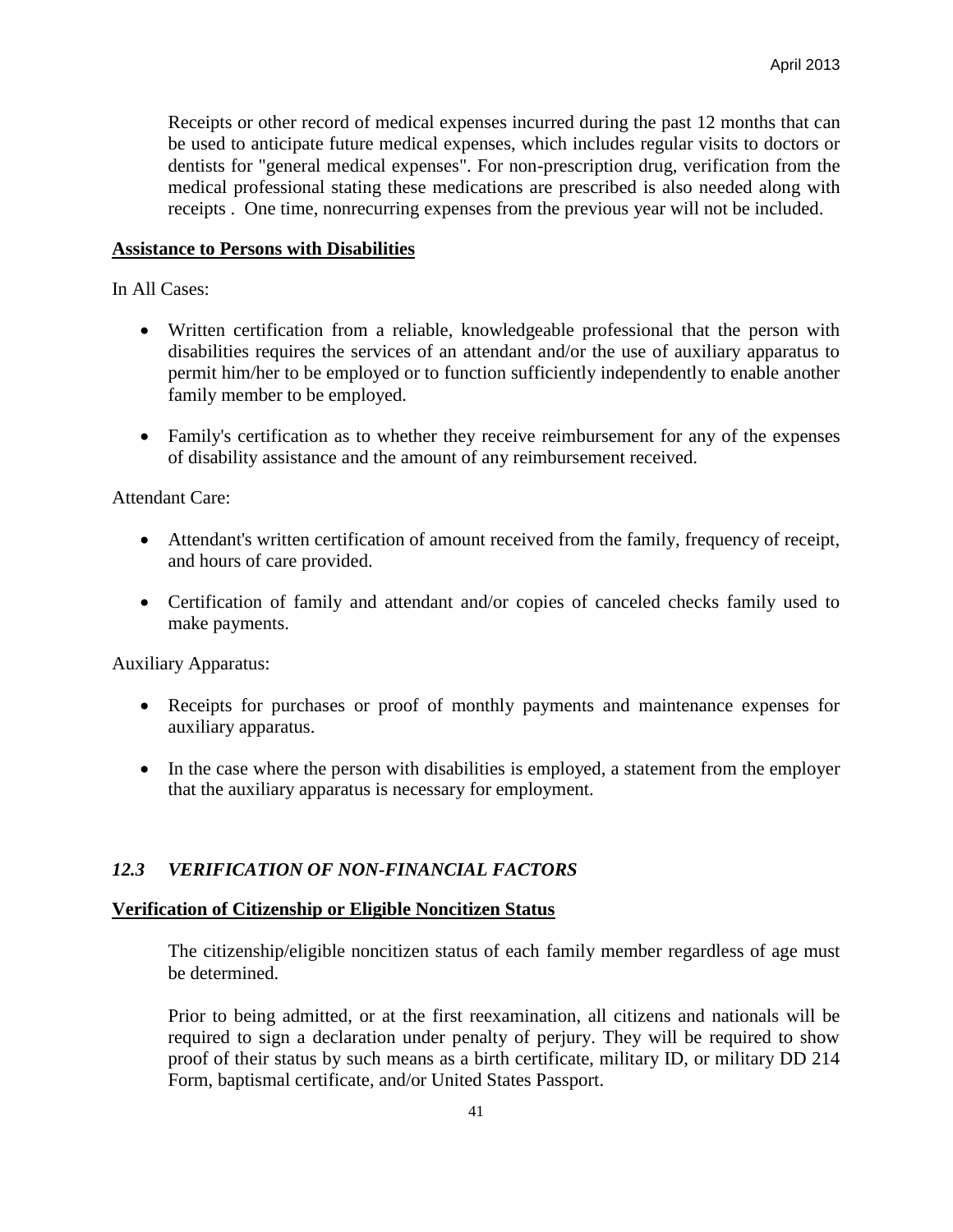Prior to being admitted or at the first reexamination, all eligible noncitizens who are 62 years of age or older will be required to sign a declaration under penalty of perjury. They will also be required to show proof of age.

Prior to being admitted or at the first reexamination, all eligible noncitizens must sign a declaration of their status and a verification consent form and provide their original INS documentation. The Housing Opportunities Commission will make a copy of the individual's INS documentation and place the copy in the file. The Housing Opportunities Commission will also verify their status through the INS SAVE system. If the INS SAVE system cannot confirm eligibility, the Housing Opportunities Commission will mail information to the INS in order that a manual check can be made of INS records.

Family members who do not claim to be citizens, nationals, or eligible noncitizens must be listed on a statement of noneligible members and the list must be signed by the head of the household.

Noncitizen students on student visas, though in the country legally, are not eligible to be admitted to public housing.

Any family member who does not choose to declare their status must be listed on the statement of noneligible members.

If no family member is determined to be eligible under this section, the family's eligibility will be denied.

The family's assistance will not be denied, delayed, reduced, or terminated because of a delay in the process of determining eligible status under this section, except to the extent that the delay is caused by the family.

If the Housing Opportunities Commission determines that a family member has knowingly permitted an ineligible noncitizen (other than any ineligible noncitizens listed on the lease) to permanently reside in their public housing unit, the family will be evicted. Such family will not be eligible to be readmitted to public housing for a period of 24 months from the date of eviction or termination.

## **Verification of Marital Status**

Verification of divorce status will be a certified copy of the divorce decree, signed by a Court Officer.

Verification of a separation may be a copy of court-ordered maintenance or other records.

Verification of marriage status is a marriage certificate.

## **Familial Relationships**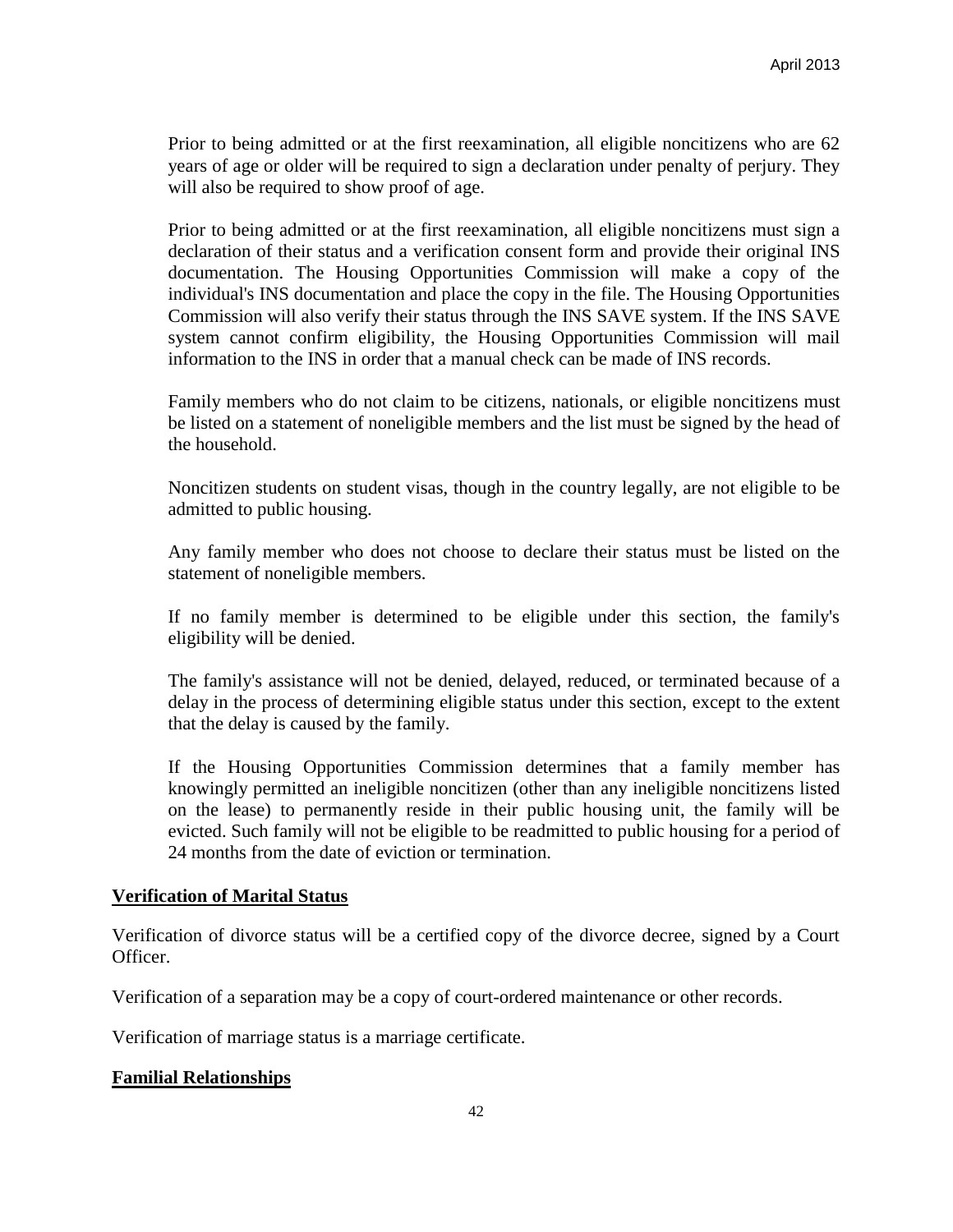Certification will normally be considered sufficient verification of family relationships. In cases where reasonable doubt exists, the family may be asked to provide verification.

The following verifications will always be required if applicable:

- Verification of relationship:
	- ◆ Official identification showing names
	- **◆** Birth Certificates
	- $\blacklozenge$  Baptismal certificates
- Verification of guardianship is:
	- ◆ Court-ordered assignment
	- ◆ Affidavit of parent
	- ◆ Verification from social services agency
	- $\blacklozenge$  School records

# **Verification of Disability**

Verification of disability must be receipt of SSI or SSA disability payments under Section 223 of the Social Security Act or 102(7) of the Developmental Disabilities Assistance and Bill of Rights Act (42 U.S.C. 6001(7) or those who do not receive disability benefits the disability can be verified by appropriate diagnostician such as physician, psychiatrist, psychologist, therapist, rehab specialist, or licensed social worker, using the HUD language as the verification format.

# *12.4 VERIFICATION OF SOCIAL SECURITY NUMBERS*

Social security numbers must be provided as a condition of eligibility for all family members if they have been issued a number, except any member who is older than 62 as of Jan 31, 2010 and receiving assistance as of that date.

At the time any change in family composition is reported to the PHA, each new family member will be required to produce a Social Security card or original document issued by a federal or state government agency that provides the SSN of the individual along with other identifying information. The PHA will accept HUD prescribed documentation of this information.

If an applicant or participant is able to disclose the Social Security number but cannot meet the documentation requirements, the applicant or participant cannot become a participant or continue as a participant until the applicant or participant can provide the complete and accurate Social Security number assigned to each member of the household. An additional 90 days will be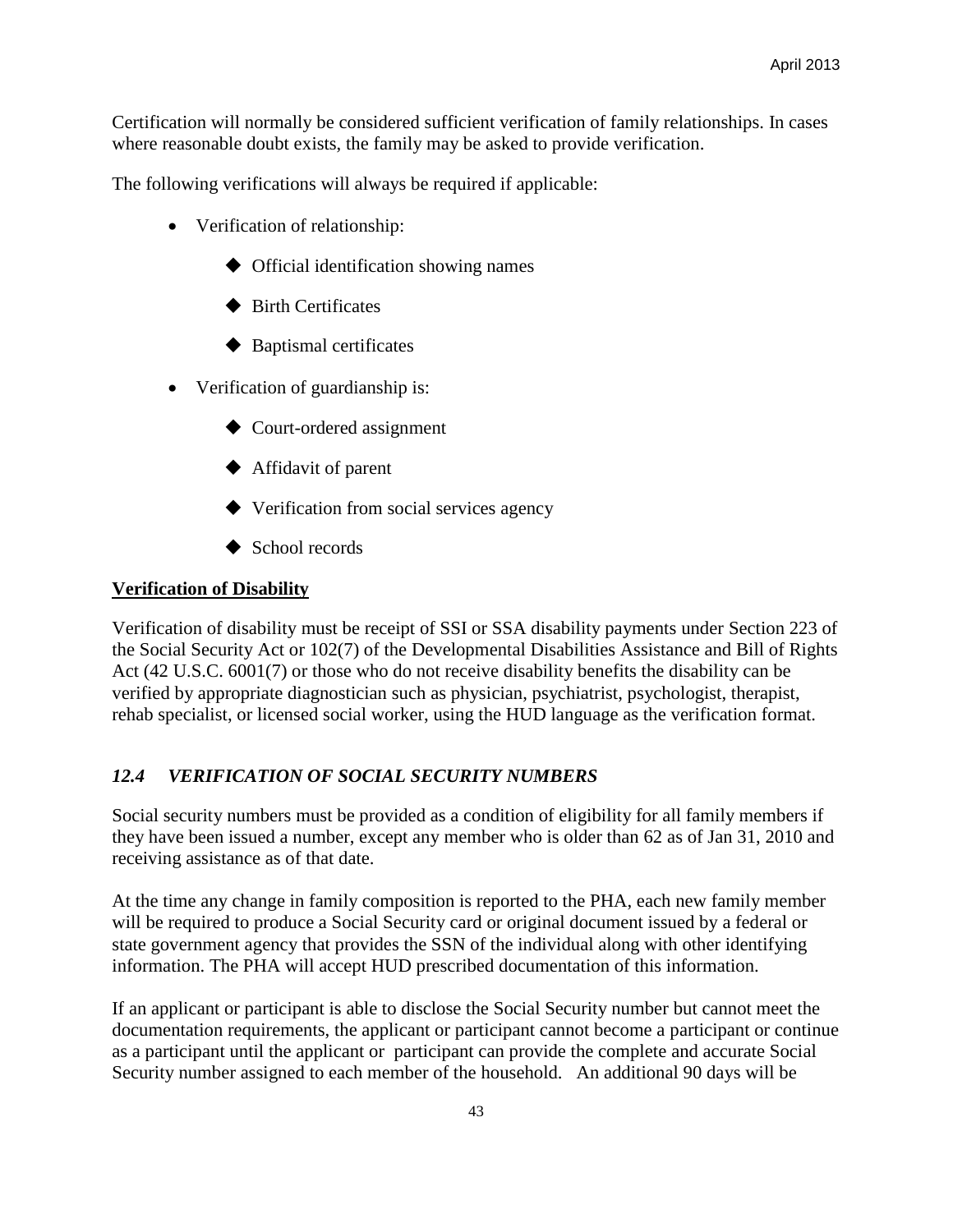granted to new household members under the age of six. If unforeseen circumstances outside the participant's control occur, the PHA may grant an additional 90 days in its discretion.

Failure to provide the required documentation during the recertification process will result in an incomplete recertification action and may subject the family to termination of housing assistance.

# *12.5 TIMING OF VERIFICATION*

Verification information must be dated within ninety (90) days of certification or reexamination. If the verification is older than this, the source will be contacted and asked to provide information regarding any changes.

When an interim reexamination is conducted, the Housing Authority will verify and update all information related to family circumstances and level of assistance. (Or, the Housing Authority will only verify and update those elements reported to have changed.)

For each **New Admission** (form HUD-50058 action type 1) Income Report

- PHAs must review the Income Report to confirm/validate family-reported income within 90 days of the admission date.
- Any income discrepancies must be resolved with the family within 30 days of the Income Report date

For each **Historical Adjustment** (form HUD-50058 action type 14) Income Report

- PHAs must review the Income Report to confirm/validate family-reported income within 90 days of the PIC submission date
- Any income discrepancies must be resolved with the family within 30 days of the Income Report date

# *12.6 FREQUENCY OF OBTAINING VERIFICATION*

For each family member, citizenship/eligible noncitizen status will be verified only once. This verification will be obtained prior to admission. If the status of any family member was not determined prior to admission, verification of their status will be obtained at the next regular reexamination. Prior to a new member joining the family, their citizenship/eligible noncitizen status will be verified.

For each family member age 6 and above, verification of Social Security number will be obtained only once. This verification will be accomplished prior to admission. When a family member who did not have a Social Security number at admission receives a Social Security number, that number will be verified at the next regular reexamination.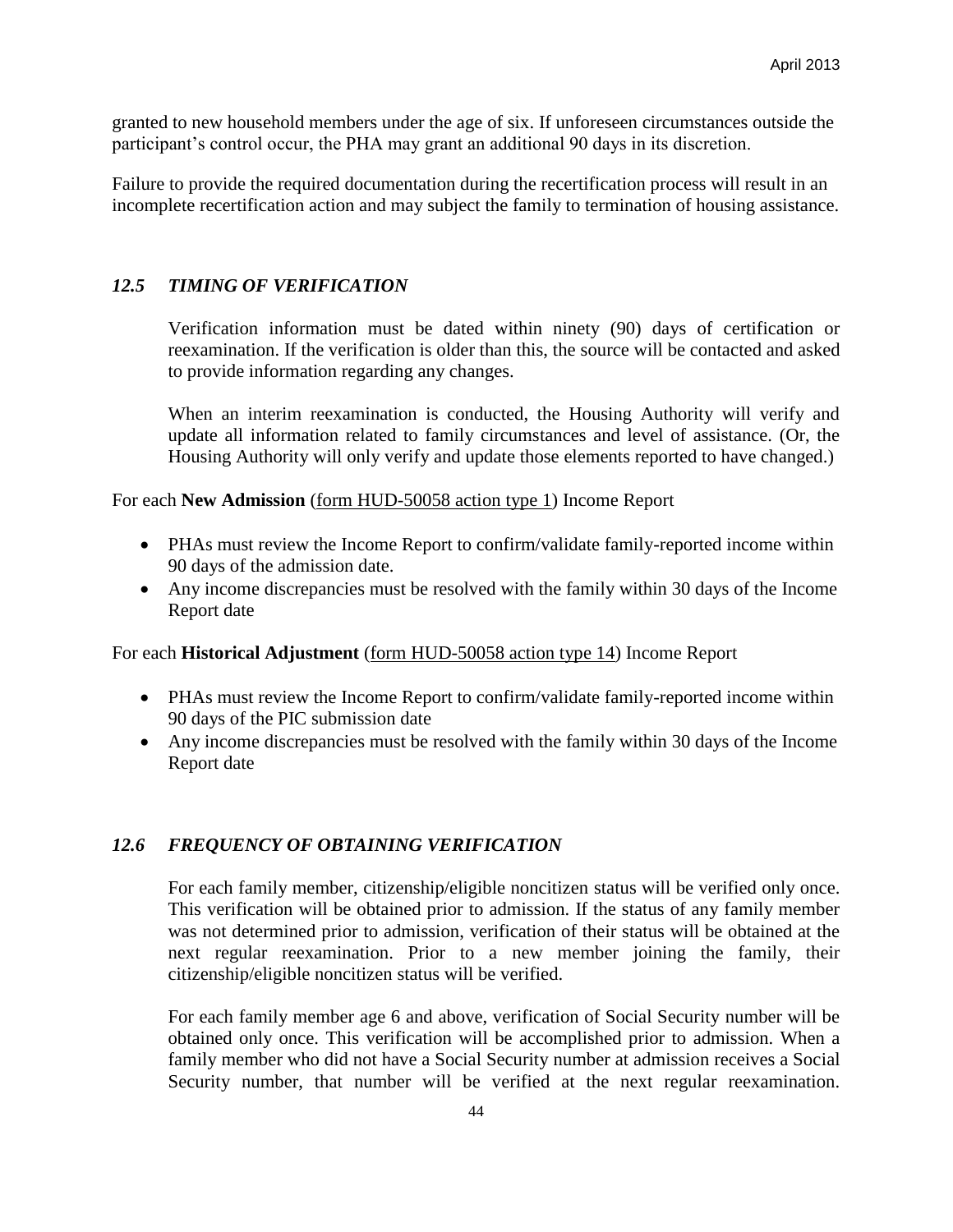Likewise, when a child turns six, their verification will be obtained at the next regular reexamination.

# **13.0 DETERMINATION OF TOTAL TENANT PAYMENT AND TENANT RENT**

# *13.1 FAMILY CHOICE*

At admission and each year in preparation for their annual reexamination, each family is given the choice of having their rent determined under the formula method or having their rent set at the flat rent amount.

- A. Families who opt for the flat rent will be required to go through the income reexamination process every three years, rather than the annual review they would otherwise undergo.
- B. Families who opt for the flat rent may request to have a reexamination and return to the formula based method at any time for any of the following reasons:
	- 1. The family's income has decreased.
	- 2. The family's circumstances have changed increasing their expenses for child care, medical care, etc.
	- 3. Other circumstances creating a hardship on the family such that the formula method would be more financially feasible for the family.

# *13.2 THE FORMULA METHOD*

The total tenant payment is equal to the highest of:

- A. 10% of monthly income;
- B. 30% of adjusted monthly income; or
- C. The welfare rent.

In the case of a family who has qualified for the income exclusion at Section 11.2( $H$ )(11), upon the expiration of the 12-month period described in that section, an additional rent benefit accrues to the family. If the family member's employment continues, then for the 12-month period following the 12-month period of disallowance, the resulting rent increase will be capped at 50 percent of the rent increase the family would have otherwise received.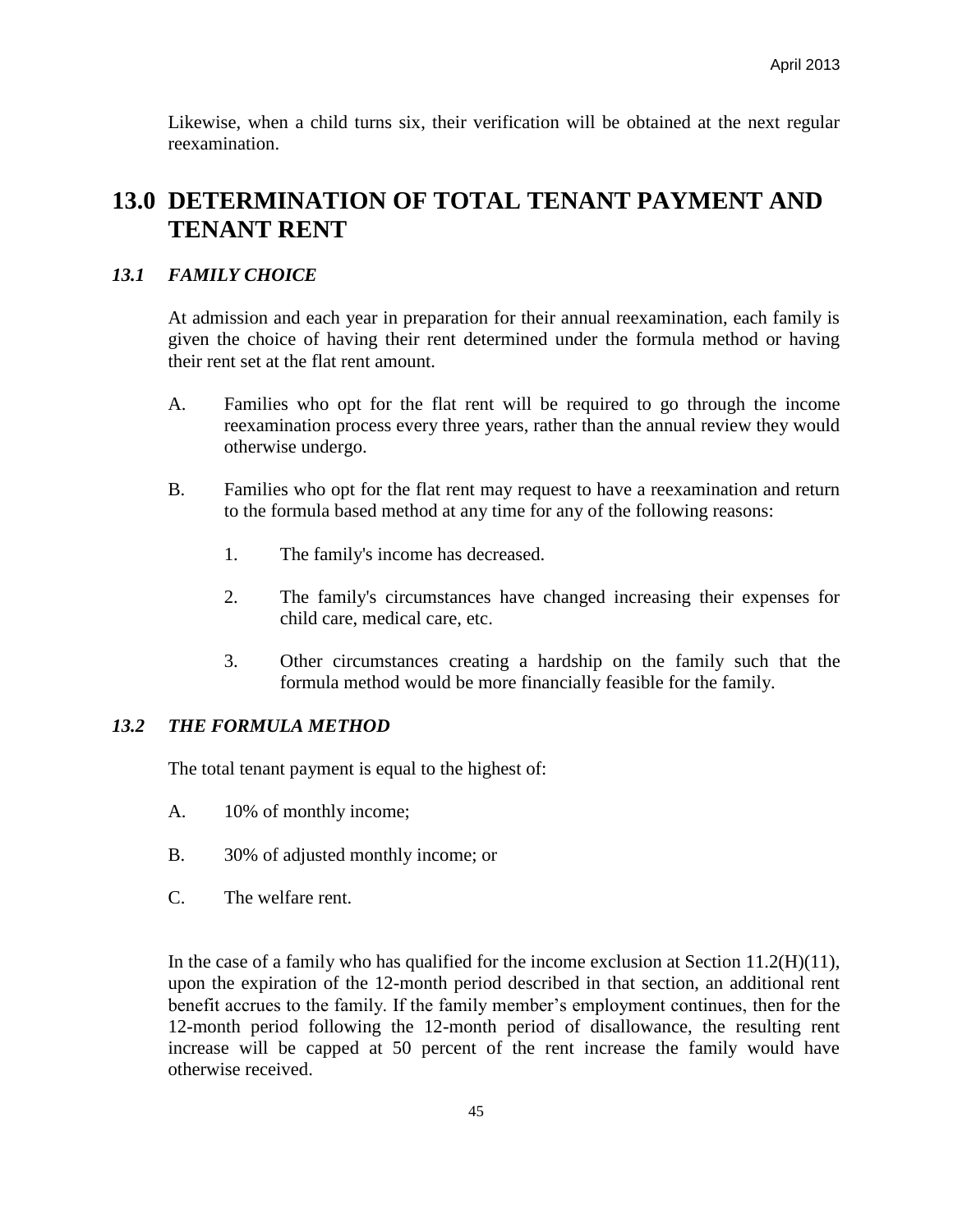# *13.3 MINIMUM RENT*

The Housing Opportunities Commission has set a minimum rent of \$50.

## **Hardship Requests for an Exception to Minimum Rent**

The PHA recognizes that in some circumstances even the minimum rent may create a financial hardship for families. The PHA will review all relevant circumstances brought to the PHA's attention regarding financial hardship as it applies to the minimum rent. The following section states the PHA's procedures and policies in regard to minimum rent financial hardship as set forth by the Quality Housing and Work Responsibility Act of 1998. HUD has defined circumstances under which a hardship could be claimed.

# **Criteria for Hardship Exception**

In order for a family to qualify for a hardship exception the family's circumstances must fall under one of the following HUD hardship criteria:

The family has lost eligibility or is awaiting an eligibility determination for Federal, State, or local assistance;

The family would be evicted as a result of the imposition of the minimum rent requirement;

The income of the family has decreased because of changed circumstances, including:

Loss of employment Death in the family Other circumstances as determined by the PHA or HUD

## **PHA Notification to Families of Right to Hardship Exception**

The PHA will notify all families subject to minimum rents of their right to request a minimum rent hardship exception. "Subject to minimum rent" means the minimum rent was the greatest figure in the calculation of the greatest of 30% of monthly-adjusted income, 10% of monthly income, minimum rent or welfare rent.

If the minimum rent is the greatest figure in the calculation of TTP, PHA staff will include a copy of the notice regarding hardship request provided to the family in the family's file.

The PHA notification will advise families that hardship exception determinations are subject to PHA review and hearing procedures.

The PHA will review all family requests for exception from the minimum rent due to financial hardships.

All requests for minimum rent hardship exceptions are required to be in writing. The PHA will request documentation as proof of financial hardship.

The PHA will use its standard verification procedures to verify circumstances that have resulted in financial hardship.

Requests for minimum rent exception must include a statement of the family hardship that qualifies the family for an exception.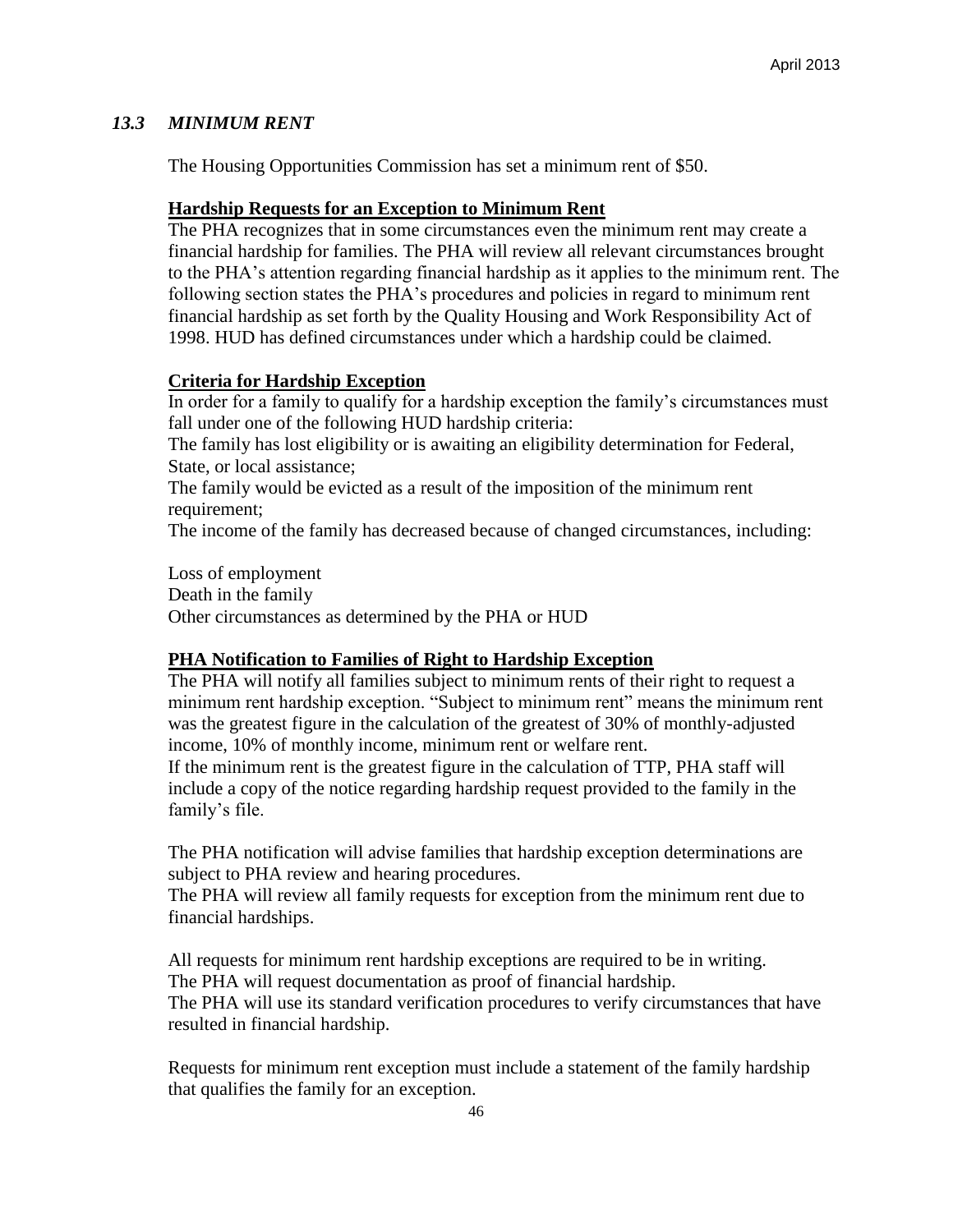## *13.4 THE FLAT RENT*

HOC has set a flat rent for each public housing unit. In doing so, it considered the size and type of the unit, as well as its condition, amenities, services, and neighborhood. HOC has determined the market value of the unit and set the rent at the market value. The amount of the flat rent will be reevaluated annually and adjustments applied. Affected families will be given a 30-day notice of any rent change. Adjustments are applied on the anniversary date for each affected family (for more information on flat rents, see Section 15.3).

HOC will post the flat rents at each of the developments and at the central office and are incorporated in this policy upon approval by the Commission.

## *13.5 THIS SECTION IS RESERVED FOR FUTURE USE*

## *13.6 RENT FOR FAMILIES UNDER THE NONCITIZEN RULE*

A mixed family will receive full continuation of assistance if all of the following conditions are met:

- A. The family was receiving assistance on June 19, 1995;
- B. The family was granted continuation of assistance before November 29, 1996;
- C. The family's head or spouse has eligible immigration status; and
- D. The family does not include any person who does not have eligible status other than the head of household, the spouse of the head of household, any parent of the head or spouse, or any child (under the age of 18) of the head or spouse.

If a mixed family qualifies for prorated assistance but decides not to accept it, or if the family has no eligible members, the family may be eligible for temporary deferral of termination of assistance to permit the family additional time for the orderly transition of some or all of its members to locate other affordable housing. Under this provision, the family receives full assistance. If assistance is granted under this provision prior to November 29, 1996, it may last no longer than three (3) years. If granted after that date, the maximum period of time for assistance under the provision is eighteen (18) months. The Housing Opportunities Commission will grant each family a period of six (6) months to find suitable affordable housing. If the family cannot find suitable affordable housing, the Housing Opportunities Commission will provide additional search periods up to the maximum time allowable.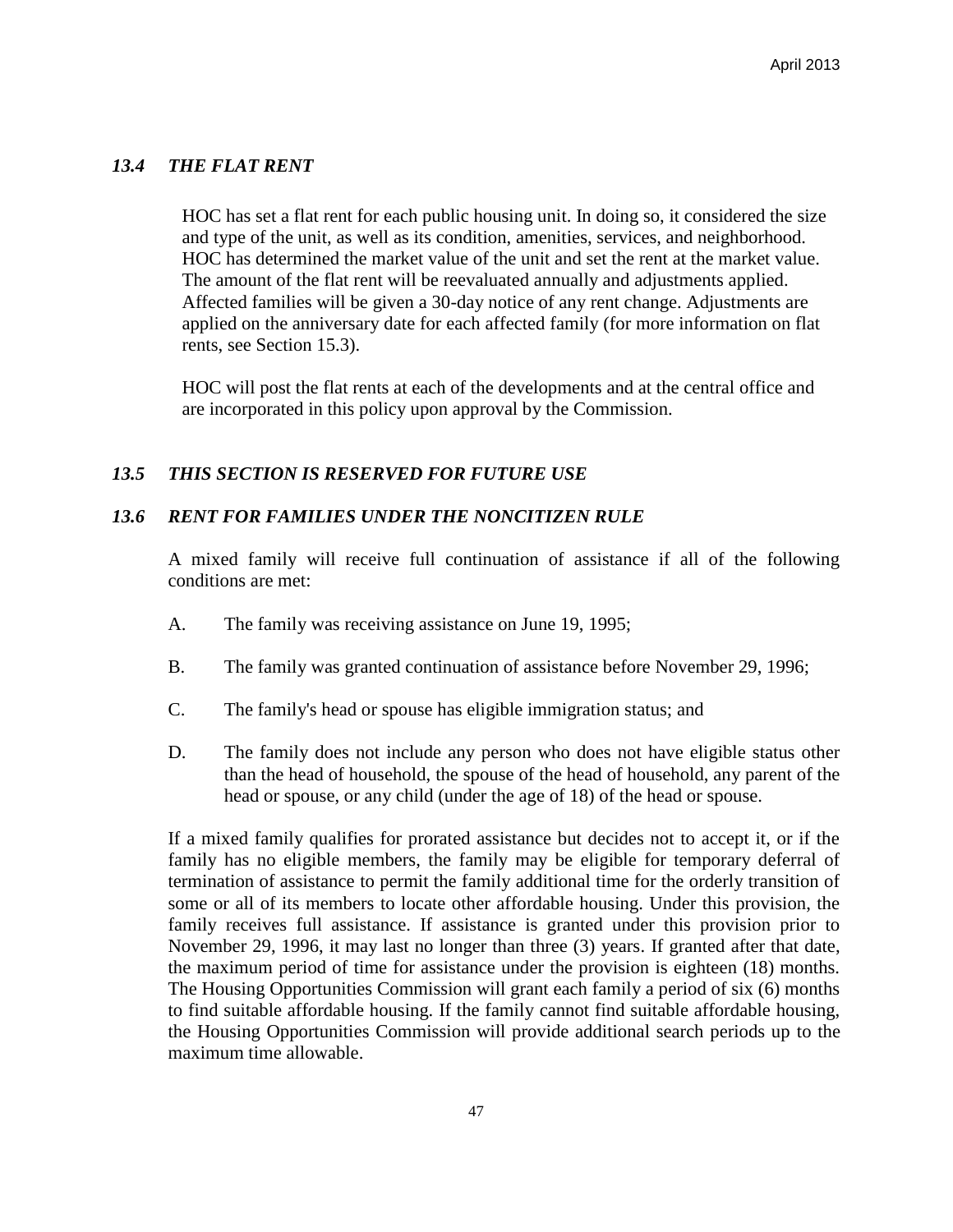Suitable housing means housing that is not substandard and is of appropriate size for the family. Affordable housing means that it can be rented for an amount not exceeding the amount the family pays for rent, plus utilities, plus 25%.

The family's assistance is prorated in the following manner:

- A. Determine the  $95<sup>th</sup>$  percentile of gross rents (tenant rent plus utility allowance) for the Housing Opportunities Commission. The  $95<sup>th</sup>$  percentile is called the maximum rent.
- B. Subtract the family's total tenant payment from the maximum rent. The resulting number is called the maximum subsidy.
- C. Divide the maximum subsidy by the number of family members and multiply the result times the number of eligible family members. This yields the prorated subsidy.
- D. Subtract the prorated subsidy from the maximum rent to find the prorated total tenant payment. From this amount subtract the full utility allowance to obtain the prorated tenant rent.

# *13.7 UTILITY ALLOWANCE*

The Housing Opportunities Commission shall establish a utility allowance for all checkmetered utilities and for all tenant-paid utilities. The allowance will be based on a reasonable consumption of utilities by an energy-conservative household of modest circumstances consistent with the requirements of a safe, sanitary, and healthful environment. In setting the allowance, the Housing Opportunities Commission will review the actual consumption of tenant families as well as changes made or anticipated due to modernization (weatherization efforts, installation of energy-efficient appliances, etc). Allowances will be evaluated at least annually as well as any time utility rate changes by 10% or more since the last revision to the allowances.

The utility allowance will be subtracted from the family's formula or flat rent to determine the amount of the Tenant Rent. The Tenant Rent is the amount the family owes each month to the Housing Opportunities Commission. The amount of the utility allowance is then still available to the family to pay the cost of their utilities. Any utility cost above the allowance is the responsibility of the tenant. Any savings resulting from utility costs below the amount of the allowance belongs to the tenant.

For Housing Opportunities Commission paid utilities, the Housing Opportunities Commission will monitor the utility consumption of each household. Any consumption in excess of the allowance established by the Housing Opportunities Commission will be billed to the tenant monthly.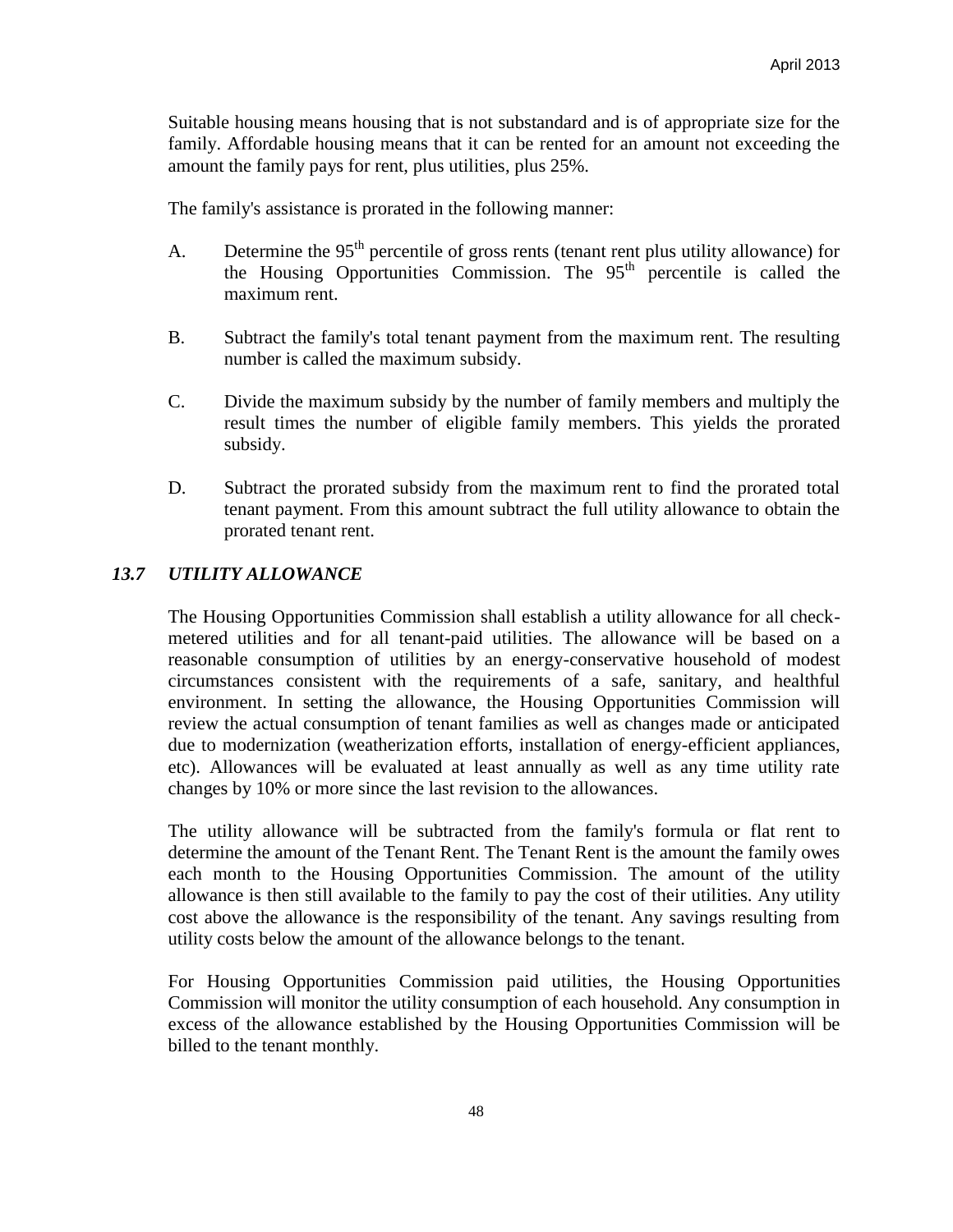Utility allowance revisions based on rate changes shall be effective retroactively to the first day of the month following the month in which the last rate change took place. Revisions based on changes in consumption or other reasons shall become effective at each family's next annual reexamination.

Families with high utility costs are encouraged to contact the Housing Opportunities Commission for an energy analysis. The analysis may identify problems with the dwelling unit that once corrected will reduce energy costs. The analysis can also assist the family in identifying ways they can reduce their costs.

Requests for relief from surcharges for excess consumption of Housing Opportunities Commission purchased utilities or from payment of utility supplier billings in excess of the utility allowance for tenant-paid utility costs may be granted by the Housing Opportunities Commission on reasonable grounds. Requests shall be granted to families that include an elderly member or a member with disabilities. Requests by the family shall be submitted under the Reasonable Accommodation Policy. Families shall be advised of their right to individual relief at admission to public housing and at time of utility allowance changes.

#### *13.8 PAYING RENT*

Rent and other charges are due and payable on the first day of the month. All rents can be mailed to:

HOC-Resident Accounting 10400 Detrick Avenue Kensington, MD 20895

Rents can also be dropped off at the following locations:

HOC Gaithersburg Customer Service Center 101 Lakeforest Blvd. Suite 200 Gaithersburg, MD 20877

East Deer Park (Up County Office) 231 East Deer Park Dr. Gaithersburg, MD 20877

HOC Silver Spring Customer Service Center 8241 Georgia Ave. 3rd Floor Silver Spring, MD 20910

HOC accepts online and telephone rent payments. Residents paying on line go to [www.hocmc.org,](http://www.hocmc.org/) click on the icon and follow the instructions. Residents paying by telephone will dial 1-866-804-2894 and follow the instructions. Residents scheduled for eviction can only use the online service or make payments by telephone up to 48 hours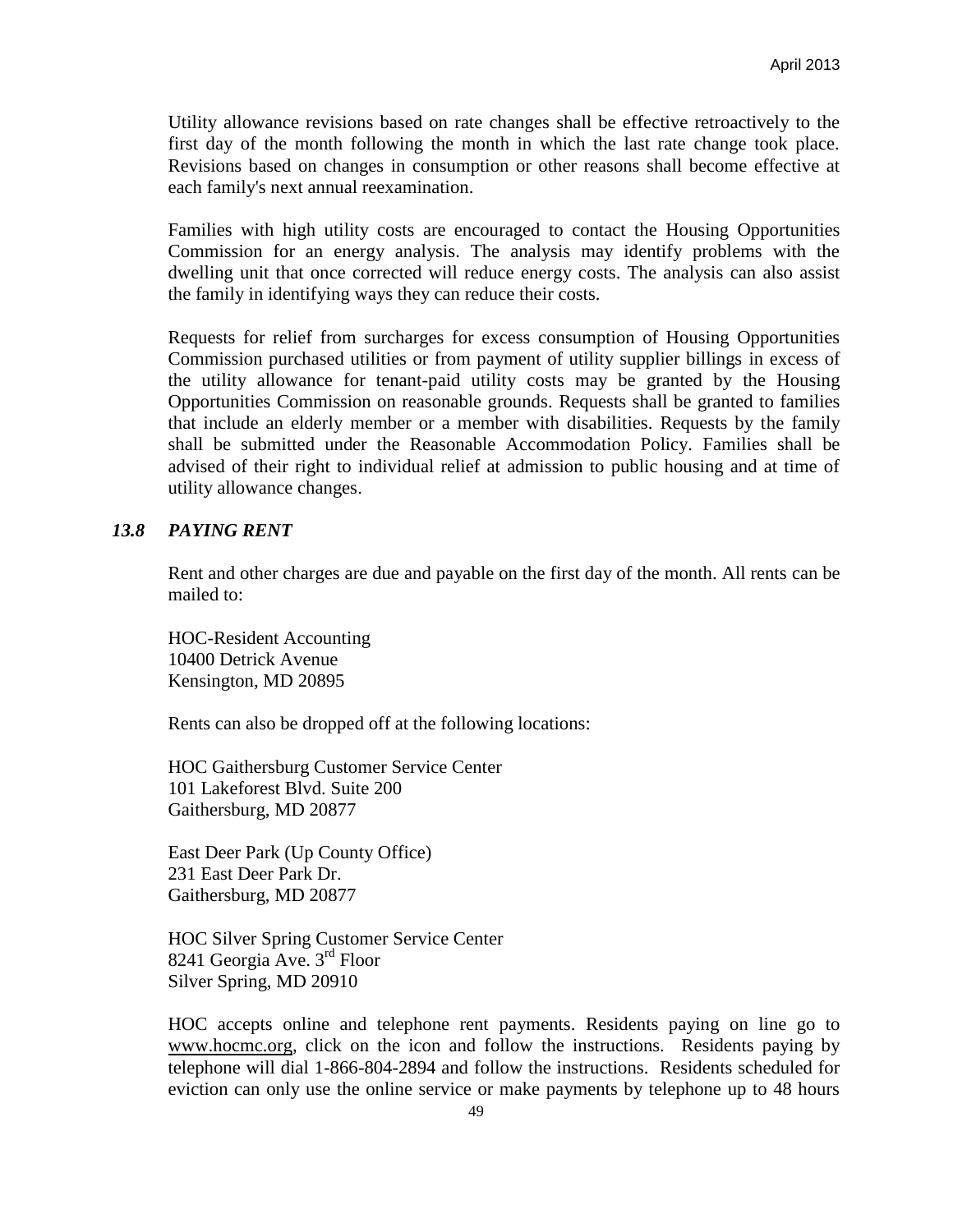prior to the eviction date. Payments made after that time MUST be made at the Agency's main office in Kensington.

Reasonable accommodations for this requirement will be made for persons with disabilities. As a safety measure, no cash shall be accepted as a rent payment

If the rent is not paid by the tenth of the month, a Notice to Vacate will be issued to the tenant. In addition, a late charge of five percent (5%) will be assessed to the tenant. Payments made after the 10th of the month must include the late fee. The Housing Opportunities Commission may collect a fee if rent is paid by a personal check and the check is returned for insufficient funds.

# **14.0 CONTINUED OCCUPANCY AND COMMUNITY SERVICE**

# *14.1 GENERAL*

In order to be eligible for continued occupancy, each adult family member must either (1) contribute eight hours per month of community service (not including political activities) within the community in which the public housing development is located, or  $(2)$ participate in an economic self-sufficiency program unless they are exempt from this requirement

## *14.2 EXEMPTIONS*

The following adult family members of tenant families are exempt from this requirement.

- A. Family members who are 62 or older
- B. Family members who are blind or disabled
- C. Family members who are the primary care giver for someone who is blind or disabled
- D. Family members engaged in work activity
- E. Family members who are exempt from work activity under part A title IV of the Social Security Act or under any other State welfare program, including the welfare-to-work program
- F. Family members receiving assistance under a State program funded under part A title IV of the Social Security Act or under any other State welfare program, including welfare-to-work and who are in compliance with that program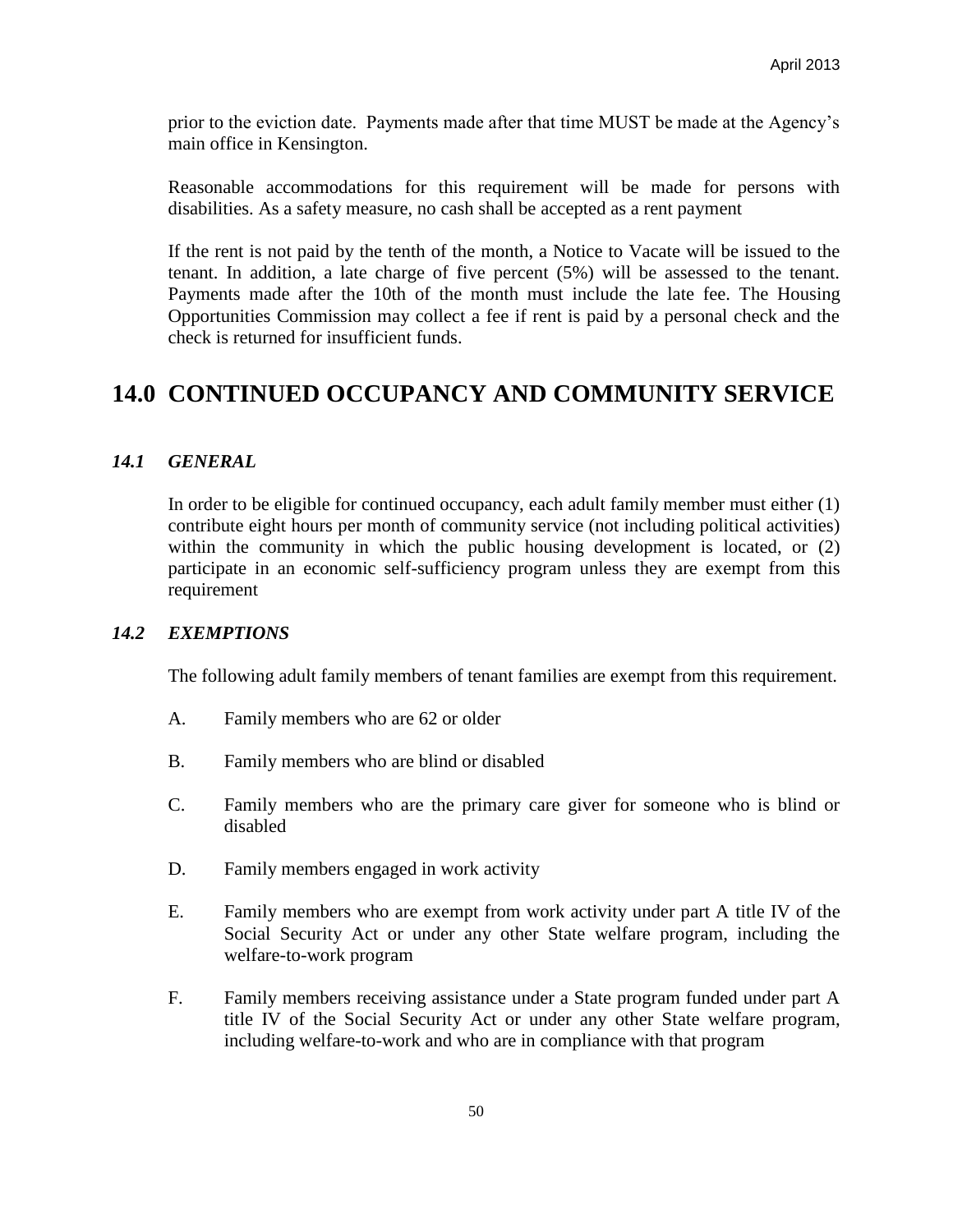# *14.3 NOTIFICATION OF THE REQUIREMENT*

The Housing Opportunities Commission shall identify all adult family members who are apparently not exempt from the community service requirement.

The Housing Opportunities Commission shall notify all such family members of the community service requirement and of the categories of individuals who are exempt from the requirement. The notification will provide the opportunity for family members to claim and explain an exempt status. The Housing Opportunities Commission shall verify such claims.

The notification will advise families that their community service obligation will begin upon the effective date of their first annual reexamination on or after 10/1/99. For family's paying a flat rent, the obligation begins on the date their annual reexamination would have been effective had an annual reexamination taken place. It will also advise them that failure to comply with the community service requirement will result in ineligibility for continued occupancy at the time of any subsequent annual reexamination.

# *14.4 VOLUNTEER OPPORTUNITIES*

Community service includes performing work or duties in the public benefit that serve to improve the quality of life and/or enhance resident self-sufficiency, and/or increase the self-responsibility of the resident within the community.

An economic self sufficiency program is one that is designed to encourage, assist, train or facilitate the economic independence of participants and their families or to provide work for participants. These programs may include programs for job training, work placement, basic skills training, education, English proficiency, work fare, financial or household management, apprenticeship, and any program necessary to ready a participant to work (such as substance abuse or mental health treatment).

The Housing Opportunities Commission will coordinate with social service agencies, local schools, and the Human Resources Office in identifying a list of volunteer community service positions.

Together with the resident advisory councils, the Housing Opportunities Commission may create volunteer positions such as hall monitoring, litter patrols, and supervising and record keeping for volunteers.

## *14.5 THE PROCESS*

At the first annual reexamination on or after October 1, 1999, and each annual reexamination thereafter, the Housing Opportunities Commission will do the following:

A. Provide a list of volunteer opportunities to the family members.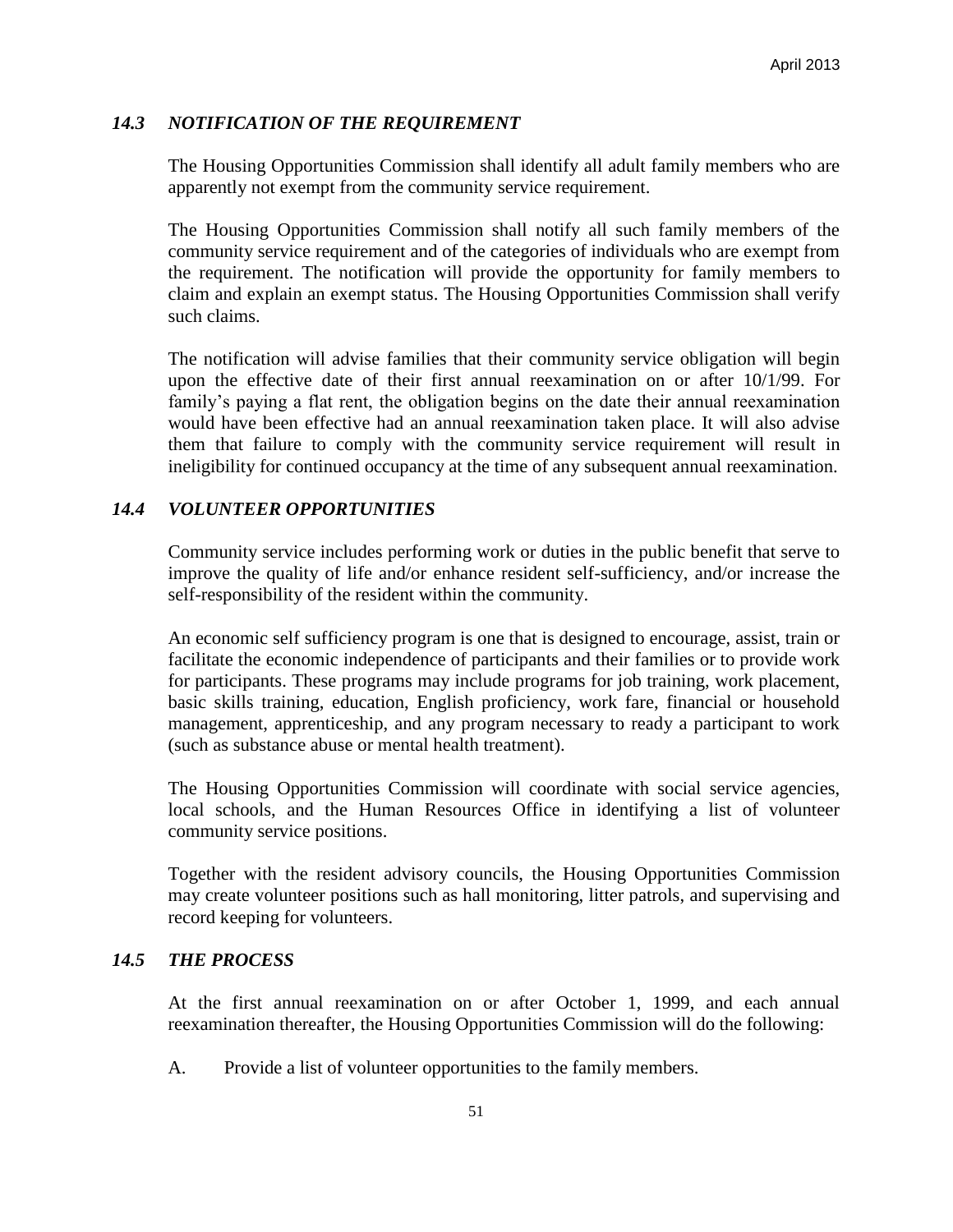- B. Provide information about obtaining suitable volunteer positions.
- C. Provide a volunteer time sheet to the family member. Instructions for the time sheet require the individual to complete the form and have a supervisor date and sign for each period of work.
- D. Assign family members to a volunteer coordinator who will assist the family members in identifying appropriate volunteer positions and in meeting their responsibilities. The volunteer coordinator will track the family member's progress monthly and will meet with the family member as needed to best encourage compliance.
- E. Thirty (30) days before the family's next lease anniversary date, the volunteer coordinator will advise the Housing Opportunities Commission whether each applicable adult family member is in compliance with the community service requirement.

# *14.6 NOTIFICATION OF NON-COMPLIANCE WITH COMMUNITY SERVICE REQUIREMENT*

The Housing Opportunities Commission will notify any family found to be in noncompliance of the following:

- A. The family member(s) has been determined to be in noncompliance;
- B. That the determination is subject to the grievance procedure; and
- C. That, unless the family member(s) enter into an agreement to comply, the lease will not be renewed or will be terminated;

## *14.7 OPPORTUNITY FOR CURE*

The Housing Opportunities Commission will offer the family member(s) the opportunity to enter into an agreement prior to the anniversary of the lease. The agreement shall state that the family member(s) agrees to enter into an economic self-sufficiency program or agrees to contribute to community service for as many hours as needed to comply with the requirement over the past 12-month period. The cure shall occur over the 12-month period beginning with the date of the agreement and the resident shall at the same time stay current with that year's community service requirement. The first hours a resident earns goes toward the current commitment until the current year's commitment is made.

The volunteer coordinator will assist the family member in identifying volunteer opportunities and will track compliance on a monthly basis.

If any applicable family member does not accept the terms of the agreement, does not fulfill their obligation to participate in an economic self-sufficiency program, or falls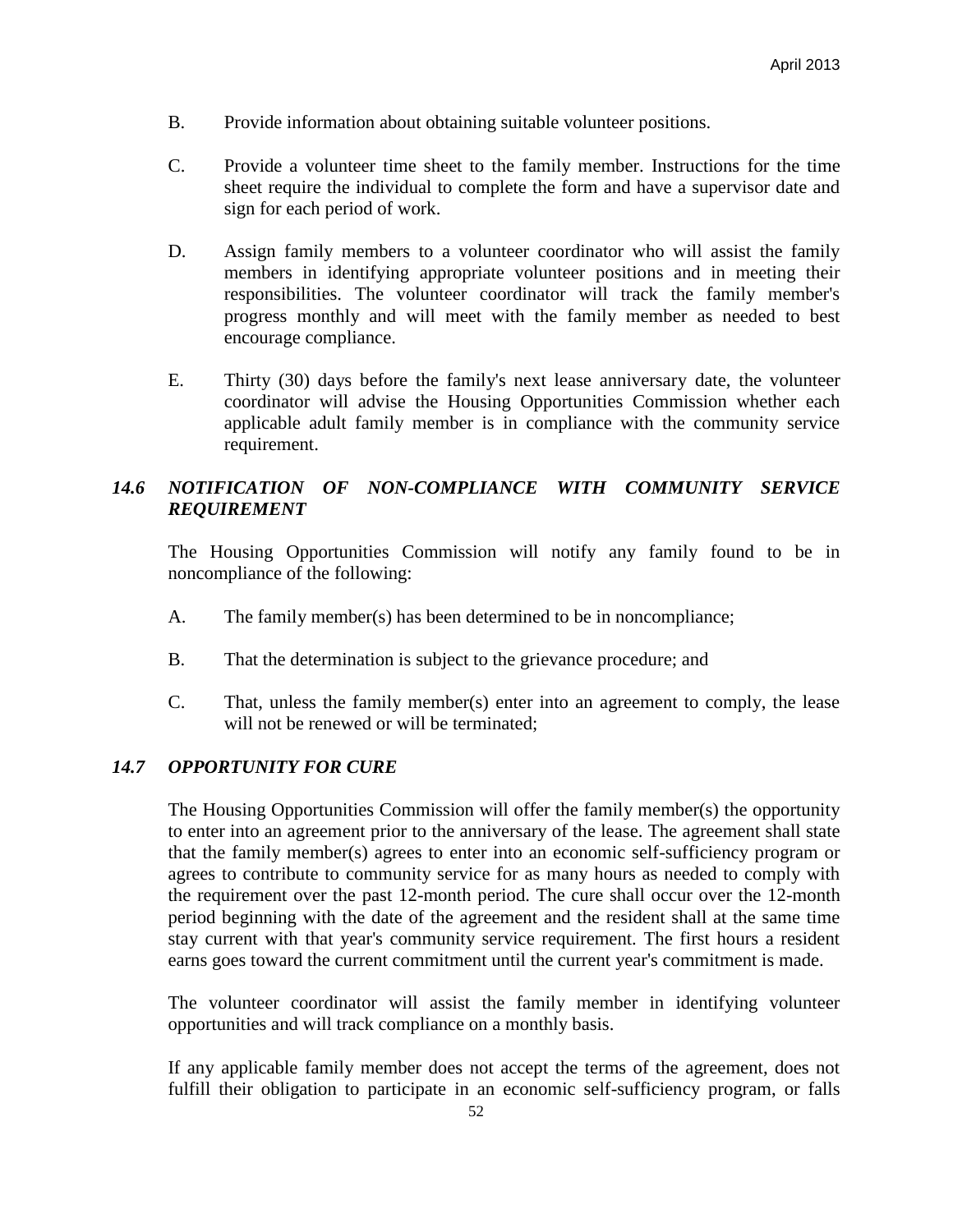behind in their obligation under the agreement to perform community service by more than three (3) hours after three (3) months, the Housing Opportunities Commission shall take action to terminate the lease.

# **15.0 RECERTIFICATIONS**

At least annually, the Housing Opportunities Commission will conduct a reexamination of family income and circumstances. The results of the reexamination determine (1) the rent the family will pay, and (2) whether the family is housed in the correct unit size.

# *15.1 GENERAL*

The Housing Opportunities Commission will send a notification letter to the family letting them know that it is time for their annual reexamination, giving them the option of selecting either the flat rent or formula method, and scheduling an appointment if they are currently paying a formula rent. Recertification appointments are typically scheduled 120 days in advance of the family's recertification date. If the family thinks they may want to switch from a flat rent to a formula rent, they should request an appointment. At the appointment, the family can make their final decision regarding which rent method they will choose. The letter also includes, for those families paying the formula method, forms for the family to complete in preparation for the interview. The letter includes instructions permitting the family to reschedule the interview if necessary. The letter tells families who may need to make alternate arrangements due to a disability that they may contact staff to request an accommodation of their needs.

During the appointment, the Housing Opportunities Commission will determine whether family composition may require a transfer to a different bedroom size unit, and if so, the family's name will placed on the transfer list.

## *15.2 MISSED APPOINTMENTS*

If the family fails to respond to the letter and fails to attend the interview, a second letter will be mailed. The second letter will advise of a new time and date for the interview, allowing for the same considerations for rescheduling and accommodation as above. The letter will also advise that failure by the family to attend the second scheduled interview will result in the Housing Opportunities Commission taking eviction actions against the family.

#### *15.3 FLAT RENTS*

The annual letter to flat rent payers regarding the reexamination process will state the following:

A. Each year at the time of the annual reexamination, the family has the option of selecting a flat rent amount in lieu of completing the reexamination process and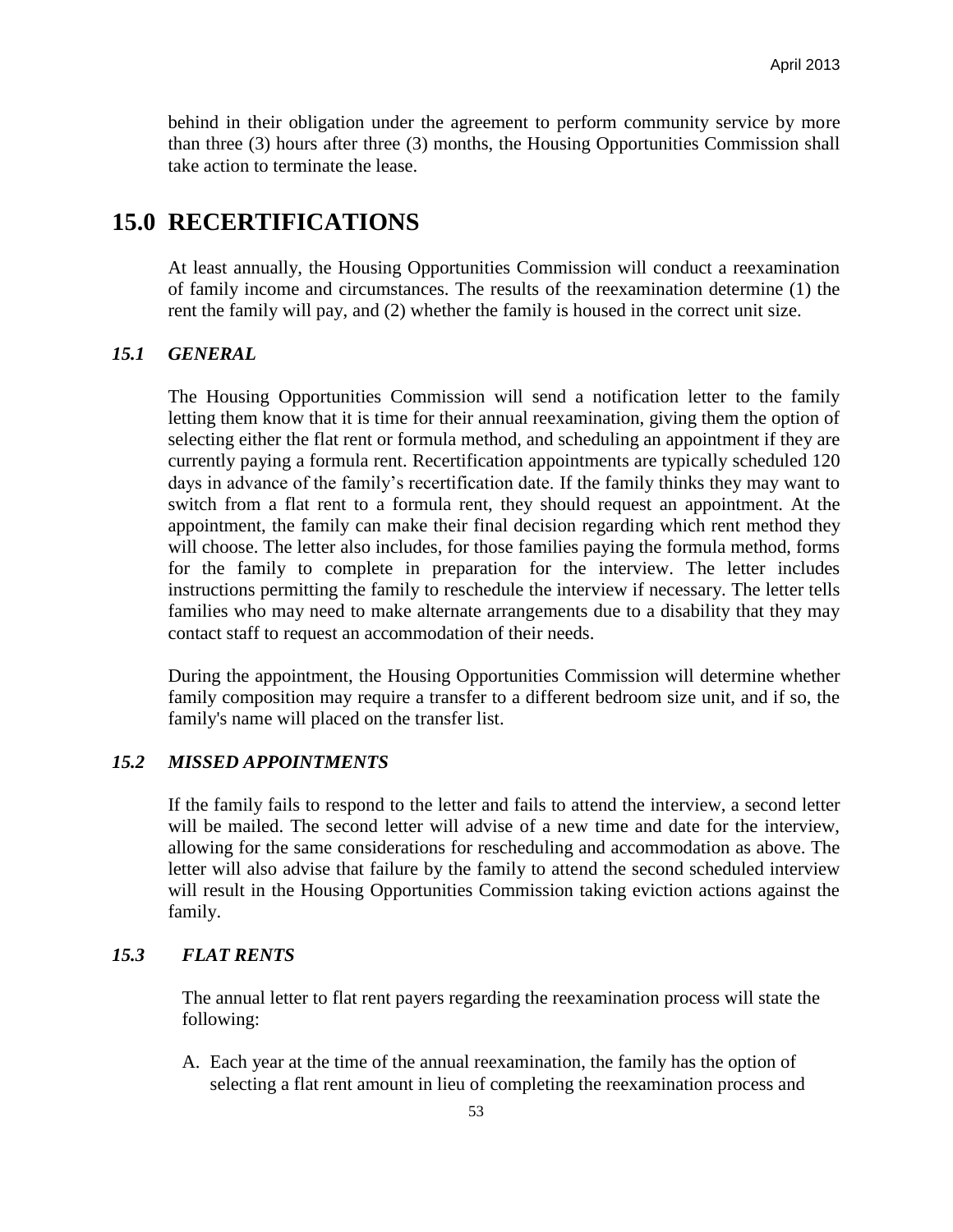having their rent based on the formula amount.

- B. The amount of the flat rent.
- C. A fact sheet about formula rents that explains the types of income counted, the most common types of income excluded, and the categories allowances that can be deducted from income.
- D. Families who opt for the flat rent will be required to go through the income reexamination process every three years, rather than the annual review they otherwise would undergo.
- E. Families who opt for the flat rent may request to have a reexamination and return to the formula-based method at any time for any of the following reasons:
	- 1. The family's income has decreased.
	- 2. The family's circumstances have changed increasing their expenses for childcare, medical care, etc..
	- 3. Other circumstances creating a hardship on the family such that the formula method would be more financially feasible for the family.
- F. The dates upon which the HOC expects to review the amount of the flat rent, the approximate rent increase the family could expect, and the approximate date upon which a future rent increase could become effective.
- G. The name and phone number of an individual to call to get additional information or counseling concerning flat rents.
- H. A certification for the family to sign accepting or declining the flat rent.

Each year prior to their anniversary date, HOC will send a reexamination letter to the family offering the choice between a flat or formula rent. The opportunity to select the flat rent is available only at this time. At the appointment, HOC may assist the family in identifying the rent method that would be most advantageous for the family. If the family wishes to select the flat rent method without meeting with the HOC, they may make the selection on the form and return the form to the HOC Housing Authority. In such case, HOC will cancel the appointment.

#### *15.4 THE FORMULA METHOD*

During the interview, the family will provide all information regarding income, assets, expenses, and other information necessary to determine the family's share of rent. The family will sign the HUD consent form and other consent forms that later will be mailed to the sources that will verify the family circumstances.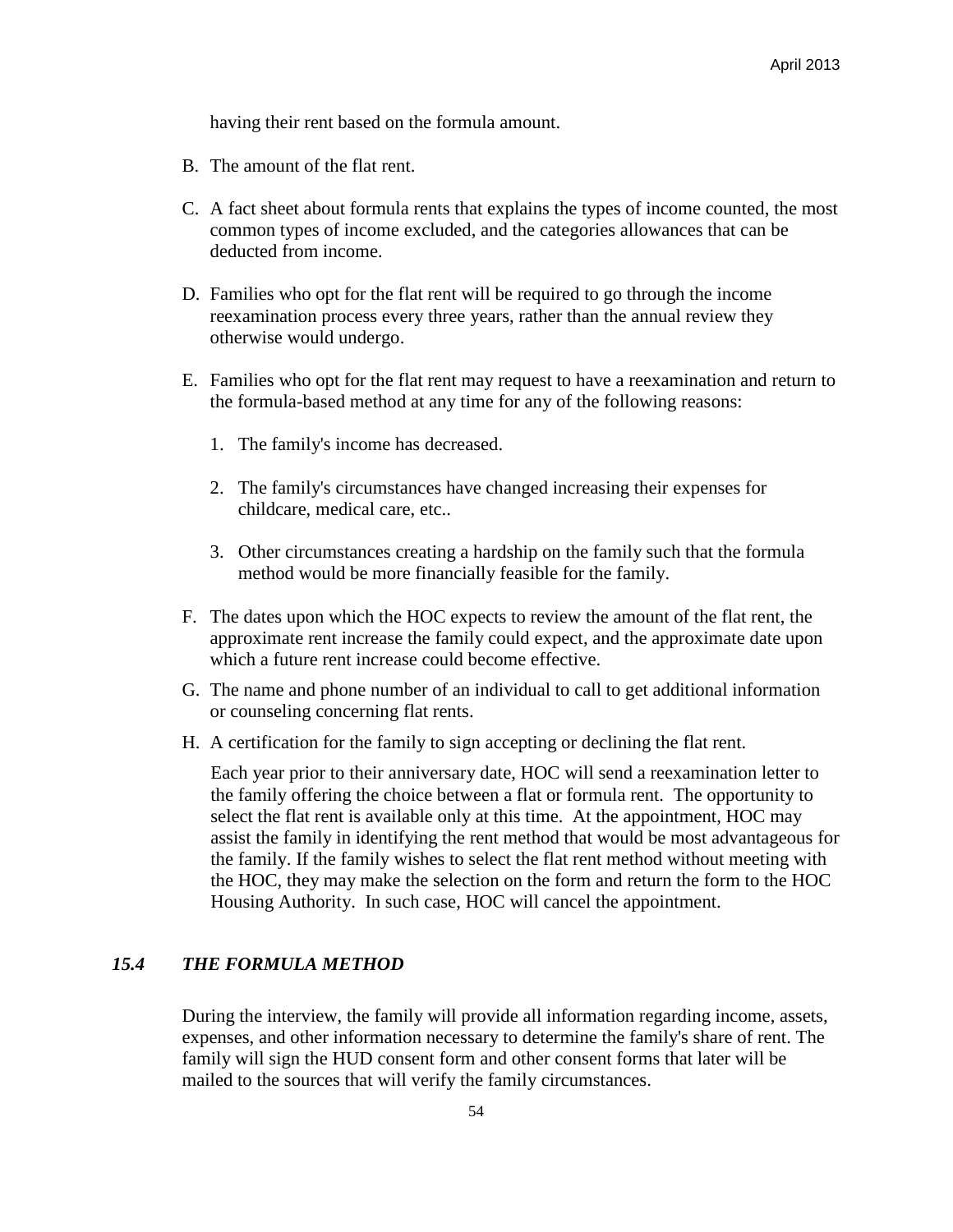Upon receipt of verification, HOC will determine the family's annual income and will calculate their rent as follows:

The total tenant payment is equal to the highest of:

- A. 10% of monthly income; or
- B. 30% of adjusted monthly income.

The family will pay the greater of the total tenant payment or the minimum rent of \$50.00, but never more than the ceiling rent.

#### *15.5 EFFECTIVE DATE OF RENT CHANGES FOR ANNUAL REEXAMINATIONS*

The new rent will generally be effective upon the anniversary date with thirty (30) days notice of any rent increase to the family.

If the rent determination is delayed due to a reason beyond the control of the family, then any rent increase will be effective the first of the month after the month in which the family receives a 30-day notice of the amount. If the new rent is a reduction and the delay is beyond the control of the family, the reduction will be effective as scheduled on the anniversary date.

If the family caused the delay, then any increase will be effective on the anniversary date. Any reduction will be effective the first of the month after the rent amount is determined.

### *15.6 INTERIM REEXAMINATIONS*

During an interim reexamination, only the information affected by the changes being reported will be reviewed and verified.

Families are required to report increases and decreases in income between annual reexaminations.

Families are required to report the following changes to the Housing Opportunities Commission between regular reexaminations. If the family's rent is being determined under the formula method, these changes will trigger an interim reexamination. The family shall report these changes within ten (10) days of their occurrence.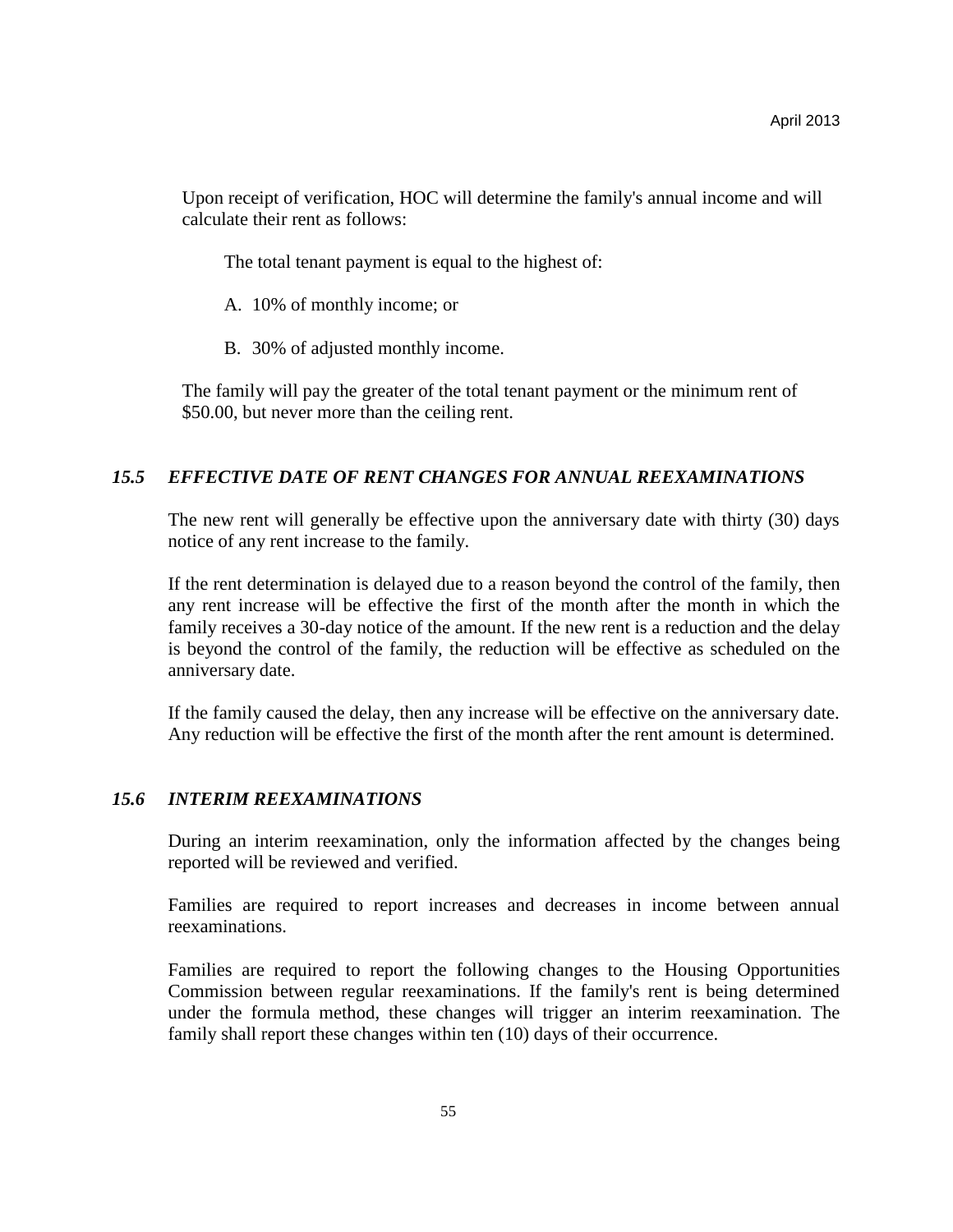- A. A member has been added to the family through birth or adoption or courtawarded custody.
- B. A household member is leaving or has left the family unit.
	- The PHA may verify changes in family composition (either reported or unreported) through letters, telephone calls, utility records, inspections, landlords, credit data, school, employment, or DMV records, and other sources. In cases of domestic violence, stalking, or dating violence, HOC will accept a final order of protection, peace order, or similar court order to remove a household member.

If the family is unable to obtain the above documentation, HOC will accept documentation from the U.S. Postal Service that indicates that the removed household member does not receive mail at the program unit address and a notarized statement from the head of household, the former member or both.

- C. The PHA will consider lease addition requests only under the following circumstances:
	- 1. A Live-In Aide is required and approved through the HOC reasonable accommodation procedures.
	- 2. A new family member due to birth or court awarded custody.
		- The birth of a child (newborn) or adoption of a child by the head of household, marriage of the head of household if the spouse has minor children, or court-awarded custody of a minor child or dependent to the head of household or spouse (when custody is greater than 51% of the time), foster care of children if they will be in the unit for a period greater than 180 days.
	- 3. As an accommodation for an elderly relative (age 62 or older) of the head of household or spouse. The head of household must submit a written request regarding the addition of the elderly parent to the household. The request must show that the request results from an effort to provide medical assistance or improve the quality of life to the elderly relative.
	- 4. A birth or adopted child through the age of 21 that is a returning household member.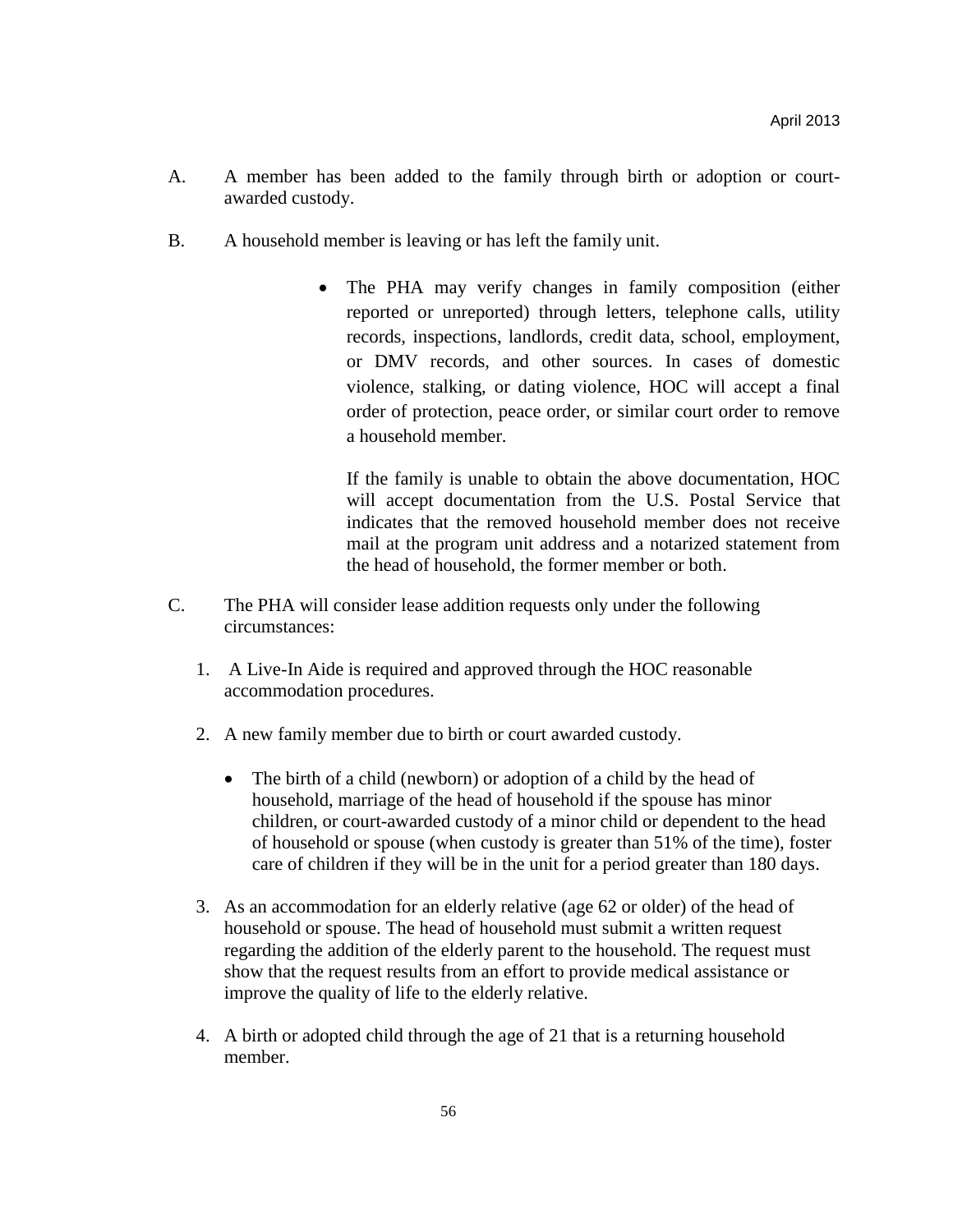- The returning household member may be requested to be added to the lease; however, the bedroom size will not be increased. If the returning child through the age of 21 has a birth or adopted minor children, their presence will also not increase the bedroom size.
- 5. A spouse with or without children or dependents through marriage or a person who is in a domestic or spousal relationship, subject to verification, with the household head.
	- The addition of a spouse or domestic partner will not increase the bedroom size.

In order to add a household member other than through birth or adoption (including a live-in aide), the family must request that the new member be added to the lease. Before adding the new member to the lease, the individual must complete an application form stating their income, assets, and all other information required of an applicant. The individual must provide their Social Security number if they have one and must verify their citizenship/eligible immigrant status. (Their housing will not be delayed due to delays in verifying eligible immigrant status other than delays caused by the family.) The new family member will go through the screening process similar to the process for applicants. The Housing Opportunities Commission will determine the eligibility of the individual before adding them to the lease. If the individual is found to be ineligible or does not pass the screening criteria, they will be advised in writing and given the opportunity for an informal review. If they are found to be eligible and do pass the screening criteria, their name will be added to the lease. At the same time, if the family's rent is being determined under the formula method, the family's annual income will be recalculated taking into account the circumstances of the new family member. The effective date of the new rent will be in accordance with paragraph below 15.8.

#### *15.7 SPECIAL REEXAMINATIONS*

If a family's income is too unstable to project for twelve (12) months, including families that temporarily have no income or have a temporary decrease in income, the Housing Opportunities Commission may schedule special reexaminations every sixty (90) days until the income stabilizes and an annual income can be determined.

# *15.8 EFFECTIVE DATE OF RENT CHANGES DUE TO INTERIM OR SPECIAL REEXAMINATIONS*

Unless there is a delay in reexamination processing caused by the family, any rent increase will be effective the first of the second month after the month in which the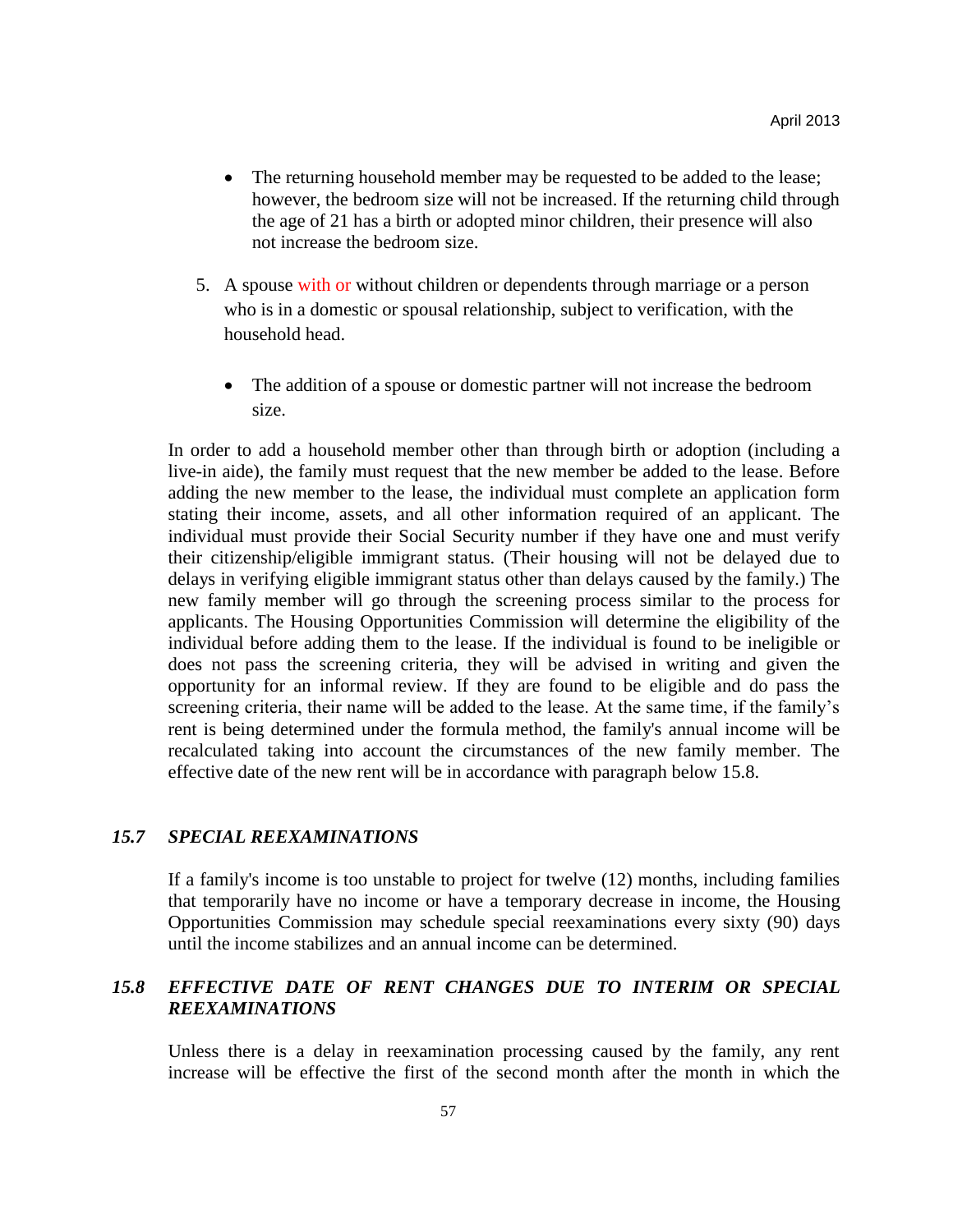family receives notice of the new rent amount. If the family causes a delay; then the rent increase will be effective on the date it would have been effective had the process not been delayed (even if this means a retroactive increase).

If the new rent is a reduction and any delay is beyond the control of the family, the reduction will be effective the first of the month after the interim reexamination should have been completed.

If the new rent is a reduction and the family caused the delay or did not report the change in a timely manner, the change will be effective the first of the month after the rent amount is determined.

# *15.9 PHA ERRORS*

If the PHA makes a calculation error at admission to the program or at an annual reexamination, an interim reexamination will be conducted, if necessary, to correct the error, but the family will not be charged retroactively. Families will be given decreases, when applicable, retroactive to when the decrease for the change would have been effective if calculated correctly.

# **16.0 UNIT TRANSFERS**

# *16.1 OBJECTIVES OF THE TRANSFER POLICY*

The objectives of the Transfer Policy include the following:

- A. To address emergency situations.
- B. To fully utilize available housing resources while avoiding overcrowding by insuring that each family occupies the appropriate size unit.
- C. To facilitate a relocation when required for modernization or other management purposes.
- D. To facilitate relocation of families with inadequate housing accommodations.
- E. To provide an incentive for families to assist in meeting the Housing Opportunities Commission's deconcentration goal.
- F. To eliminate vacancy loss and other expense due to unnecessary transfers.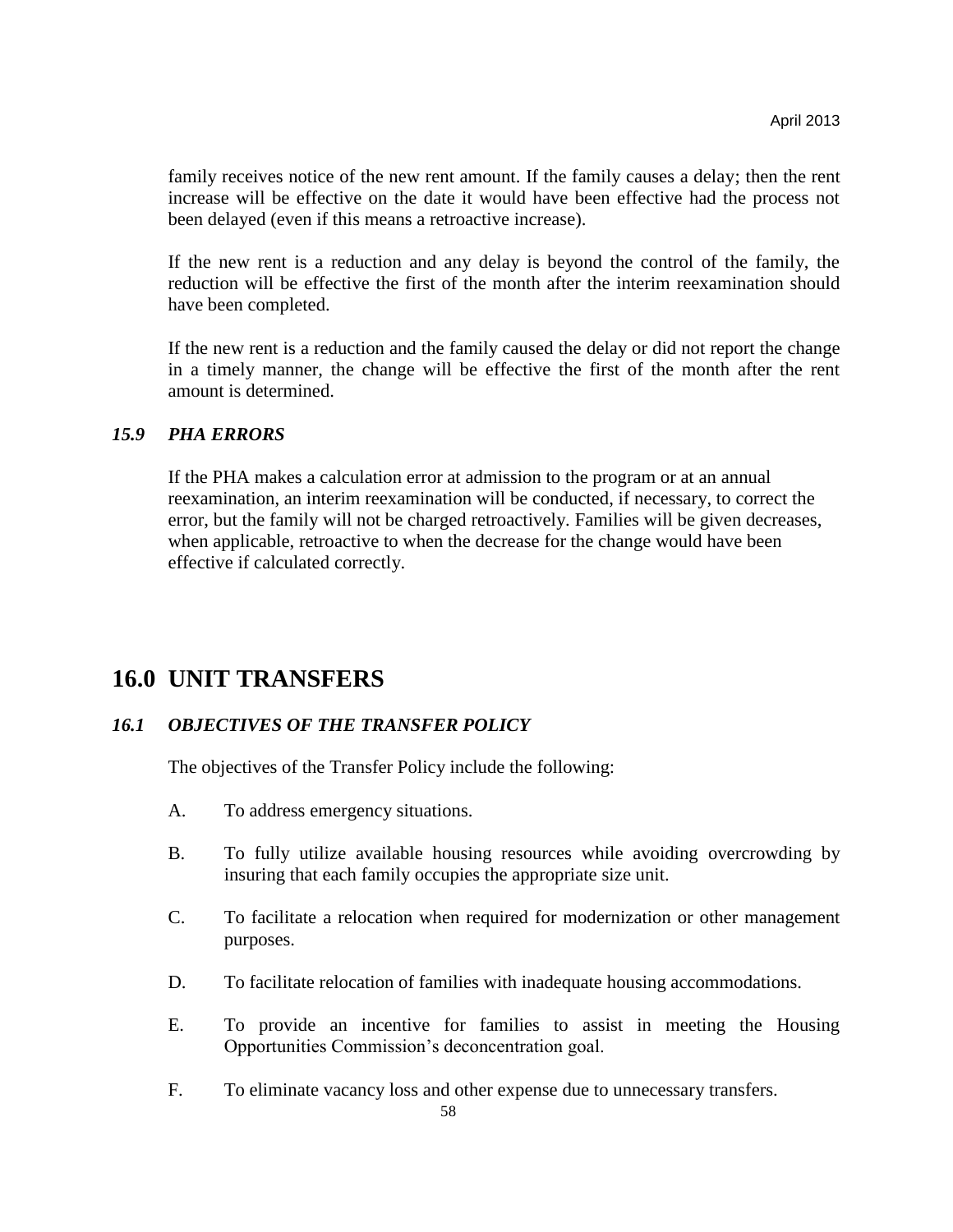## *16.2 CATEGORIES OF TRANSFERS*

Category 1: Emergency transfers. These transfers are necessary when conditions pose an immediate threat to the life, health, or safety of a family or one of its members. Such situations may involve defects of the unit or the building in which it is located, the health condition of a family member, a hate crime, the safety of witnesses to a crime, or a law enforcement matter that requires use of a residential unit.

Category 2: Immediate administrative transfers. These transfers are required when a family's household size has changed and the family is now too large or too small for the unit occupied or to enable modernization work to proceed

Category 3:. Reasonable Accommodations. These transfers are necessary in order to permit a family needing accessible features to move to a unit with such a feature.

Category 4: Regular administrative transfers. to allow for non-emergency but medically advisable transfers, and other transfers approved by the Housing Opportunities Commission when a transfer is the only or best way of solving a serious problem.

#### *16.3 DOCUMENTATION*

When the transfer is at the request of the family, the family may be required to provide third party verification of the need for the transfer.

#### *16.4 PROCESSING TRANSFERS*

Transfers on the waiting list will be sorted by the above categories and within each category by date and time.

Transfers in category 1, 2, and 3 will be housed ahead of any other families, including those on the applicant waiting list. Transfers in category 1 will be housed ahead of transfers in category 2, and so on.

Transfers in category 4 will be housed along with applicants for admission at a ratio of one transfer for every seven admissions.

Upon offer and acceptance of a unit, the family will execute all lease up documents and pay any rent and/or security deposit within two (2) days of being informed the unit is ready to rent. The family will be allowed ten (10) days to complete a transfer. The family will be responsible for paying rent at the old unit as well as the new unit for any period of time they have possession of both. The prorated rent and other charges (key deposit and any additional security deposit owing) must be paid at the time of lease execution.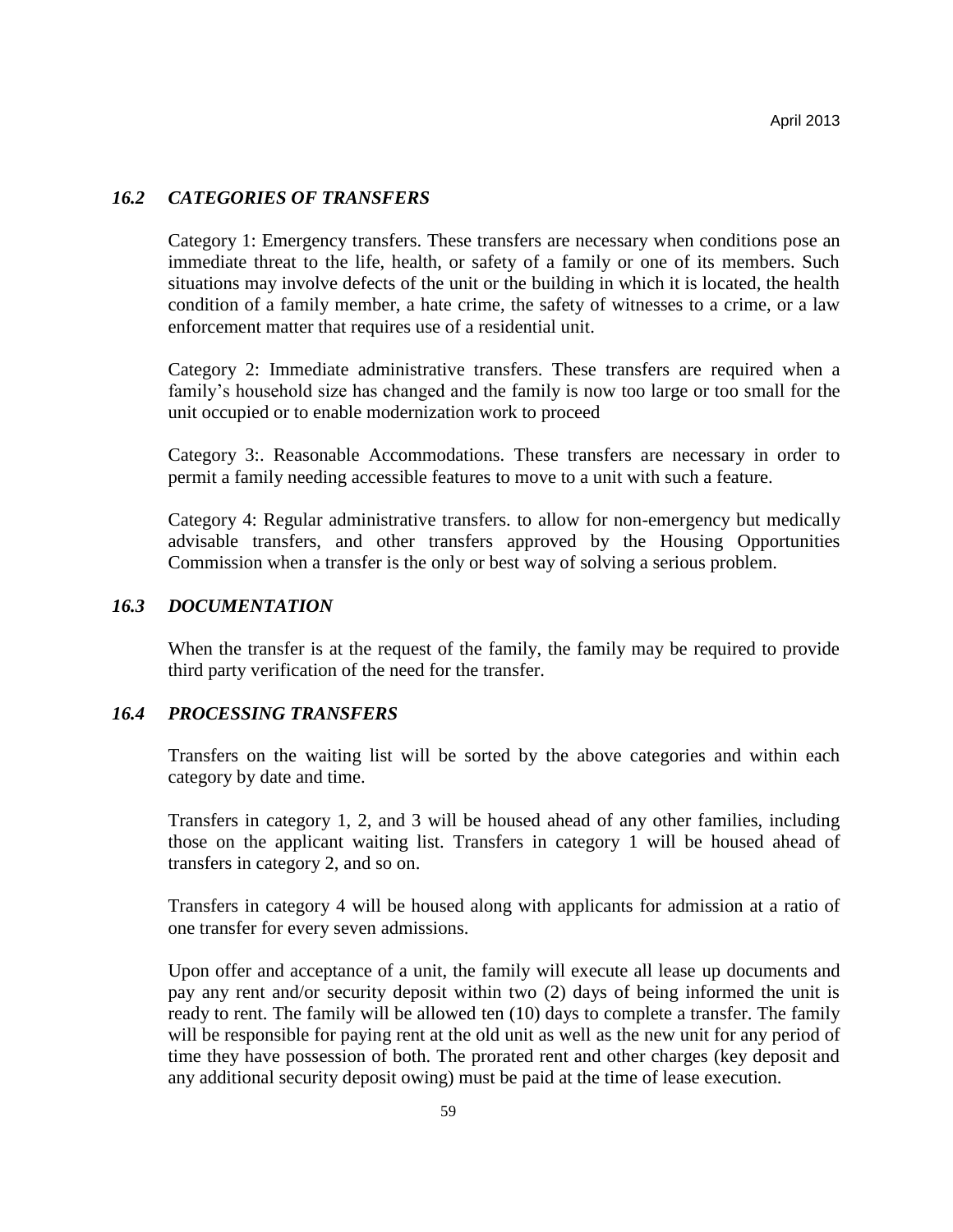The following is the policy for the rejection of an offer to transfer:

- A. If the family rejects with good cause any unit offered, they will not lose their place on the transfer waiting list.
- B. If the transfer is being made at the request of the Housing Opportunities Commission and the family rejects two offers without good cause, the Housing Opportunities Commission will take action to terminate their tenancy. If the reason for the transfer is that the current unit is too small to meet the Housing Opportunities Commission's optimum occupancy standards, the family may request in writing to stay in the unit without being transferred so long as their occupancy will not exceed two people per living/sleeping room.
- C. If the transfer is being made at the family's request and the rejected offer provides deconcentration incentives, the family will maintain their place on the transfer list and will not otherwise be penalized.
- D. If the transfer is being made at the family's request, the family may, without good cause and without penalty, turn down one offer that does not include deconcentration incentives. After turning down a second such offer without good cause, the family's name will be removed from the transfer list.

## *16.5 COST OF THE FAMILY'S MOVE*

The cost of the transfer will be borne by the family in the following circumstances:

- A. When the transfer is made at the request of the family or by others on behalf of the family (i.e. by the police);
- B. When the transfer is needed to move the family to an appropriately sized unit, either larger or smaller; or
- C. When the transfer is needed because action or inaction by the family caused the unit to be unsafe or uninhabitable.

The cost of the transfer will be borne by the Housing Opportunities Commission in the following circumstances:

- A. When the transfer is needed in order to carry out rehabilitation activities; or
- B. When action or inaction by the Housing Opportunities Commission has caused the unit to be unsafe or inhabitable; or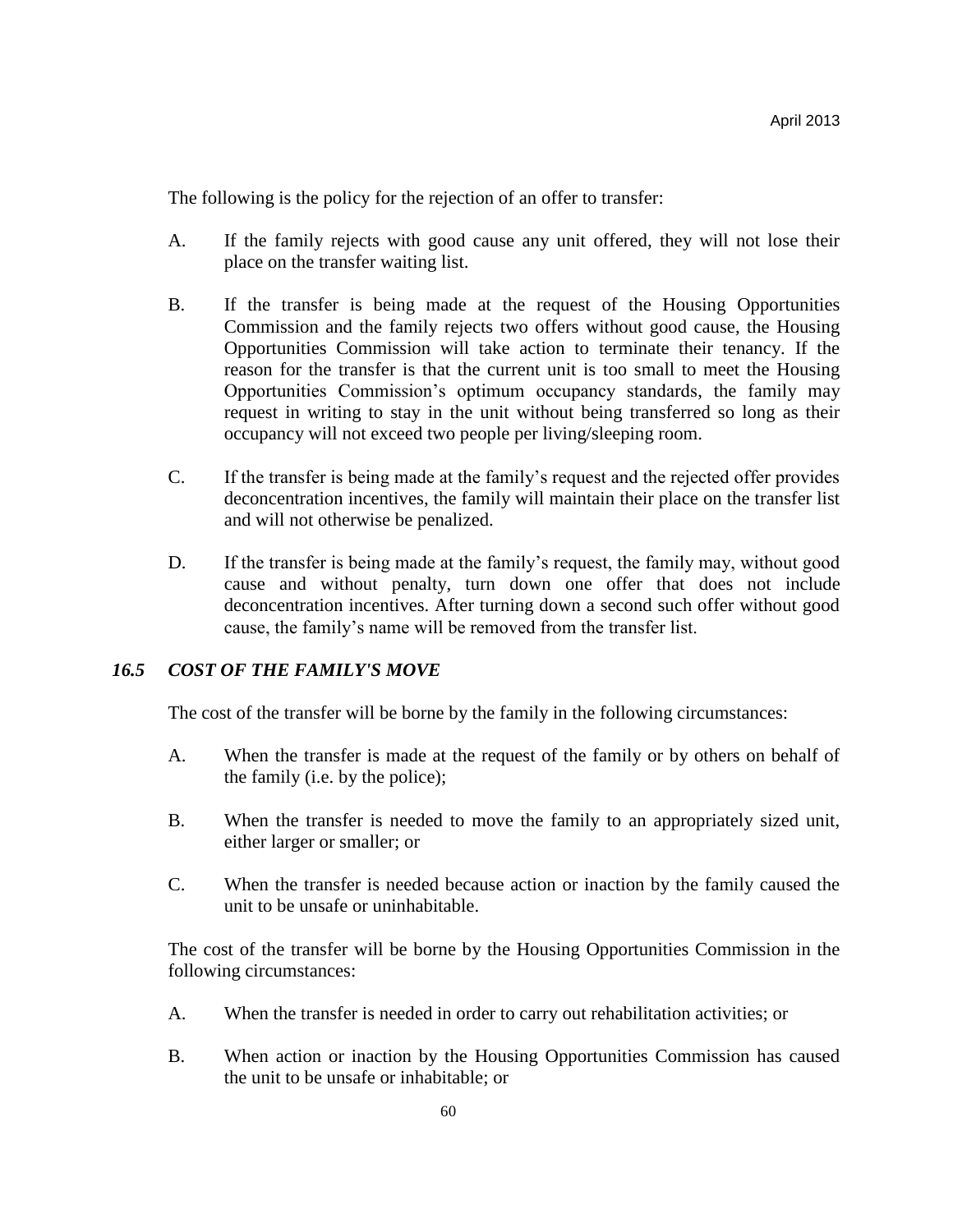C. When the transfer is necessitated because a family with disabilities needs the accessible unit into which the transferring family moved (The family without disabilities signed a statement to this effect prior to accepting the accessible unit);

The responsibility for moving costs in other circumstances will be determined on a case by case basis.

## *16.6 TENANTS IN GOOD STANDING*

When the transfer is at the request of the family, it will not be approved unless the family is in good standing with the Housing Opportunities Commission. This means the family must be in compliance with their lease, current in all payments to the Housing Authority and tenant-paid utilities, and must pass a housekeeping inspection.

#### *16.7 TRANSFER REQUESTS*

A tenant may request a transfer at any time by completing a transfer request form. In considering the request, the Housing Opportunities Commission may request a meeting with the tenant to better understand the need for transfer and to explore possible alternatives. The Housing Opportunities Commission will review the request in a timely manner and if a meeting is desired, it shall contact the tenant within ten (10) business days of receipt of the request to schedule a meeting.

The Housing Opportunities Commission will grant or deny the transfer request in writing within ten (10) business days of receiving the request or holding the meeting, whichever is later.

If the transfer is approved, the family's name will be added to the transfer waiting list.

If the transfer is denied, the denial letter will advise the family of their right to utilize the grievance procedure.

# *16.8 RIGHT OF THE HOUSING OPPORTUNITIES COMMISSION IN TRANSFER POLICY*

The provisions listed above are to be used as a guide to insure fair and impartial means of assigning units for transfers. It is not intended that this policy will create a property right or any other type of right for a tenant to transfer or refuse to transfer.

# **17.0 INSPECTIONS**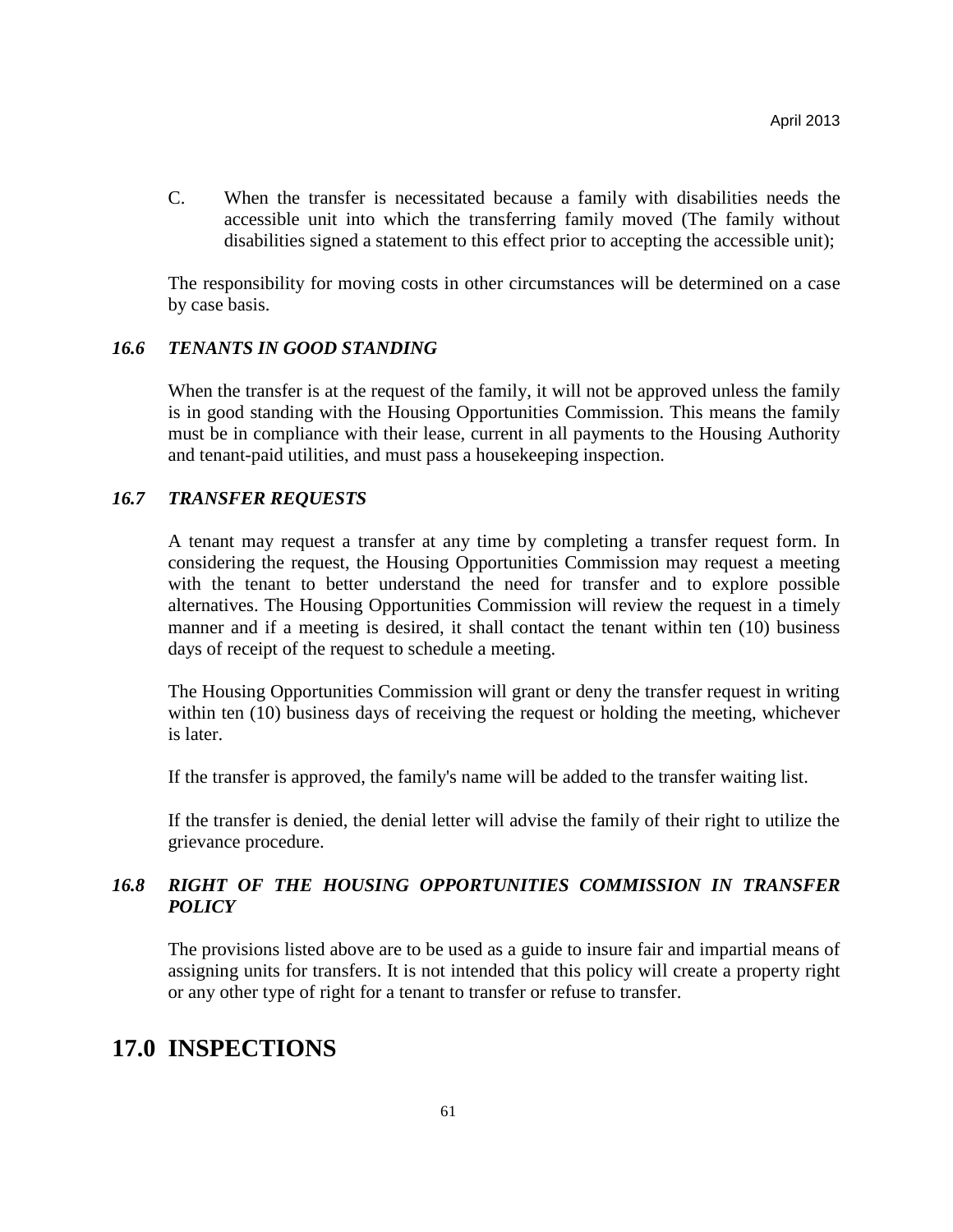An authorized representative of the Housing Opportunities Commission and an adult family member will inspect the premises prior to commencement of occupancy. A written statement of the condition of the premises will be made, all equipment will be provided, and the statement will be signed by both parties with a copy retained in the Housing Opportunities Commission file and a copy given to the family member. An authorized Housing Opportunities Commission representative will inspect the premises at the time the resident vacates and will furnish a statement of any charges to be made provided the resident turns in the proper notice under State law. The resident's security deposit can be used to offset against any Housing Opportunities Commission damages to the unit.

#### *17.1 MOVE-IN INSPECTIONS*

The Housing Opportunities Commission and an adult member of the family will inspect the unit prior to signing the lease. Both parties will sign a written statement of the condition of the unit. A copy of the signed inspection will be given to the family and the original will be placed in the tenant file.

#### *17.2 ANNUAL INSPECTIONS*

The Housing Opportunities Commission will inspect each public housing unit annually to ensure that each unit meets the Housing Opportunities Commission's housing standards. Work orders will be submitted and completed to correct any deficiencies.

#### *17.3 PREVENTATIVE MAINTENANCE INSPECTIONS*

This is generally conducted along with the annual inspection. This inspection is intended to keep items in good repair. It checks weatherization; checks the condition of the smoke detectors, water heaters, furnaces, automatic thermostats and water temperatures; checks for leaks; and provides an opportunity to change furnace filters and provide other minor servicing that extends the life of the unit and its equipment.

#### *17.4 SPECIAL INSPECTIONS*

A special inspection may be scheduled to enable HUD or others to inspect a sample of the housing stock maintained by the Housing Opportunities Commission.

#### *17.5 HOUSEKEEPING INSPECTIONS*

Generally, at the time of annual reexamination, or at other times as necessary, the Housing Opportunities Commission will conduct a housekeeping inspection to ensure the family is maintaining the unit in a safe and sanitary condition.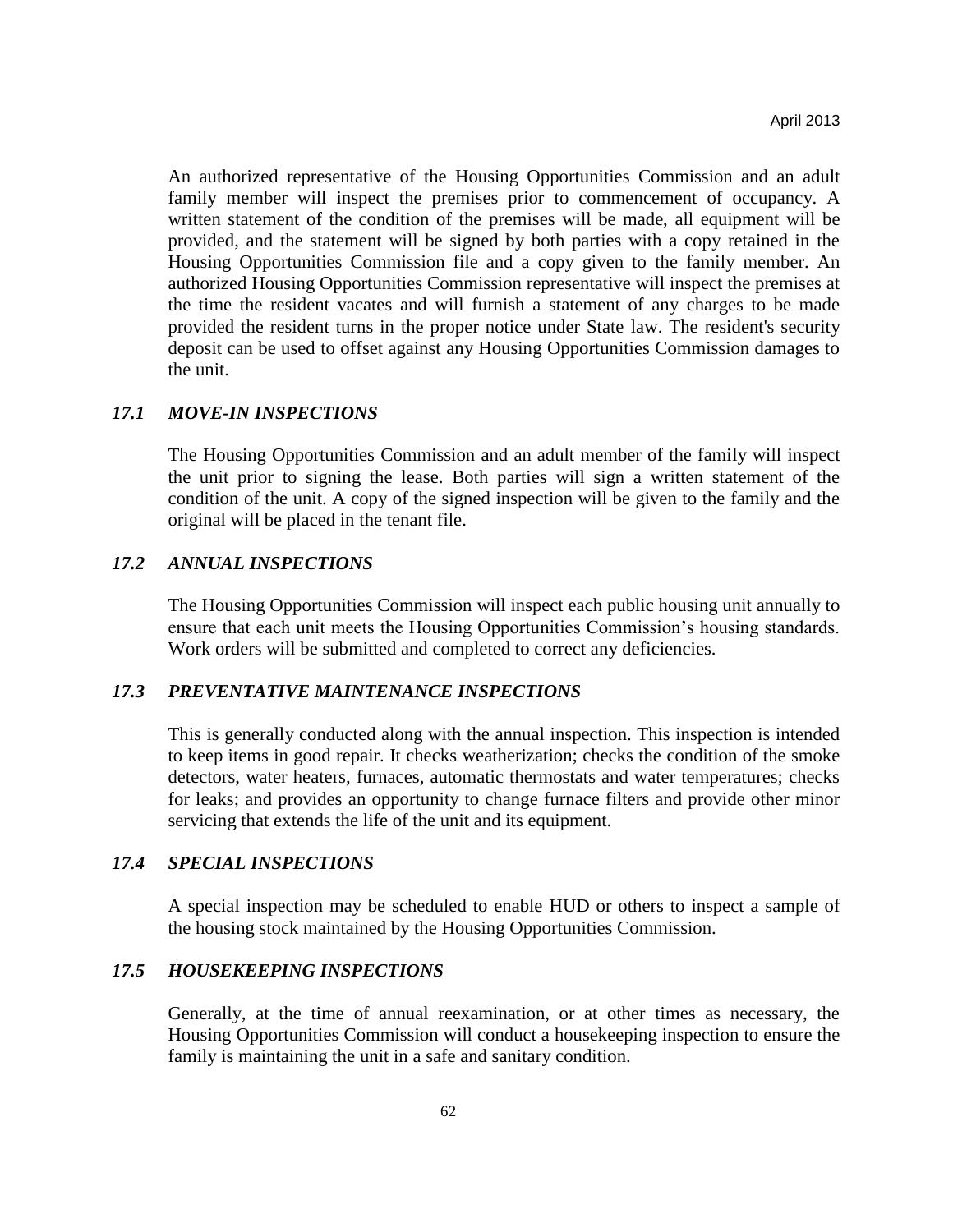#### *17.6 NOTICE OF INSPECTION*

For inspections defined as annual inspections, preventative maintenance inspections, special inspections, and housekeeping inspections the Housing Opportunities Commission will give the tenant at least two (2) days written notice.

#### *17.7 EMERGENCY INSPECTIONS*

If any employee and/or agent of the Housing Opportunities Commission has reason to believe that an emergency exists within the housing unit, the unit can be entered without notice. The person(s) that enters the unit will leave a written notice to the resident that indicates the date and time the unit was entered and the reason why it was necessary to enter the unit.

#### *17.8 PRE-MOVE-OUT INSPECTIONS*

When a tenant gives notice that they intend to move, the Housing Opportunities Commission will offer to schedule a pre-move-out inspection with the family. The inspection allows the Housing Opportunities Commission to help the family identify any problems which, if left uncorrected, could lead to vacate charges. This inspection is a courtesy to the family and has been found to be helpful both in reducing costs to the family and in enabling the Housing Opportunities Commission to ready units more quickly for the future occupants.

#### *17.9 MOVE-OUT INSPECTIONS*

The Housing Opportunities Commission conducts the move-out inspection after the tenant vacates to assess the condition of the unit and determine responsibility for any needed repairs. When possible, the tenant is notified of the inspection and is encouraged to be present. This inspection becomes the basis for any claims that may be assessed against the security deposit.

# **18.0 PET POLICY**

#### *18.1 EXCLUSIONS*

This policy does not apply to animals that are used to assist persons with disabilities. Assistive animals are allowed in all public housing facilities with no restrictions other than those imposed on all tenants to maintain their units and associated facilities in a decent, safe, and sanitary manner and to refrain from disturbing their neighbors.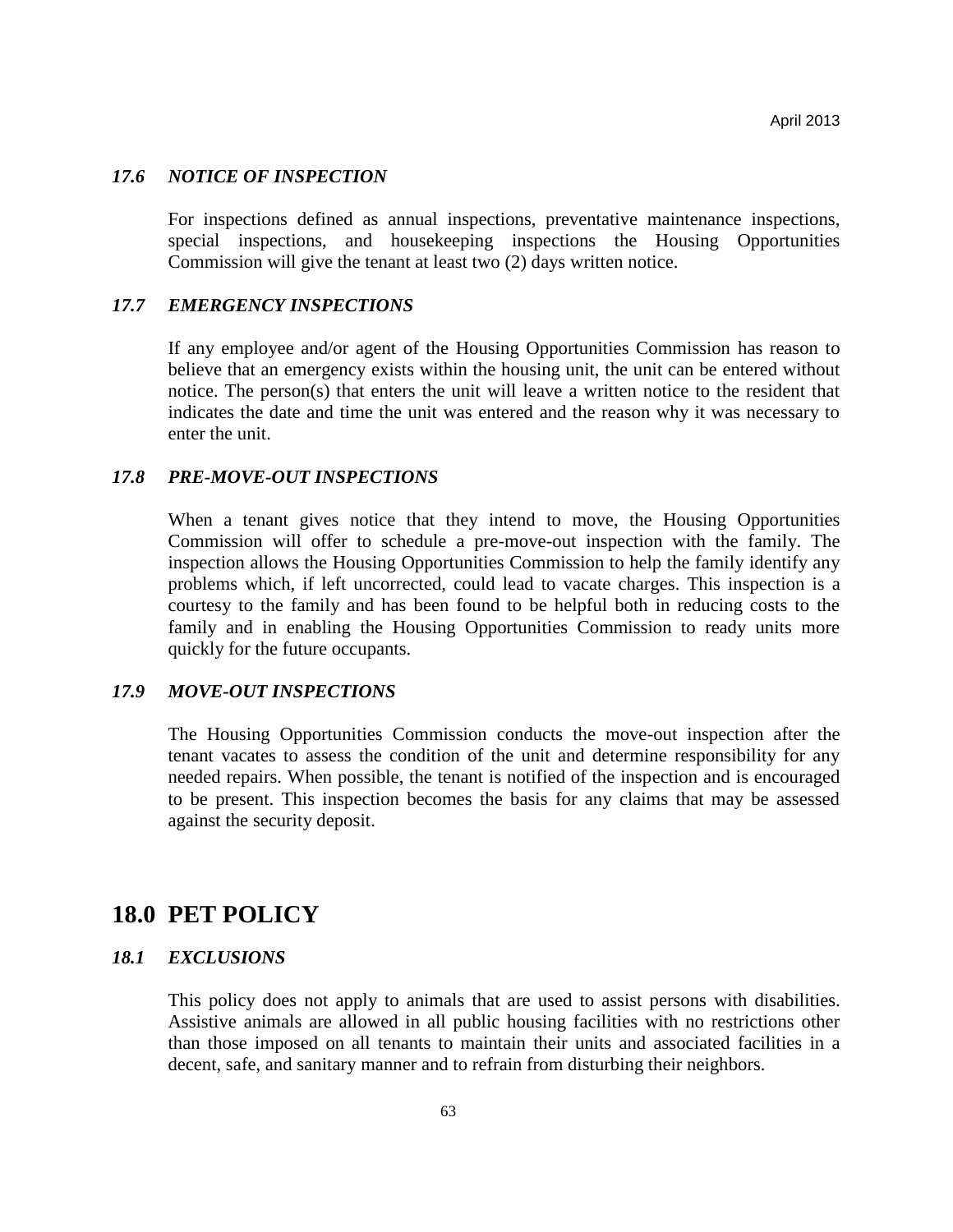## *18.2 APPROVAL*

Residents must have the prior approval of the Housing Authority before moving a pet into their unit. Residents must request approval on the Pet Application/Registration Form and complete the Pet Addendum to Lease Agreement before HOC will approve the request.

#### *18.3 REGISTRATION, INOCULATIONS AND LICENSING*

In order to be registered, pets must be appropriately licensed and be inoculated against rabies and other conditions prescribed by local ordinances. Records must be provided to HOC at time of pet registration. Records will be kept in the resident file. Each dog or cat must wear a collar with identification.

#### *18.4 PET POLICY IN PUBLIC HOUSING DESIGNATED FOR THE ELDERLY*

The Housing Opportunities Commission will allow for pet ownership in projects or buildings designated for use by elderly and/or disabled families and in any project or building for which elderly and/or disabled families are given preference, as listed below: Holly Hall; Waverly House; Elizabeth House; and Arcola Towers.

The Housing Opportunities Commission will allow only domesticated dogs, cats, birds, and fish in aquariums in units. All dogs and cats must be neutered or spayed.

Only one  $(1)$  pet (dog or cat) or one  $(1)$  cage or  $(1)$  aquarium per unit allowed.

Any animal deemed to be potentially harmful to the health or safety of others, including attack or fight trained dogs, will not be allowed.

No animal may exceed twenty-five (25) pounds in weight.

#### *18.4.1 PET DEPOSIT AT SENIOR BUILDINGS*

A refundable pet deposit of \$100 for a dog, cat, or aquarium is required at the time of registering a pet. The deposit is refundable when the pet or the family vacate the unit, less any amounts owed due to damage beyond normal wear and tear.

## *18.5 PET POLICY IN FAMILY PUBLIC HOUSING*

The Housing Opportunities Commission will allow for pet ownership in family Public Housing.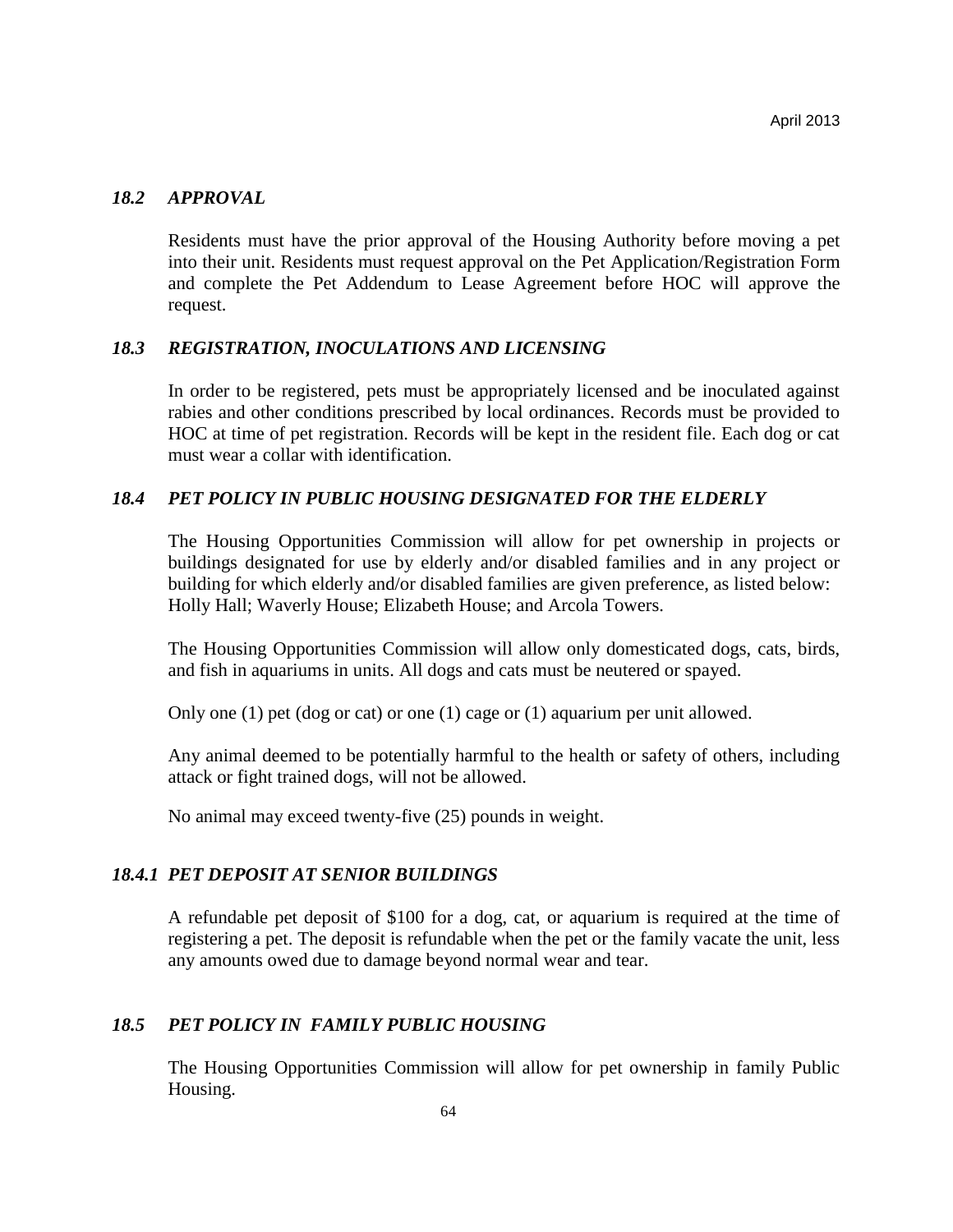The Housing Opportunities Commission will allow domesticated dogs, cats, birds, caged animals, and fish in aquariums in units. All dogs and cats must be neutered or spayed.

Only one (1) pet or aquarium or cage per unit allowed.

Any animal deemed to be potentially harmful to the health or safety of others, including attack or fight trained dogs, will not be allowed.

No animal may exceed twenty-five (25) pounds in weight. No aquarium may exceed 10 gallons in capacity.

#### *18.5.1 PET DEPOSIT AND MONTHLY FEES AT FAMILY PUBLIC HOUSING*

A refundable pet deposit of \$200 for a dog, cat, or aquarium is required at the time of registering a pet. The deposit is refundable when the pet or the family vacate the unit, less any amounts owed due to damage beyond normal wear and tear. Additionally, the family will be required to pay \$10 in monthly fees on top of their share of the rent for as long as they keep a dog or cat.

### *18.6 FINANCIAL OBLIGATION OF RESIDENTS*

Any resident who owns or keeps a pet in their dwelling unit will be required to pay for any damages caused by the pet. Also, any pet-related insect infestation in the pet owner's unit will be the financial responsibility of the pet owner and the Housing Opportunities Commission reserves the right to exterminate and charge the resident.

#### *18.7 NUISANCE OR THREAT TO HEALTH OR SAFETY*

The pet and its living quarters must be maintained in a manner to prevent odors and any other unsanitary conditions in the owner's unit and surrounding areas. Pet owners must clean up after their pets and are responsible for disposing of pet waste. Cat litter is not to be disposed of in toilets.

Repeated substantiated complaints by neighbors or Housing Opportunities Commission personnel regarding pets disturbing the peace of neighbors through noise, odor, animal waste, or other nuisance will result in the owner having to remove the pet or move him/herself.

#### *18.8 DESIGNATION OF PET AREAS*

Pets must be kept in the owner's apartment or on a leash or caged at all times when outside (no outdoor cages may be constructed). Pets will be allowed only in designated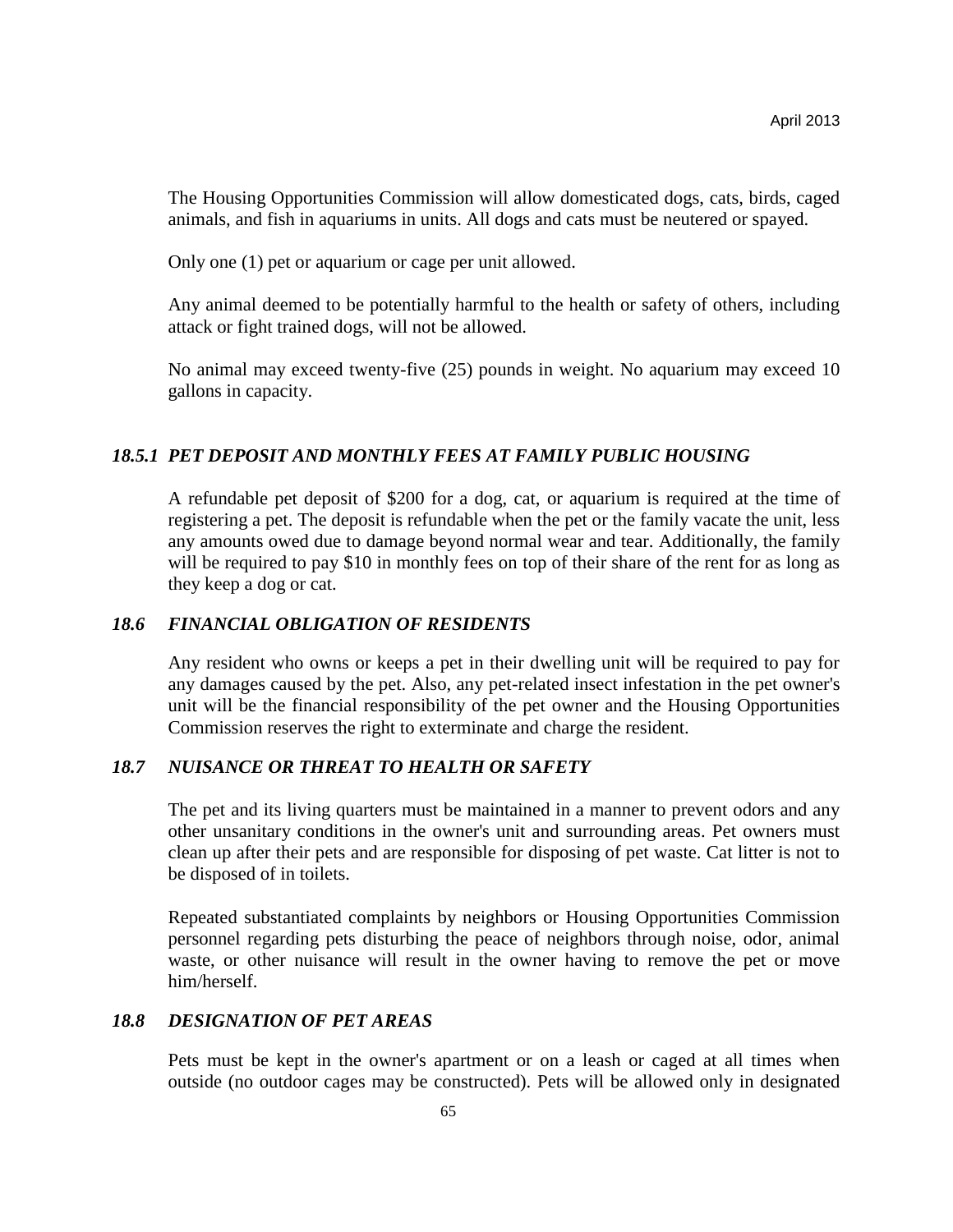areas on the grounds of the projects. Pet must be secured in cage or in separate room when HOC staff has scheduled access to the unit or provides service in the unit.

## *18.9 REMOVAL OF PETS*

The Housing Opportunities Commission, or an appropriate community authority, shall require the removal of any pet from a project if the pet's conduct or condition is determined to be a nuisance or threat to the health or safety of other occupants of the project or of other persons in the community where the project is located.

# **19.0 REPAYMENT AGREEMENTS**

When a resident owes the Housing Opportunities Commission back charges and is unable to pay the balance by the due date, the resident may request that the Housing Opportunities Commission allow them to enter into a Repayment Agreement. The Housing Opportunities Commission has the sole discretion of whether to accept such an agreement. All Repayment Agreements must assure that the full payment is made within a period not to exceed thirty-six (36) months, at the agency's discretion. The resident must make a down payment of no less than ten percent (10%) of the total amount owed. At the agency's discretion, the down payment can be repaid over the first six (6) months of the agreement. The total length of the agreement, however, would not be extended by that period.

HOC will not offer Repayment Agreements to residents who owe a balance equal to or in excess of the HUD Office of Inspector General (OIG) minimum dollar referral amount which is updated by the OIG from time to time. If three judgments for unpaid rent have been entered against a resident in the 12 months prior to the initiation of a Failure to Pay Rent action, on the fourth filing, the landlord can request a Judgment Absolute. In such cases, HOC will not offer the resident a repayment agreement.

At HOC's discretion, HOC may choose not to enter into a Repayment Agreement in the following circumstances:

- If the family already has a Repayment Agreement in place.
- If the PHA determines that the family committed program fraud.

• If the PHA determines that the debt amount is larger than can be paid back by the family in a reasonable amount of time.

Staff has the discretion to limit the amount of the Repayment Agreement.

All Repayment Agreements must be in writing and signed by both parties. Failure to comply with the Repayment Agreement terms may subject the Resident to eviction procedures. A payment will be considered to be in arrears, and the resident out of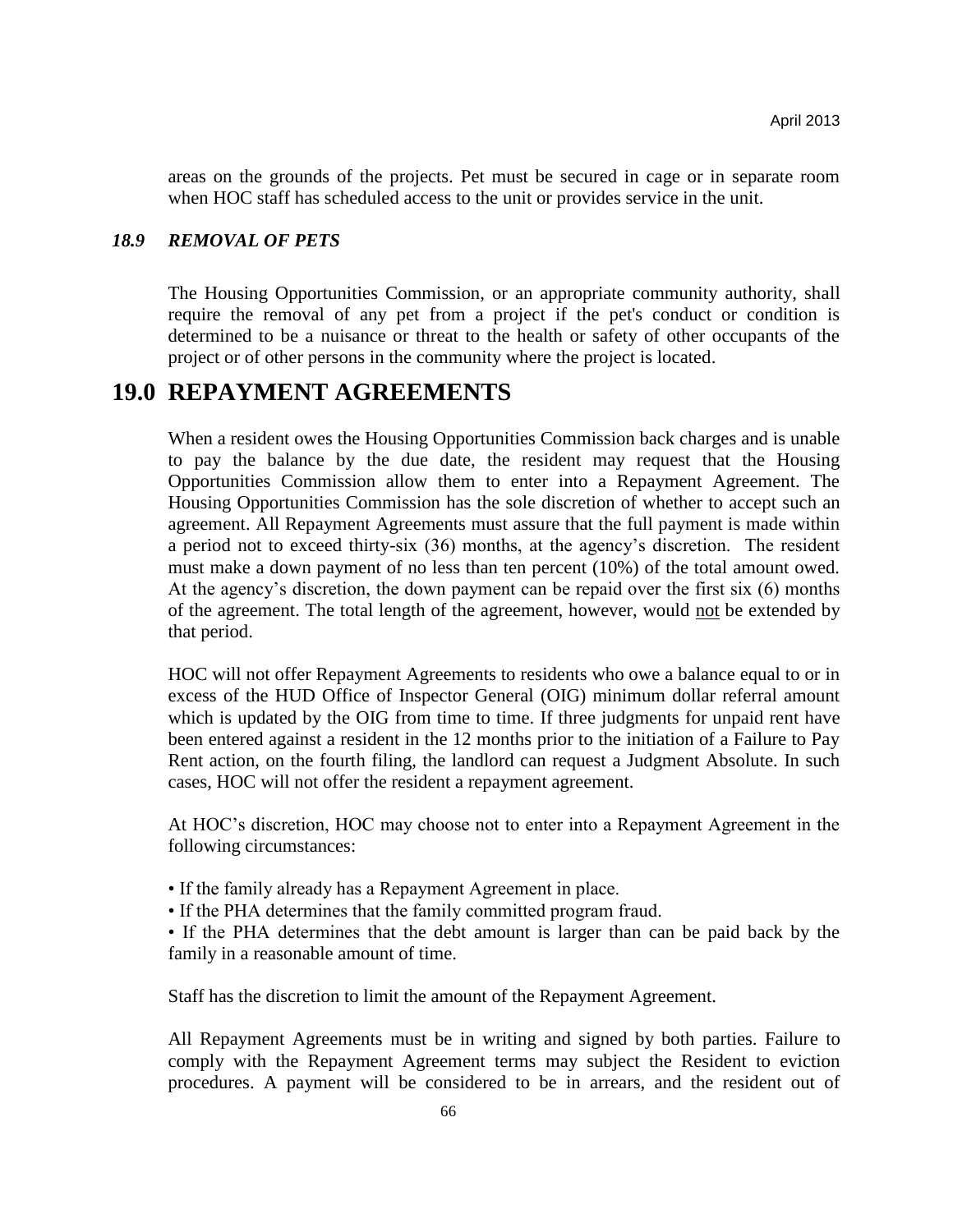compliance with the Repayment Agreement, if the payment is not received by the close of the business day ten days after the due date. Compliance with Repayment Agreements will be reviewed at the resident's annual recertification. HOC will, at its discretion, report noncompliance to credit bureaus.

**Note: If the housing authority has a minimum rent greater than \$0, they must allow for repayment agreements for those tenants whose rental amount is the minimum rent and who have had their rent abated for a temporary period.**

# **20.0 TERMINATION**

# *20.1 TERMINATION BY TENANT*

The tenant may terminate the lease at any time upon submitting a 30-day written notice. If the tenant vacates prior to the end of the thirty (30) days, they will be responsible for rent through the end of the notice period or until the unit is re-rented, whichever occurs first.

## *20.2 TERMINATION BY THE HOUSING OPPORTUNITIES COMMISSION*

The Housing Opportunities Commission after July 1, 2003 will not renew the lease of any family that is not in compliance with the community service requirement or an approved Agreement to Cure. If they do not voluntarily leave the property, eviction proceedings will begin.

The Housing Opportunities Commission may terminate the lease for serious or repeated violations of material lease terms. Such violations include but are not limited to the following:

- A. Nonpayment of rent or other charges;
- B. A history of late rental payments;
- C. Failure to provide timely and accurate information regarding family composition, income circumstances, or other information related to eligibility or rent;
- D. Failure to allow inspection of the unit;
- E. Failure to maintain the unit in a safe and sanitary manner;
- F. Assignment or subletting of the premises;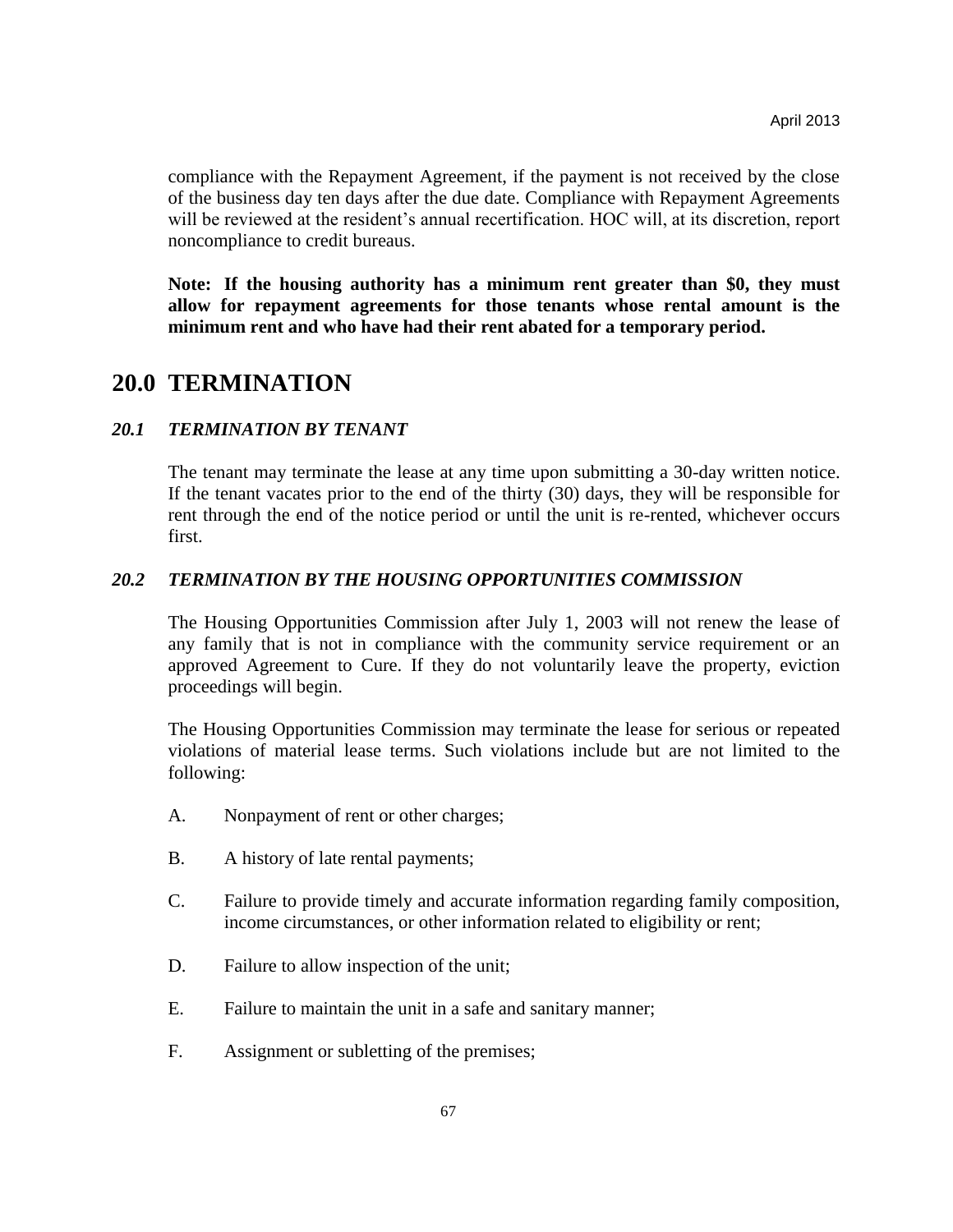- G. Use of the premises for purposes other than as a dwelling unit (other than for housing authority approved resident businesses);
- H. Destruction of property;
- I. Acts of destruction, defacement, or removal of any part of the premises or failure to cause guests to refrain from such acts;
- J. Any criminal activity on the property or drug-related criminal activity on or off the premises. This includes but is not limited to the manufacture of methamphetamine on the premises of the Housing Opportunities Commission. The Housing Opportunities Commission may require that the family agree to remove the family member(s) who engaged in criminal activity from the lease in order for the remaining family members to continue to receive assistance.

Criminal activity directly relating to domestic violence, dating violence, or stalking engaged in by a member of a tenant's household or any guest or other person under the tenant's control, shall not be cause for termination if the tenant or immediate member of the tenant's family is a victim of that domestic violence, dating violence, or stalking. The Housing Opportunities Commission may bifurcate a lease in order to terminate assistance to any individual who is a tenant or lawful occupant and who engages in criminal acts of physical violence against family members or others without evicting, removing, terminating assistance to, or otherwise penalizing the victim of such violence who is also a tenant or lawful occupant.

The Housing Opportunities Commission may terminate assistance for any violation of a lease not based on the act or acts of violence in question against the tenant or a member of the tenant's household.

The Housing Opportunities Commission may terminate assistance of any tenant if an actual and imminent threat to other tenants or the employees of the Housing Opportunities Commission if that tenant's tenancy is not terminated;

The head of household must notify HOC within ten (10) days of the arrest of any household member or any person arrested in the assisted unit.

- K. Non-compliance with Non-Citizen Rule requirements;
- L. Permitting persons not on the lease to reside in the unit more than fourteen (14) days each year without the prior written approval of the Housing Authority;
- M. Fugitive felons, parole violators and persons fleeing to avoid prosecution,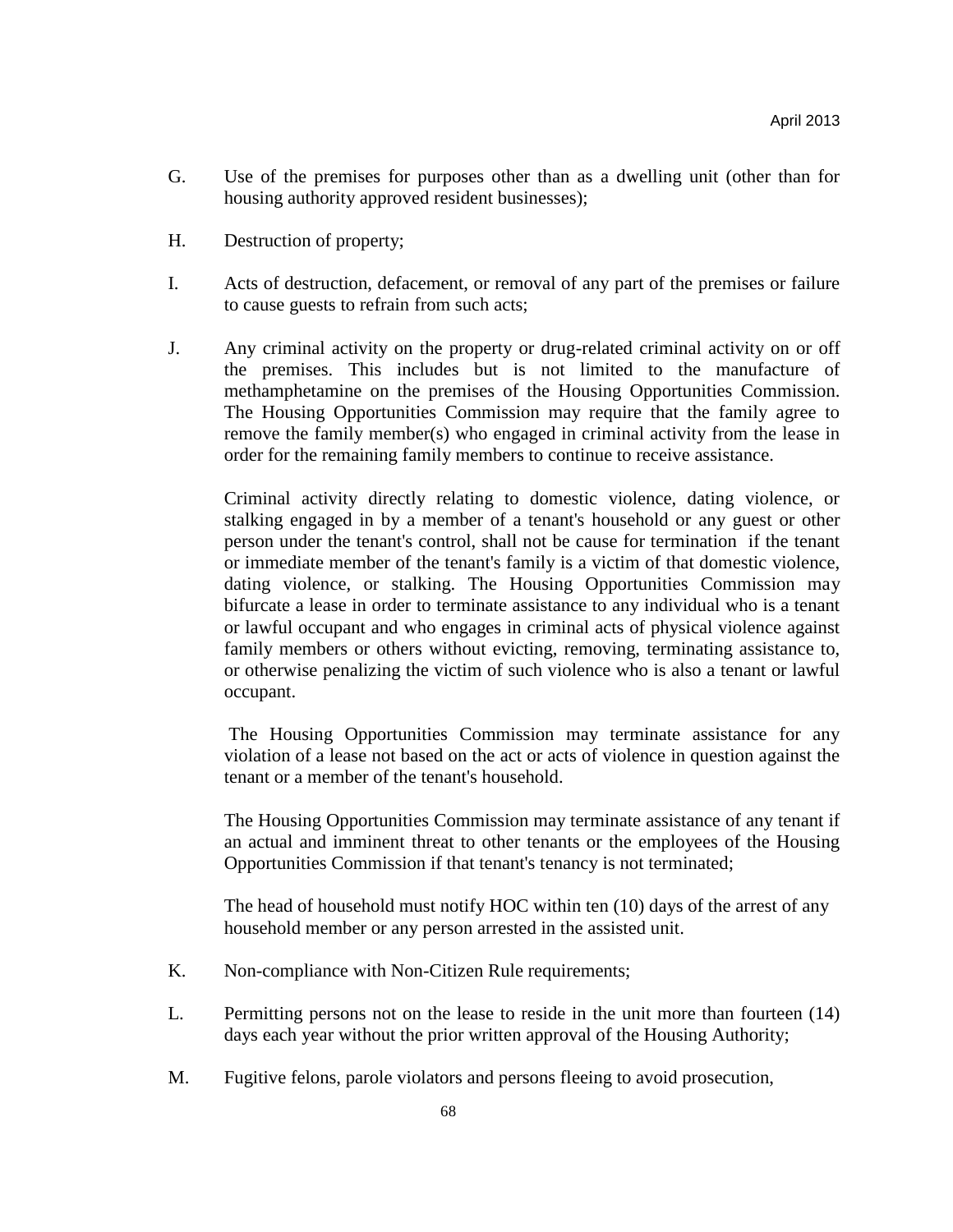or custody or confinement after conviction, for a crime, or attempt to commit a crime, that is a felony under the laws of the place from which the individual flees;

- N. Sex offenders who are required by law to maintain permanent/lifetime registration with a State program;
- O. Persons whom a PHA determines it has reasonable cause to believe the household member's illegal drug or alcohol abuse threatens the health, safety, or interferes with the peaceful enjoyment of the premises by other residents; and
- P. Other good cause.

An incident or incidents of actual or threatened domestic violence, dating violence, or stalking will not be construed as a serious or repeated violation of the lease by the victim or threatened victim of that violence and will not be good cause for terminating the tenancy or occupancy rights of the victim of such violence.

As allowed by federal statute and/or regulation, the Housing Opportunities Commission may require that an individual certify via a HUD approved certification form that the individual is a victim of domestic violence, dating violence, or stalking and that the incident or incidents in question are bona fide incidents of such actual or threatened abuse and meet the requirements set forth in paragraphs J and P of this section. Such certification shall include the name of the perpetrator. The individual shall provide such certification within 14 business days after the Housing Opportunities Commission requests such certification.

The Housing Opportunities Commission will take immediate action to evict any household that includes an individual who is subject to a lifetime registration requirement under a State sex offender registration program.

#### *20.3 ABANDONMENT*

The Housing Opportunities Commission will consider a unit to be abandoned when a resident has both fallen behind in rent **AND** has clearly indicated by words or actions an intention not to continue living in the unit.

When a unit has been abandoned, a Housing Opportunities Commission representative may enter the unit and remove any abandoned property. It will be stored in a reasonably secure place. A notice will be mailed to the resident stating where the property is being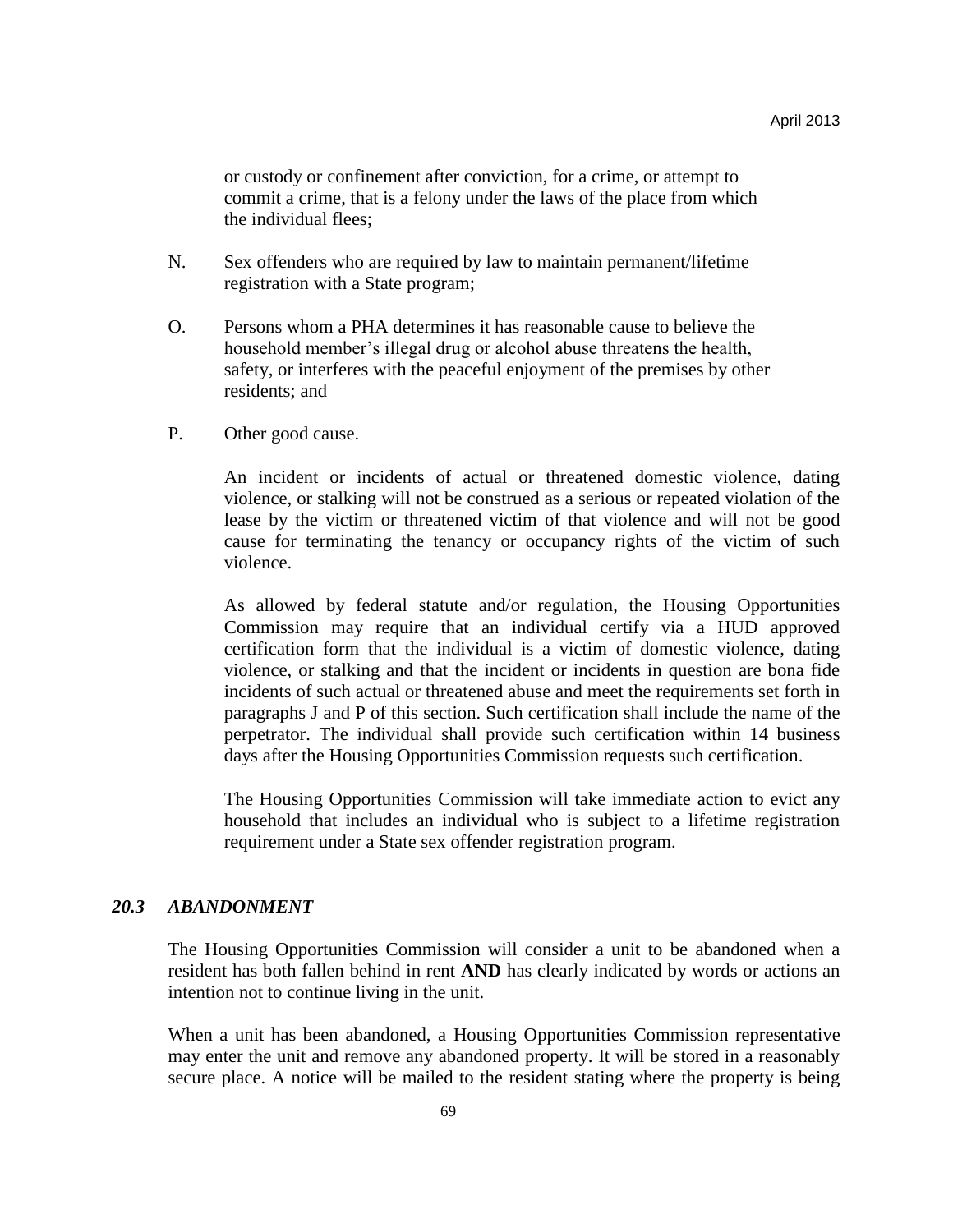stored and when it will be sold. If the Housing Opportunities Commission does not have a new address for the resident, the notice will be mailed to the unit address so it can be forwarded by the post office.

If the total value of the property is estimated at less than \$5,000, the Housing Opportunities Commission will mail a notice of the sale or disposition to the resident and then wait fifteen (15) days. Family pictures, keepsakes, and personal papers cannot be sold or disposed of until fifteen (15) days after the Housing Opportunities Commission mails the notice of abandonment.

If the estimated value of the property is \$5,000 or more, the Housing Opportunities Commission will mail a notice of the sale or disposition to the resident and then wait thirty (30) days before sale or disposition. Personal papers, family pictures, and keepsakes can be sold or disposed of at the same time as other property.

Any money raised by the sale of the property goes to cover money owed by the family to the Housing Opportunities Commission such as back rent and the cost of storing and selling the goods. If there is any money left over and the family's forwarding address is known the Housing Opportunities Commission will mail it to the family. If the family's address is not known, the Housing Opportunities Commission will keep it for the resident for one year. If it is not claimed within that time, it belongs to the Housing Opportunities Commission.

Within forty-five (45) days of learning of an abandonment, the Housing Opportunities Commission will return the deposit and/or provide a statement of why the deposit is being kept.

## *20.4 RETURN OF SECURITY DEPOSIT*

After a family moves out, the Housing Opportunities Commission will return the security deposit within forty-five (45) days and/or give the family a written statement of why all or part of the security deposit is being kept. The rental unit must be restored to the same conditions as when the family moved in, except for normal wear and tear. Deposits will not be used to cover normal wear and tear or damage that existed when the family moved in.

If State law requires the payment of interest on security deposits, it shall be complied with.

The Housing Opportunities Commission will be considered in compliance with the above if the required payment, statement, or both, are deposited in the U.S. mail with first class postage paid within forty-five (45) days.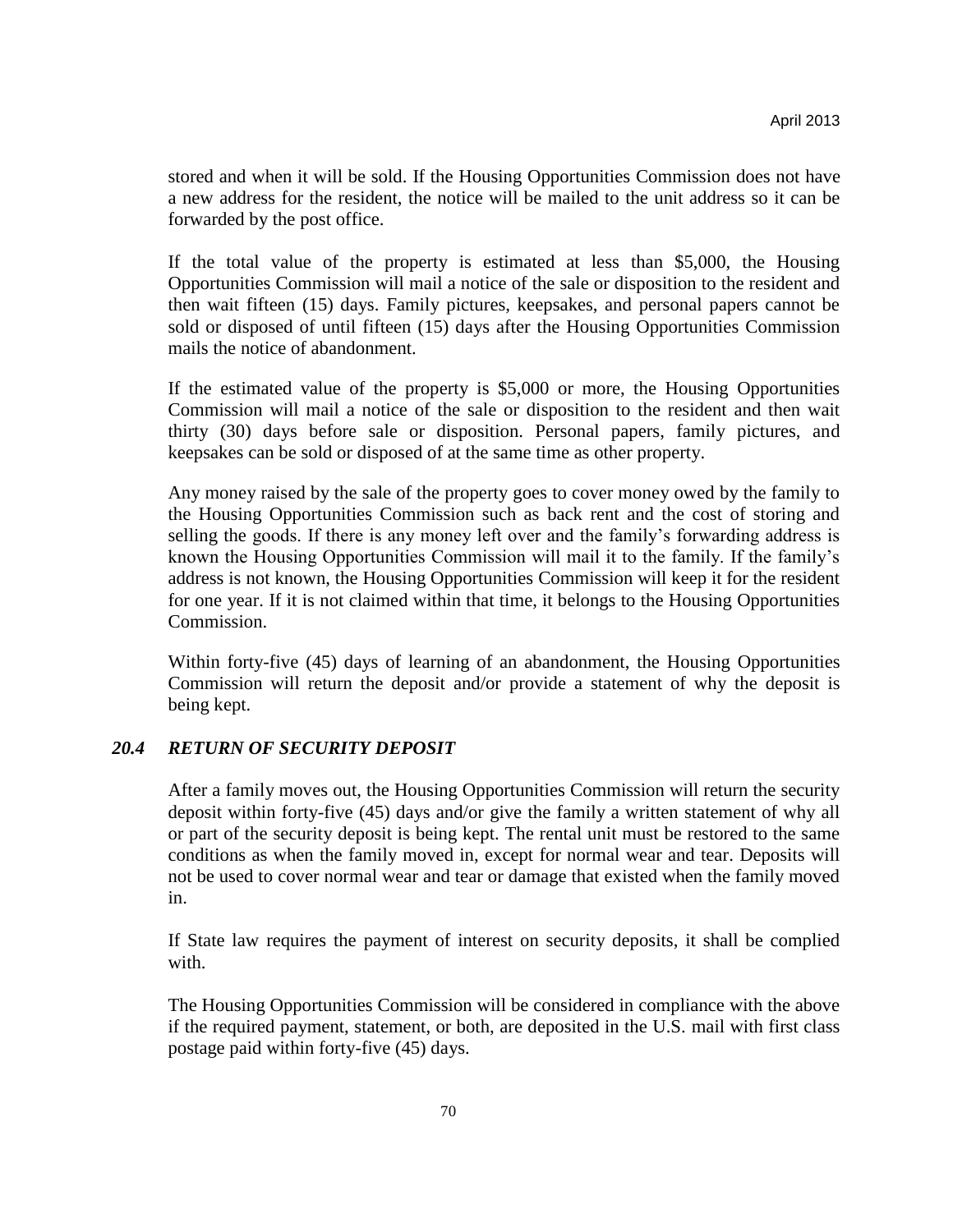#### **GLOSSARY**

**50058 Form:** The HUD form that housing authorities are required to complete for each assisted household in public housing to record information used in the certification and re-certification process and, at the option of the housing authority, for interim reexaminations.

**1937 Housing Act:** The United States Housing Act of 1937 (42 U.S.C. 1437 et seq.) (24 CFR 5.100)

**Adjusted Annual Income:** The amount of household income, after deductions for specified allowances, on which tenant rent is based. (24 CFR 5.611)

**Adult:** A household member who is 18 years or older or who is the head of the household, or spouse, or co-head.

**Allowances:** Amounts deducted from the household's annual income in determining adjusted annual income (the income amount used in the rent calculation). Allowances are given for elderly families, dependents, medical expenses for elderly families, disability expenses, and child care expenses for children under 13 years of age. Other allowance can be given at the discretion of the housing authority.

**Annual Contributions Contract (ACC):** The written contract between HUD and a housing authority under which HUD agrees to provide funding for a program under the 1937 Act, and the housing authority agrees to comply with HUD requirements for the program. (24 CFR 5.403)

**Annual Income:** All amounts, monetary or not, that:

- A. Go to (or on behalf of) the family head or spouse (even if temporarily absent) or to any other family member; or
- B. Are anticipated to be received from a source outside the family during the 12 month period following admission or annual reexamination effective date; and
- C. Are not specifically excluded from annual income.

Annual Income also includes amounts derived (during the 12-month period) from assets to which any member of the family has access. (1937 Housing Act; 24 CFR 5.609*)*

**Applicant (applicant family):** A person or family that has applied for admission to a program but is not yet a participant in the program. (24 CFR 5.403)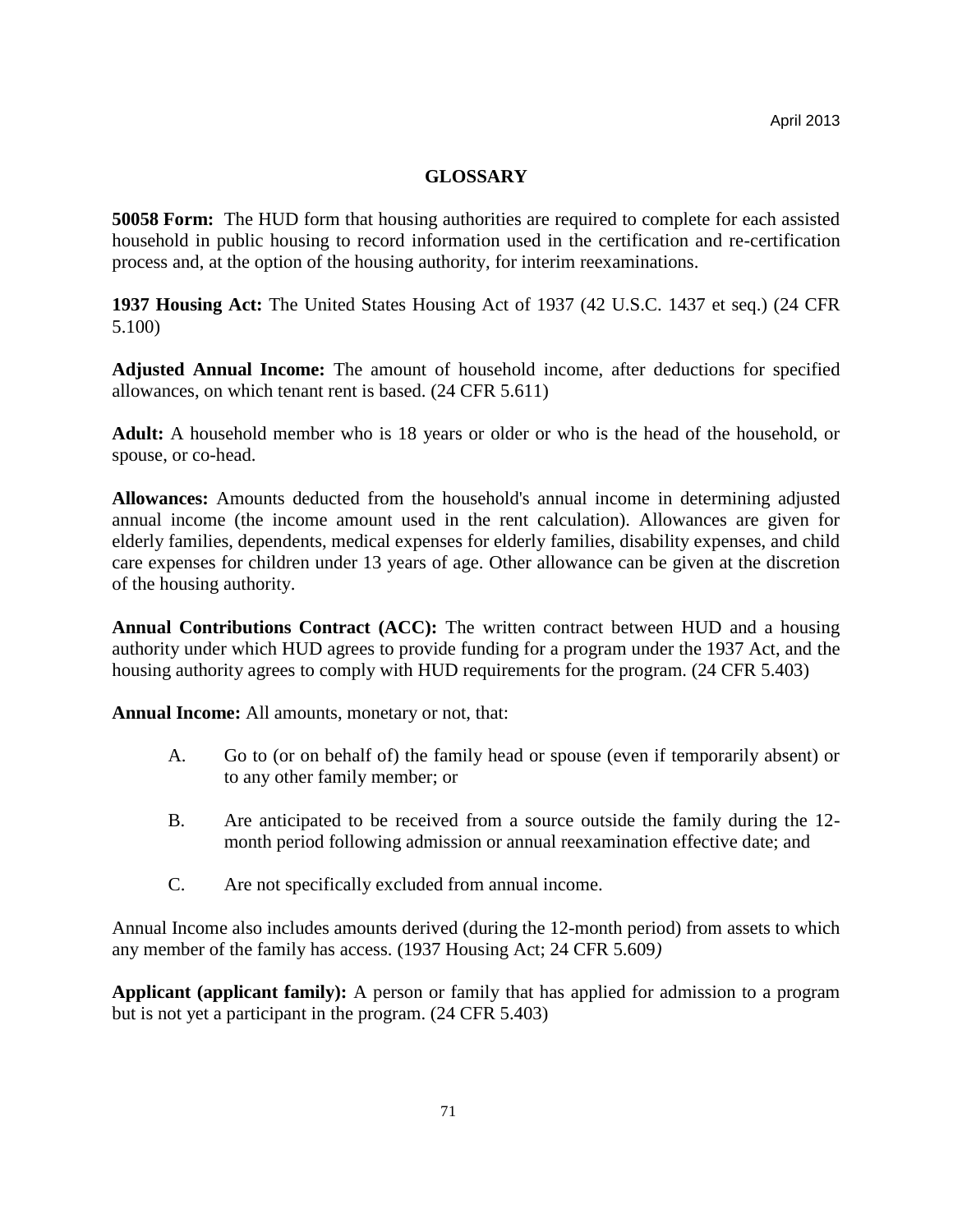**As-Paid States:** States where the welfare agency adjusts the shelter and utility component of the welfare grant in accordance with actual housing costs. Currently, the four as-paid States are New Hampshire, New York, Oregon, and Vermont.

**Assets:** The value of equity in savings, checking, IRA and Keogh accounts, real property, stocks, bonds, and other forms of capital investment. The value of necessary items of personal property such as furniture and automobiles are not counted as assets. (Also see "net family assets.")

Asset Income: Income received from assets held by family members. If assets total more than \$5,000, income from the assets is "imputed" and the greater of actual asset income and imputed asset income is counted in annual income. (See "imputed asset income" below.)

**Ceiling Rent:** Maximum rent allowed for some units in public housing projects.

**Certification:** The examination of a household's income, expenses, and family composition to determine the family's eligibility for program participation and to calculate the family's share of rent.

**Child:** For purposes of citizenship regulations, a member of the family other than the family head or spouse who is under 18 years of age. (24 CFR 5.504(b))

**Child Care Expenses:** Amounts anticipated to be paid by the family for the care of children under 13 years of age during the period for which annual income is computed, but only where such care is necessary to enable a family member to actively seek employment, be gainfully employed, or to further his or her education and only to the extent such amounts are not reimbursed. The amount deducted shall reflect reasonable charges for child care. In the case of child care necessary to permit employment, the amount deducted shall not exceed the amount of employment income that is included in annual income. (24 CFR 5.603(d))

**Citizen:** A citizen or national of the United States. (24 CFR 5.504(b))

**Consent Form:** Any consent form approved by HUD to be signed by assistance applicants and participants for the purpose of obtaining income information from employers and SWICAs, return information from the Social Security Administration, and return information for unearned income from the Internal Revenue Service. The consent forms may authorize the collection of other information from assistance applicants or participant to determine eligibility or level of benefits. (24 CFR 5.214)

**Dating violence:** Means violence committed by a person who is or has been in a social relationship of a romantic or intimate nature with the victim and where the existence of a relationship can be determined based on the length and type of relationship and the frequency of interaction between the persons involved in the relationship.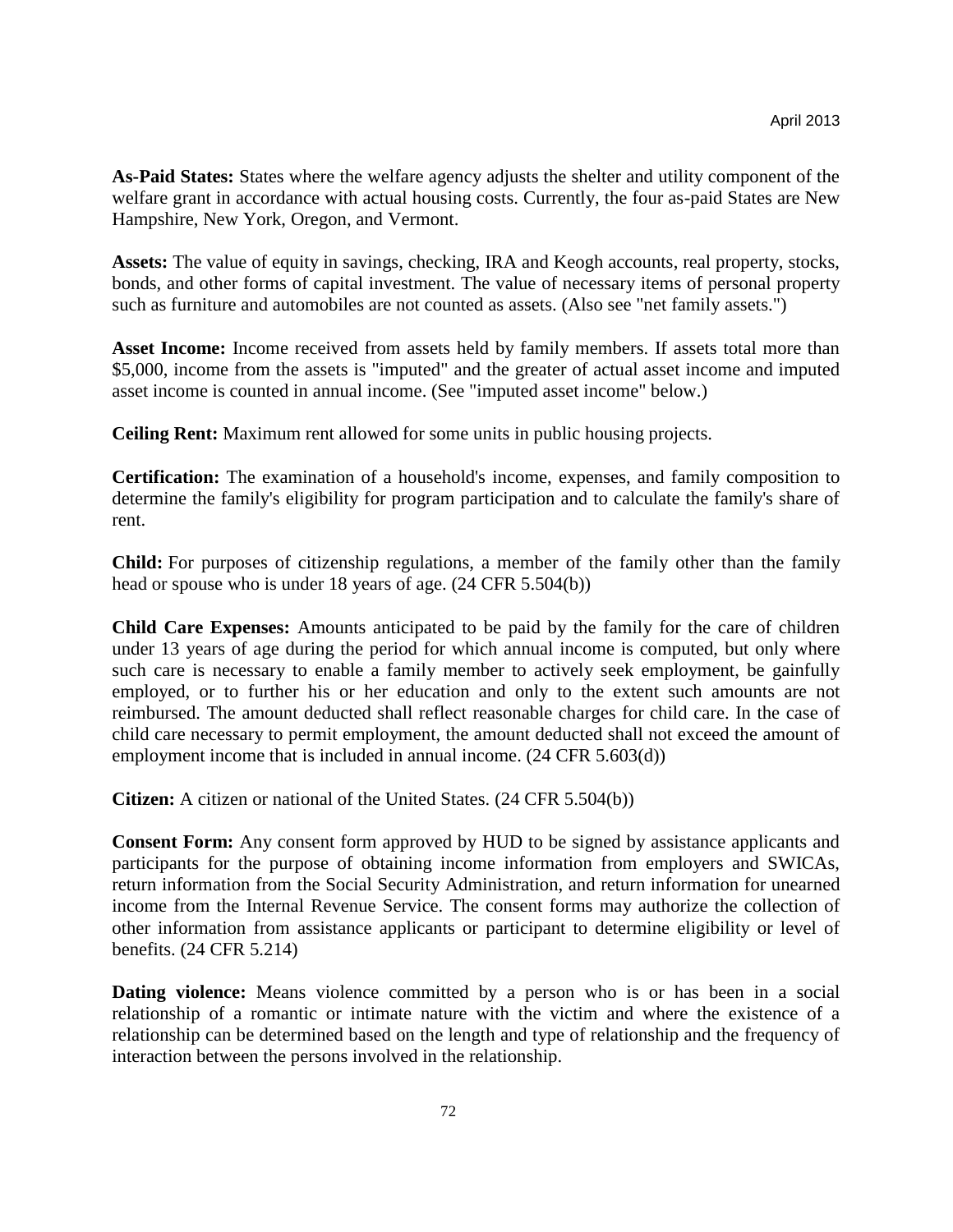**Decent, Safe, and Sanitary:** Housing is decent, safe, and sanitary if it satisfies the applicable housing quality standards.

**Department:** The Department of Housing and Urban Development. (24 CFR 5.100)

**Dependent:** A member of the family (except foster children and foster adults), other than the family head or spouse, who is under 18 years of age or is a person with a disability or is a full-time student. (24 CFR 5.603(d))

**Dependent Allowance:** An amount, equal to \$480 multiplied by the number of dependents, that is deducted from the household's annual income in determining adjusted annual income.

**Disability Assistance Expenses:** Reasonable expenses that are anticipated, during the period for which annual income is computed, for attendant care and auxiliary apparatus for a disabled family member and that are necessary to enable a family member (including the disabled member) to be employed, provided that the expenses are neither paid to a member of the family nor reimbursed by an outside source*.* (24 CFR 5.603(d))

**Disability Assistance Expense Allowance:** In determining adjusted annual income, the amount of disability assistance expenses deducted from annual income for families with a disabled household member.

**Disabled Family:** A family whose head, spouse, or sole member is a person with disabilities; two or more persons with disabilities living together; or one or more persons with disabilities living with one or more live-in aides.  $(24 \text{ CFR } 5.403(b))$  (Also see "person with disabilities.")

**Disabled Person:** See "person with disabilities."

**Displaced Family:** A family in which each member, or whose sole member, is a person displaced by governmental action (such as urban renewal), or a person whose dwelling has been extensively damaged or destroyed as a result of a disaster declared or otherwise formally recognized pursuant to Federal disaster relief laws. (24 CFR 5.403(b))

**Displaced Person:** A person displaced by governmental action or a person whose dwelling has been extensively damaged or destroyed as a result of a disaster declared or otherwise formally recognized pursuant to Federal disaster relief laws*. [1937 Act]*

**Domestic violence:** Includes felony or misdemeanor crimes of violence committed by a current or former spouse of the victim, by a person with whom the victim shares a child in common, by a person who is cohabitating with or has cohabitated with the victim as a spouse, by a person similarly situated to a spouse of the victim under the domestic or family violence laws of Montgomery County, or by any other person against an adult or youth victim who is protected from that person's acts under the domestic or family violence laws of Montgomery County.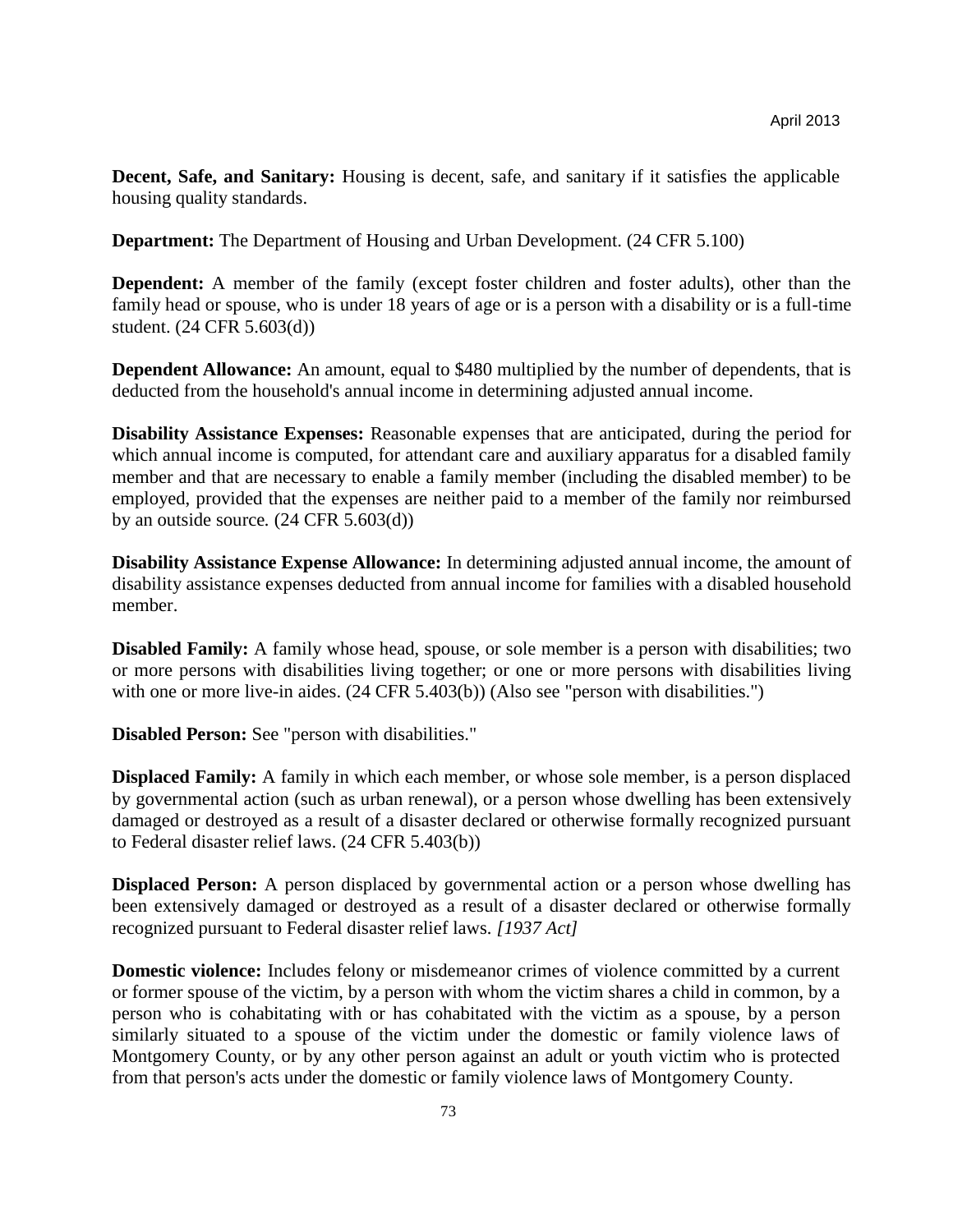**Drug-Related Criminal Activity**: Drug trafficking or the illegal use, or possession for personal use, of a controlled substance as defined in Section 102 of the Controlled Substances Act (21 U.S.C. 802.

**Elderly Family:** A family whose head, spouse, or sole member is a person who is at least 62 years of age; two or more persons who are at least 62 years of age living together; or one or more persons who are at least 62 years of age living with one or more live-in aides. (24 CFR 5.403)

**Elderly Family Allowance:** For elderly families, an allowance of \$400 is deducted from the household's annual income in determining adjusted annual income.

**Elderly Person:** A person who is at least 62 years of age. (1937 Housing Act)

**Enterprise Income Verification**: (EIV) A HUD provided Internet-based tool that allows PHAs to view employment information, wages, unemployment compensation and social security benefit information at any point in time.

**Extremely low-income families:** Those families whose incomes do not exceed 30% of the median income for the area, as determined by the Secretary with adjustments for smaller and larger families.

**Fair Housing Act:** Title VIII of the Civil Rights Act of 1968, as amended by the Fair Housing Amendments Act of 1988 (42 U.S.C. 3601 et seq.)*.* (24 CFR 5.100)

**Family** includes but is not limited to**:**

- A. A family with or without children;
- B. An elderly family;
- C. A near-elderly family;
- D. A disabled family;
- E. A displaced family;
- F. The remaining member of a tenant family; and
- G. A single person who is not an elderly or displaced person, a person with disabilities, or the remaining member of a tenant family. (24 CFR 5.403)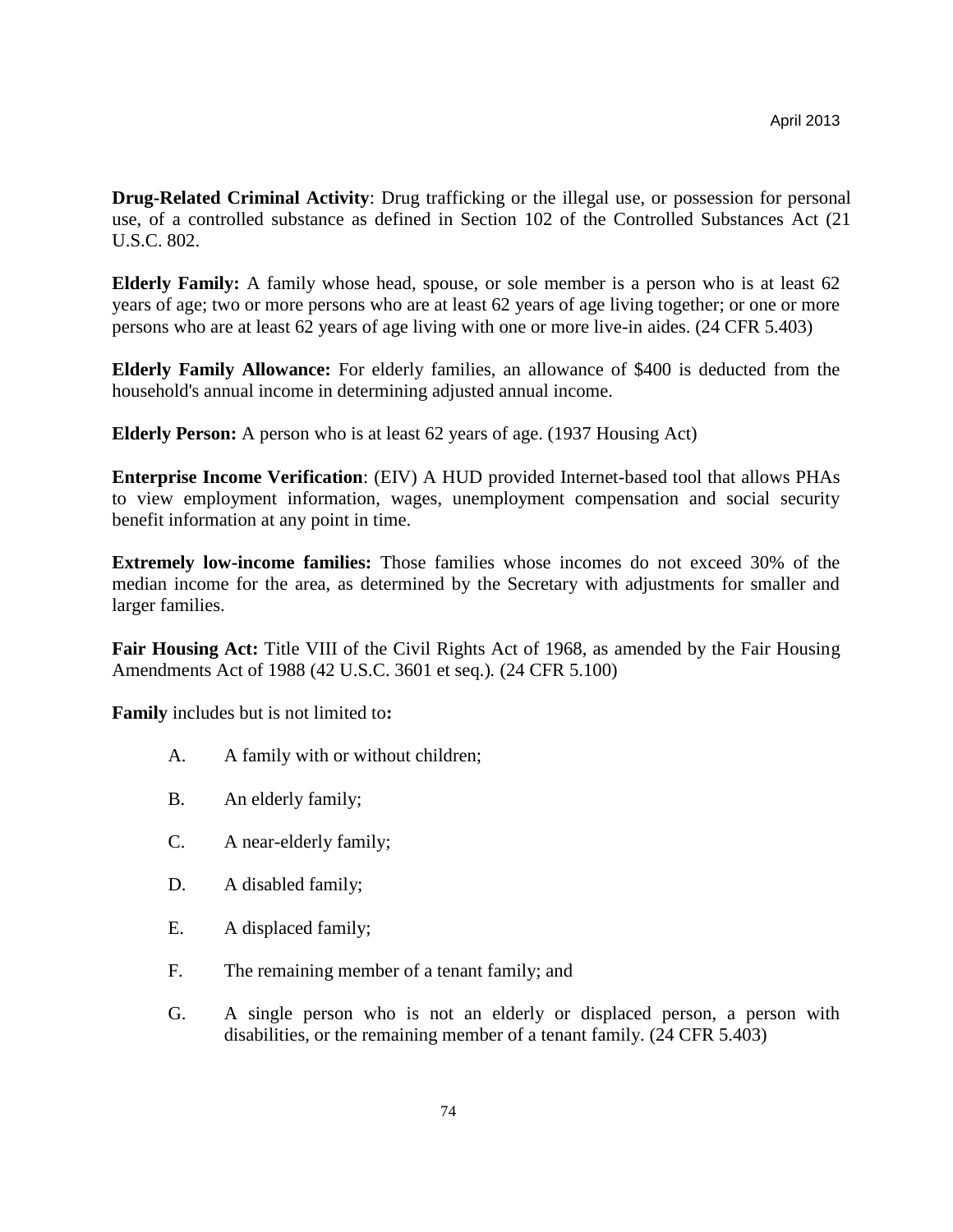**Family Members:** All members of the household other than live-in aides, foster children, and foster adults. All family members permanently reside in the unit, though they may be temporarily absent. All family members are listed on the lease.

**Family Self-Sufficiency Program (FSS Program):** The program established by a housing authority to promote self-sufficiency among participating families, including the coordination of supportive services. (24 CFR 984.103(b))

**Flat Rent:** A rent amount the family may choose to pay in lieu of having their rent determined under the formula method. The flat rent is established by the housing authority set at the lesser of the market value for the unit or the cost to operate the unit. Families selecting the flat rent option have their income evaluated once every three years, rather than annually.

**Formula Method:** A means of calculating a family's rent based on 10% of their monthly income, 30% of their adjusted monthly income, the welfare rent, or the minimum rent. Under the formula method, rents may be capped by a ceiling rent. Under this method, the family's income is evaluated at least annually.

**Full-Time Student:** A person who is carrying a subject load that is considered full-time for day students under the standards and practices of the educational institution attended. An educational institution includes a vocational school with a diploma or certificate program, as well as an institution offering a college degree. (24 CFR 5.603(d))

**Head of Household:** The adult member of the family who is the head of the household for purposes of determining income eligibility and rent. (24 CFR 5.504(b))

**Household Members**: All members of the household including members of the family, live-in aides, foster children, and foster adults. All household members are listed on the lease, and no one other than household members are listed on the lease.

**Housing Assistance Plan:** A housing plan that is submitted by a unit of general local government and approved by HUD as being acceptable under the standards of 24 CFR 570.

**Imputed Income**: For households with net family assets of more than \$5,000, the amount calculated by multiplying net family assets by a HUD-specified percentage. If imputed income is more than actual income from assets, the imputed amount is used as income from assets in determining annual income.

**In-Kind Payments:** Contributions other than cash made to the family or to a family member in exchange for services provided or for the general support of the family (e.g., groceries provided on a weekly basis, baby sitting provided on a regular basis).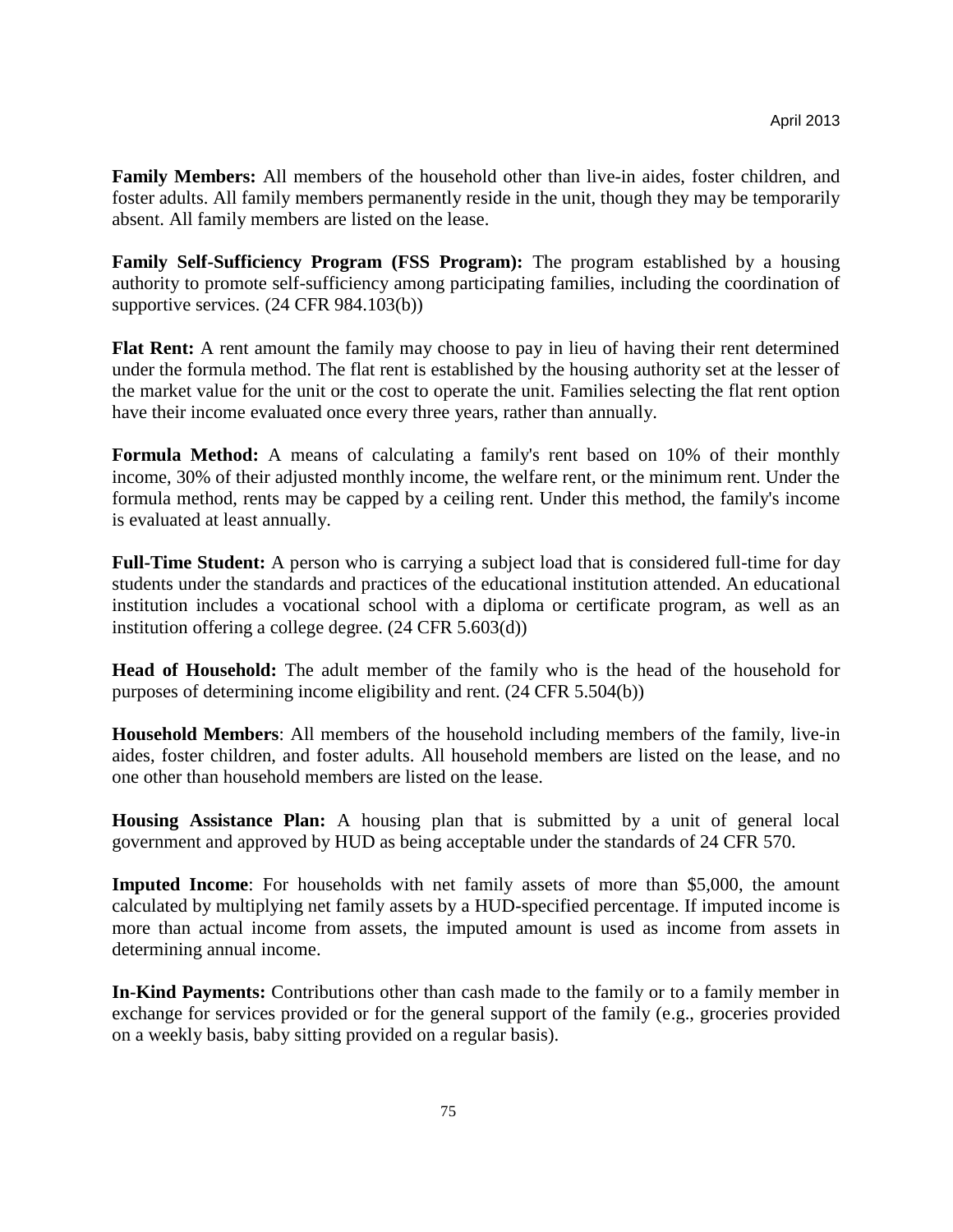**Interim (examination):** A reexamination of a family income, expenses, and household composition conducted between the regular annual recertifications when a change in a household's circumstances warrants such a reexamination.

**Live-In Aide:** A person who resides with one or more elderly persons, near-elderly persons, or persons with disabilities and who:

- A. Is determined to be essential to the care and well- being of the persons;
- B. Is not obligated for the support of the persons; and
- C. Would not be living in the unit except to provide the necessary supportive services. (24 CFR 5.403(b))

**Low-Income Families:** Those families whose incomes do not exceed 80% of the median income for the area, as determined by the Secretary with adjustments for smaller and larger families, except that the Secretary may establish income ceilings higher or lower than 80% of the median for the area on the basis of the Secretary's findings that such variations are necessary because of prevailing levels of construction costs or unusually high or low family incomes. (1937Act)

**Medical Expenses:** Medical expenses (of all family members of an elderly or disabled family), including medical insurance premiums, that are anticipated during the period for which annual income is computed and that are not covered by insurance. (24 CFR 5.603(d)). These expenses include, but are not limited to, prescription and non-prescription drugs, costs for doctors, dentists, therapists, medical facilities, care for a service animals, transportation for medical purposes.

**Mixed Family:** A family whose members include those with citizenship or eligible immigration status and those without citizenship or eligible immigration status. (24 CFR 5.504(b))

**Monthly Adjusted Income:** One twelfth of adjusted income. (24 CFR 5.603(d))

**Monthly Income:** One twelfth of annual income. (24 CFR 5.603(d))

**National:** A person who owes permanent allegiance to the United States, for example, as a result of birth in a United States territory or possession. (24 CFR 5.504(b))

**Near-Elderly Family:** A family whose head, spouse, or sole member is a person who is at least 50 years of age but below the age of 62; two or more persons, who are at least 50 years of age but below the age of 62, living together; or one or more persons who are at least 50 years of age but below the age of 62 living with one or more live-in aides. (24 CFR 5.403(b))

### **Net Family Assets:**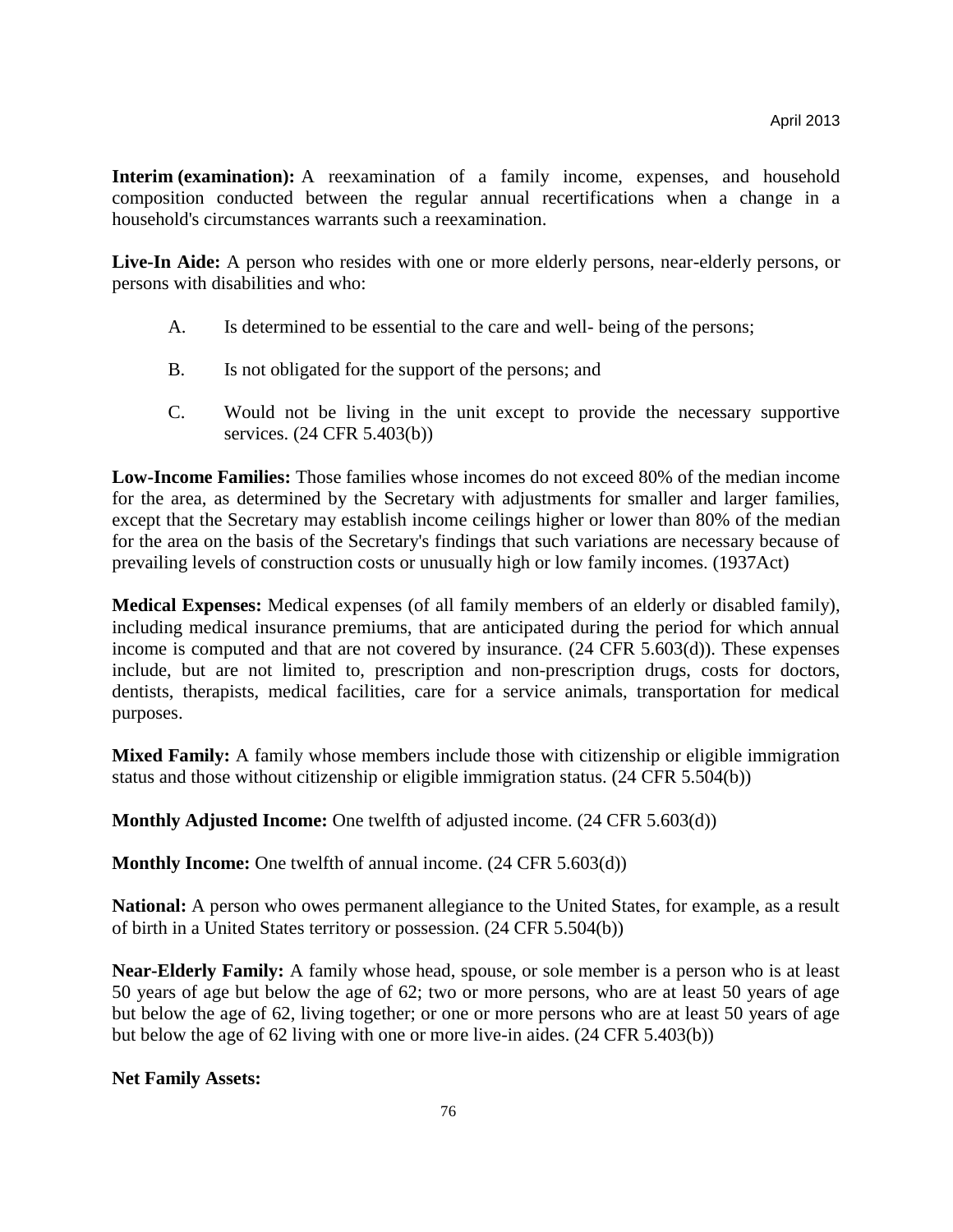- A. Net cash value after deducting reasonable costs that would be incurred in disposing of real property, savings, stocks, bonds, and other forms of capital investment, excluding interests in Indian trust land and excluding equity accounts in HUD homeownership programs. The value of necessary items of personal property such as furniture and automobiles shall be excluded.
- B. In cases where a trust fund has been established and the trust is not revocable by, or under the control of, any member of the family or household, the value of the trust fund will not be considered an asset so long as the fund continues to be held in trust. Any income distributed from the trust fund shall be counted when determining annual income.
- C. In determining net family assets, housing authorities or owners, as applicable, shall include the value of any business or family assets disposed of by an applicant or tenant for less than fair market value (including a disposition in trust, but not in a foreclosure or bankruptcy sale) during the two years preceding the date of application for the program or reexamination, as applicable, in excess of the consideration received therefor. In the case of a disposition as part of a separation or divorce settlement, the disposition will not be considered to be for less than fair market value if the applicant or tenant receives important consideration not measurable in dollar terms. (24 CFR 5.603(d))

**Non-Citizen:** A person who is neither a citizen nor national of the United States. (24 CFR 5.504(b))

**Occupancy Standards:** The standards that a housing authority establishes for determining the appropriate number of bedrooms needed to house families of different sizes or composition*.*

### **Person with Disabilities:** A person who:

has a physical or mental impairment that substantially limits one or more major life activities; has a record of such an impairment; or is regarded as having such an impairment. For purposes of employment, this term does not include: Any individual who is an alcoholic or drug abuser whose current use of alcohol or drugs prevents the individual from performing the duties of the job in question, or whose employment, by reason of current alcohol or drug abuse, would constitute a direct threat to property or the safety of others; or any individual who has a currently contagious disease or infection and who, by reason of such disease or infection, would constitute a direct threat to the health or safety of other individuals or who, by reason of the currently contagious disease or infection, is unable to perform the duties of the job. For purposes of other programs and activities, the term does not include any individual who is an alcoholic or drug abuser whose current use of alcohol or drugs prevents the individual from participating in the program or activity in question, or whose participation, by reason of such current alcohol or drug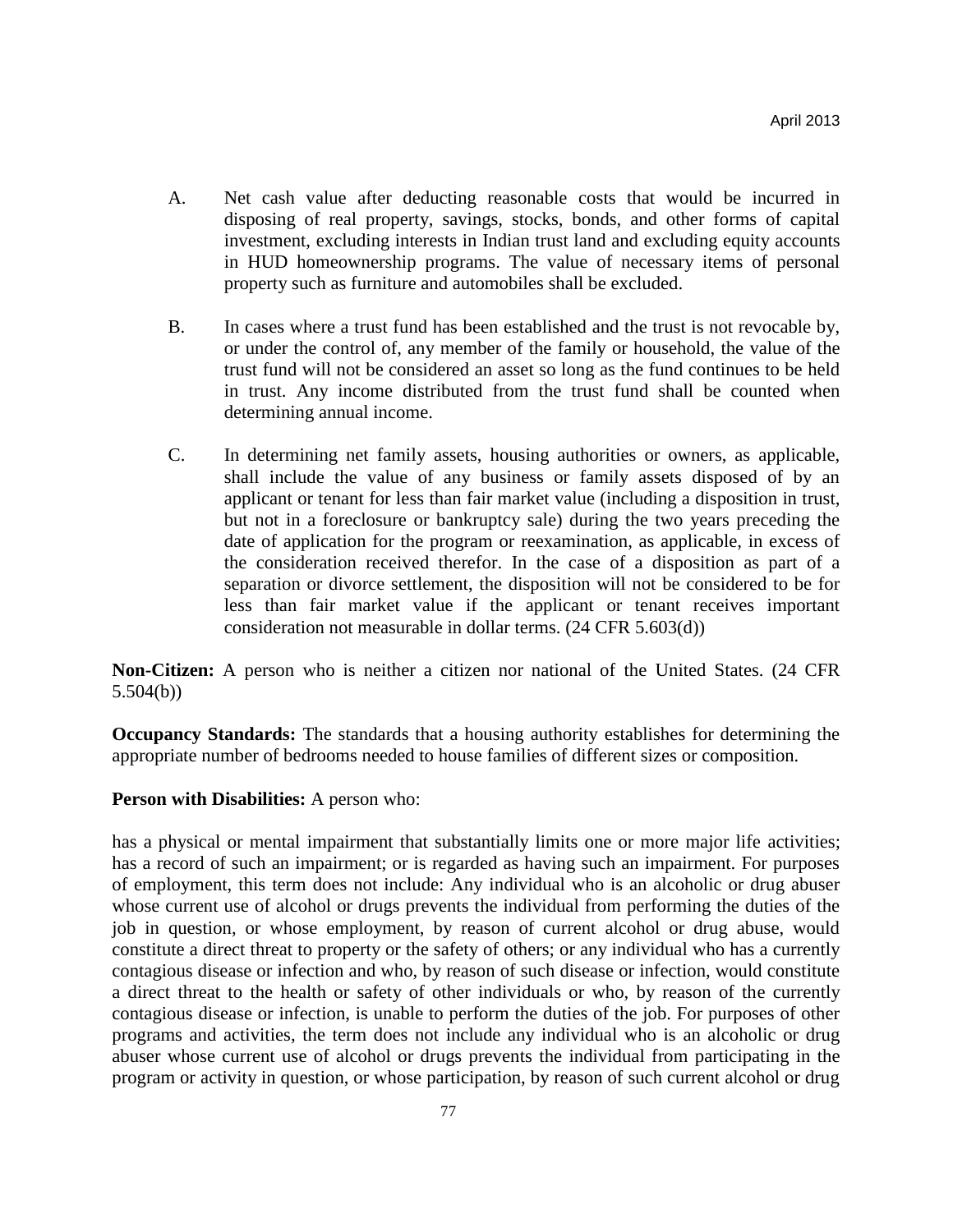abuse, would constitute a direct threat to property or the safety of others. As used in this definition, the phrase:

(a) Physical or mental impairment includes:

(1) Any physiological disorder or condition, cosmetic disfigurement,

or anatomical loss affecting one or more of the following body systems:

Neurological; musculoskeletal; special sense organs; respiratory, including speech organs; cardiovascular; reproductive; digestive; genito-urinary; hemic and lymphatic; skin; and endocrine; or

 (2) Any mental or psychological disorder, such as mental retardation, organic brain syndrome, emotional or mental illness, and specific learning disabilities. The term physical or mental impairment includes, but is not limited to, such diseases and conditions as orthopedic, visual, speech and hearing impairments, cerebral palsy, autism, epilepsy, muscular dystrophy, multiple sclerosis, cancer, heart disease, diabetes, mental retardation, emotional illness, drug addiction and alcoholism.

 (b) Major life activities means functions such as caring for one's self, performing manual tasks, walking, seeing, hearing, speaking, breathing, learning and working.

(c) Has a record of such an impairment means has a history of, or

has been misclassified as having, a mental or physical impairment that substantially limits one or more major life activities.

(d) Is regarded as having an impairment means:

 (1) Has a physical or mental impairment that does not substantially limit one or more major life activities but that is treated by a recipient as constituting such a limitation;

 (2) Has a physical or mental impairment that substantially limits one or more major life activities only as a result of the attitudes of others toward such impairment; or

 (3) Has none of the impairments defined in paragraph (a) of this section but is treated by a recipient as having such an impairment.

This definition does not exclude persons who have the disease of acquired immunodeficiency syndrome or any conditions arising from the etiologic agent for acquired immunodeficiency syndrome. (1937 Act)

No individual shall be considered to be a person with disabilities for purposes of eligibility solely based on any drug or alcohol dependence.

**Proration of Assistance:** The reduction in a family's housing assistance payment to reflect the proportion of family members in a mixed family who are eligible for assistance. (24 CFR5.520)

**Public Housing Agency (PHA):** Any State, county, municipality, or other governmental entity or public body (or agency or instrumentality thereof) which is authorized to engage in or assist in the development or operation of low-income housing under the 1937 Housing Act. (24 CFR 5.100)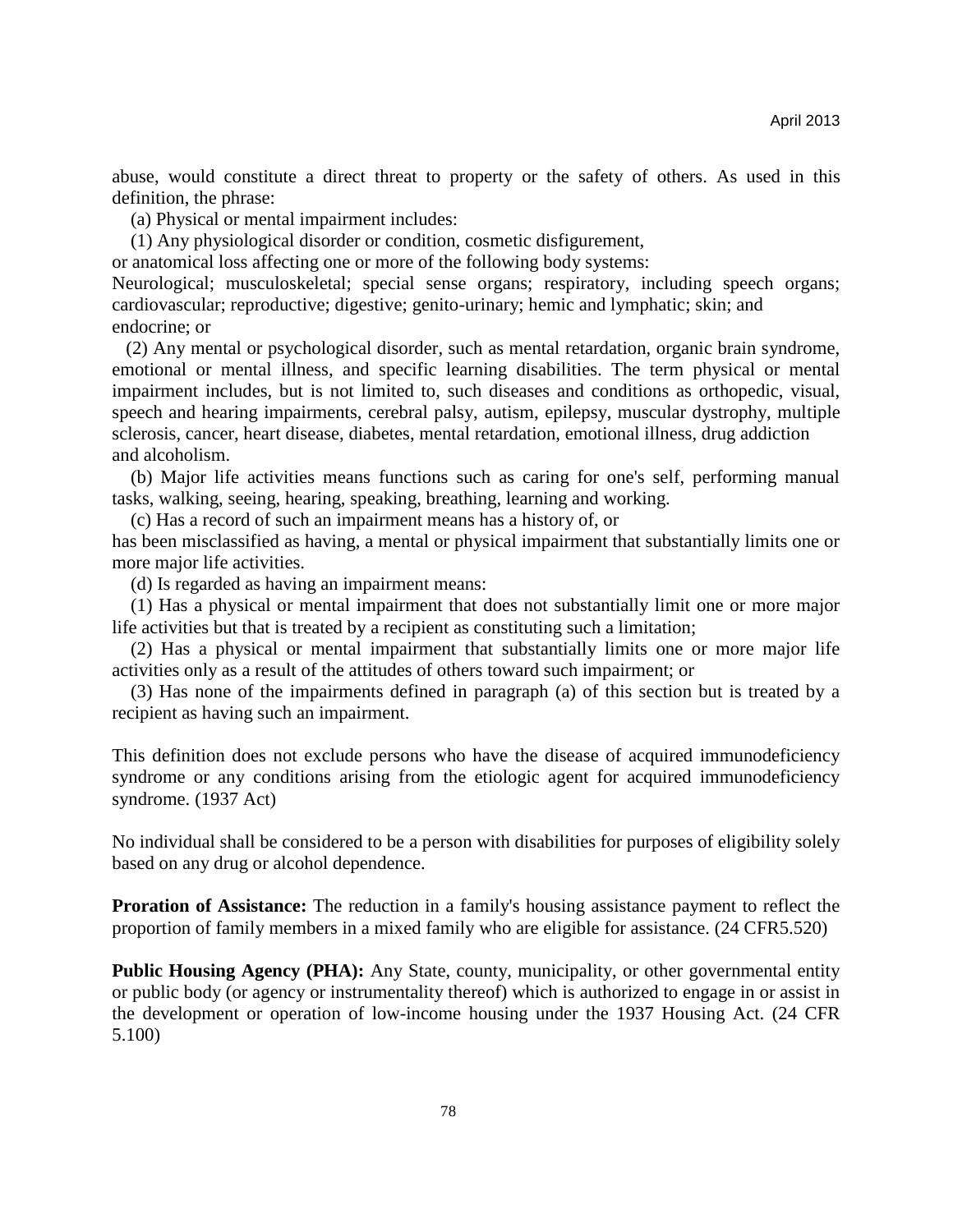**Recertification:** The annual reexamination of a family's income, expenses, and composition to determine the family's rent.

**Remaining Member of a Tenant Family:** A member of the family listed on the lease who continues to live in the public housing dwelling after all other family members have left. (Handbook 7565.1 REV-2, 3-5b.)

**Self-Declaration:** A type of verification statement by the tenant as to the amount and source of income, expenses, or family composition. Self-declaration is acceptable verification only when third-party verification or documentation cannot be obtained.

**Shelter Allowance:** That portion of a welfare benefit (e.g., TANF) that the welfare agency designates to be used for rent and utilities.

**Single Person:** Someone living alone or intending to live alone who does not qualify as an elderly family, a person with disabilities, a displaced person, or the remaining member of a tenant family. (Public Housing: Handbook 7465.1 REV-2, 3-5)

**Spousal Relationship**. Spousal relationship is defined as an unlicensed relationship between two individuals of the same sex or opposite sex who share a close personal relationship and are responsible for each other's welfare, are at least 18 years old, are not married to, or in a domestic partnership with any other person, are not related by blood or affinity in a way that would disqualify them from marriage under State law if the resident/applicant and partner are opposite sexes, and share financial obligations such as asset or loan accounts or share employment or other benefits such as health insurance.

**Stalking:** Means engaging in a course of conduct directed at a specific person that would cause a reasonable person to fear for his or her safety or the safety of others, or suffer substantial emotional distress.

**State Wage Information Collection Agency (SWICA):** The State agency receiving quarterly wage reports from employers in the State or an alternative system that has been determined by the Secretary of Labor to be as effective and timely in providing employment-related income and eligibility information. (24 CFR 5.214)

**Temporary Assistance to Needy Families (TANF):** The program that replaced the Assistance to Families with Dependent Children (AFDC) that provides financial assistance to needy families who meet program eligibility criteria. Benefits are limited to a specified time period.

**Tenant:** The person or family renting or occupying an assisted dwelling unit. (24 CFR 5.504(b))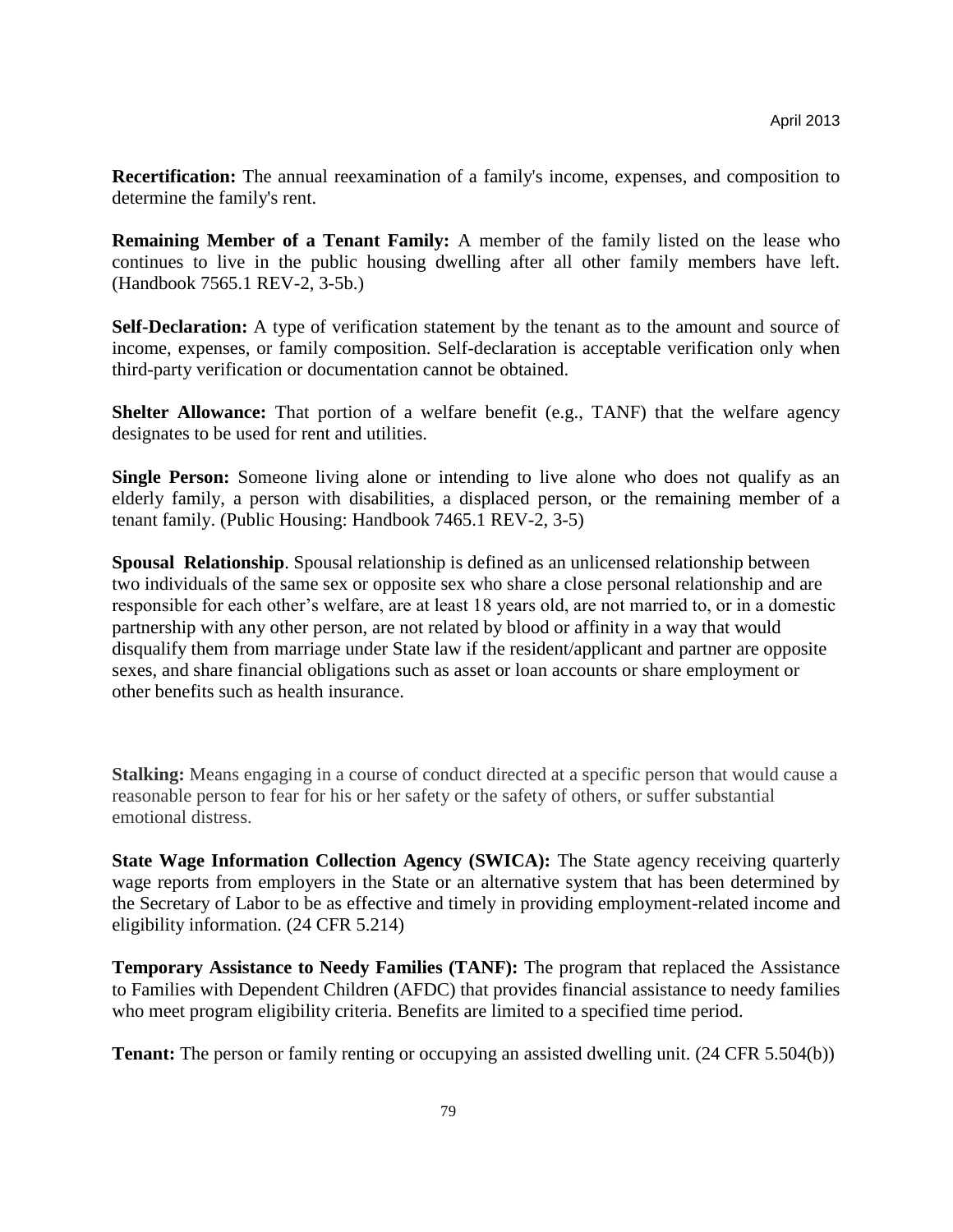**Tenant Rent:** The amount payable monthly by the family as rent to the housing authority. Where all utilities (except telephone) and other essential housing services are supplied by the housing authority or owner, tenant rent equals total tenant payment. Where some or all utilities (except telephone) and other essential housing services are supplied by the housing authority and the cost thereof is not included in the amount paid as rent, tenant rent equals total tenant payment less the utility allowance. (24 CFR 5.603(d))

**Third-Party (verification):** Written or oral confirmation of a family's income, expenses, or household composition provided by a source outside the household.

## **Total Tenant Payment (TTP):**

- A. Total tenant payment for families whose initial lease is effective on or after August 1, 1982:
	- 1. Total tenant payment is the amount calculated under Section 3(a)(1) of the 1937 Act which is the higher of :
		- a. 30% of the family's monthly adjusted income;
		- b. 10% of the family's monthly income; or
		- c. If the family is receiving payments for welfare assistance from a public agency and a part of such payments, adjusted in accordance with the family's actual housing costs, is specifically designated by such agency to meet the family's housing costs, the portion of such payments which is so designated.

If the family's welfare assistance is ratably reduced from the standard of need by applying a percentage, the amount calculated under section  $3(a)(1)$  shall be the amount resulting from one application of the percentage.

- 2. Total tenant payment for families residing in public housing does not include charges for excess utility consumption or other miscellaneous charges.
- B. Total tenant payment for families residing in public housing whose initial lease was effective before August 1, 1982: Paragraphs (b) and (c) of 24 CFR 913.107, as it existed immediately before November 18, 1996), will continue to govern the total tenant payment of families, under a public housing program, whose initial lease was effective before August 1, 1982.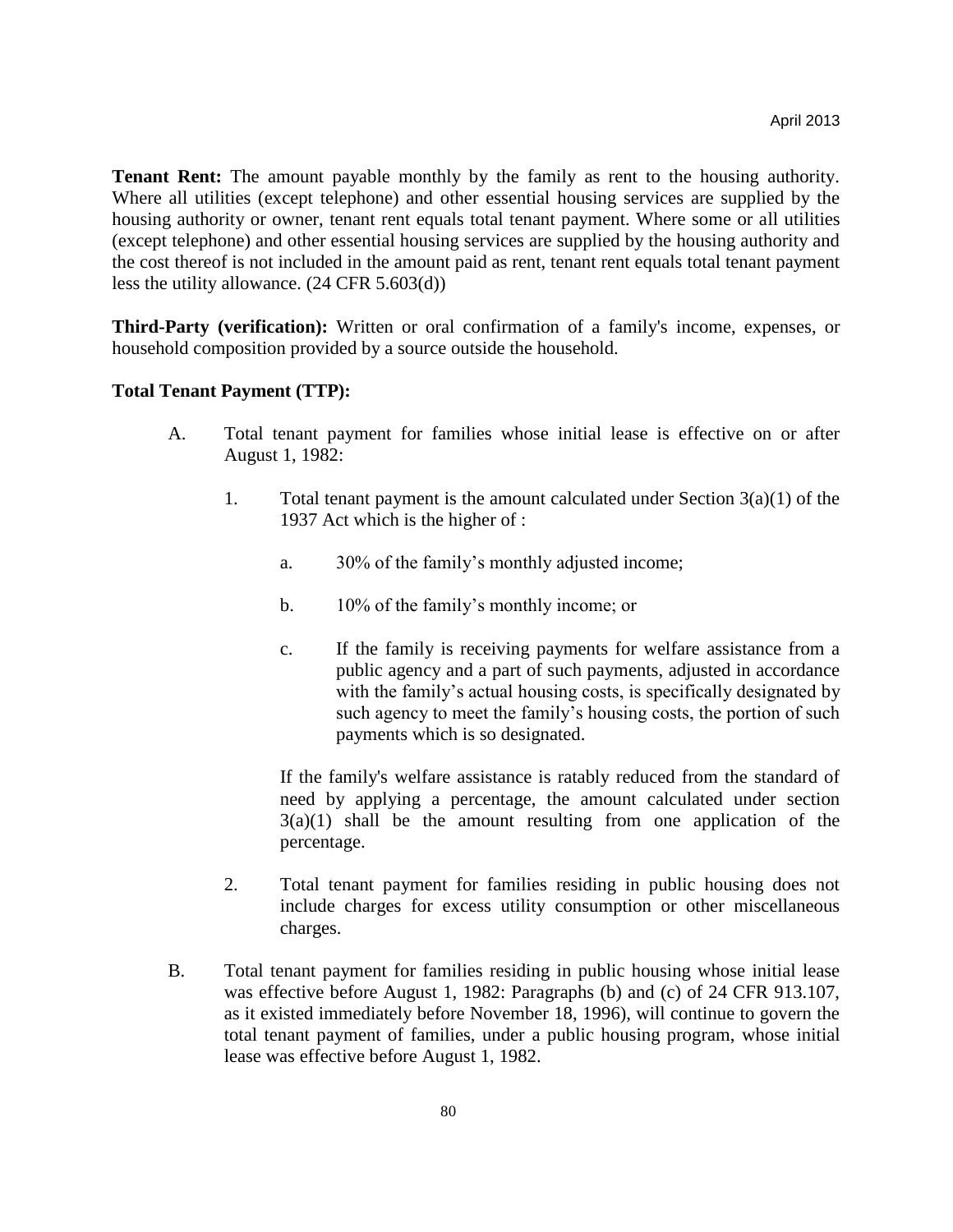**Utility Allowance:** If the cost of utilities (except telephone) and other housing services for an assisted unit is not included in the tenant rent but is the responsibility of the family occupying the unit, an amount equal to the estimate made by a housing authority of the monthly cost of a reasonable consumption of such utilities and other services for the unit by an energyconservative household of modest circumstances consistent with the requirements of a safe, sanitary, and healthful living environment. (24 CFR 5.603)

**Utility Reimbursement:** The amount, if any, by which the utility allowance for the unit, if applicable, exceeds the total tenant payment for the family occupying the unit. (24 CFR 5.603)

**Very Low-Income Families:** Low-income families whose incomes do not exceed 50% of the median family income for the area, as determined by the Secretary with adjustments for smaller and larger families, except that the Secretary may establish income ceilings higher or lower than 50% of the median for the areas on the basis of the Secretary's findings that such variations are necessary because of unusually high or low family incomes. Such ceilings shall be established in consultation with the Secretary of Agriculture for any rural area, as defined in Section 520 of the Housing Act of 1949, taking into account the subsidy characteristics and types of programs to which such ceilings apply. (1937 Act)

**Welfare Assistance:** Welfare or other payments to families or individuals, based on need, that are made under programs funded by Federal, State or local governments. (24 CFR 5.603(d))

**Welfare Rent:** In "as-paid" welfare programs, the amount of the welfare benefit designated for shelter and utilities.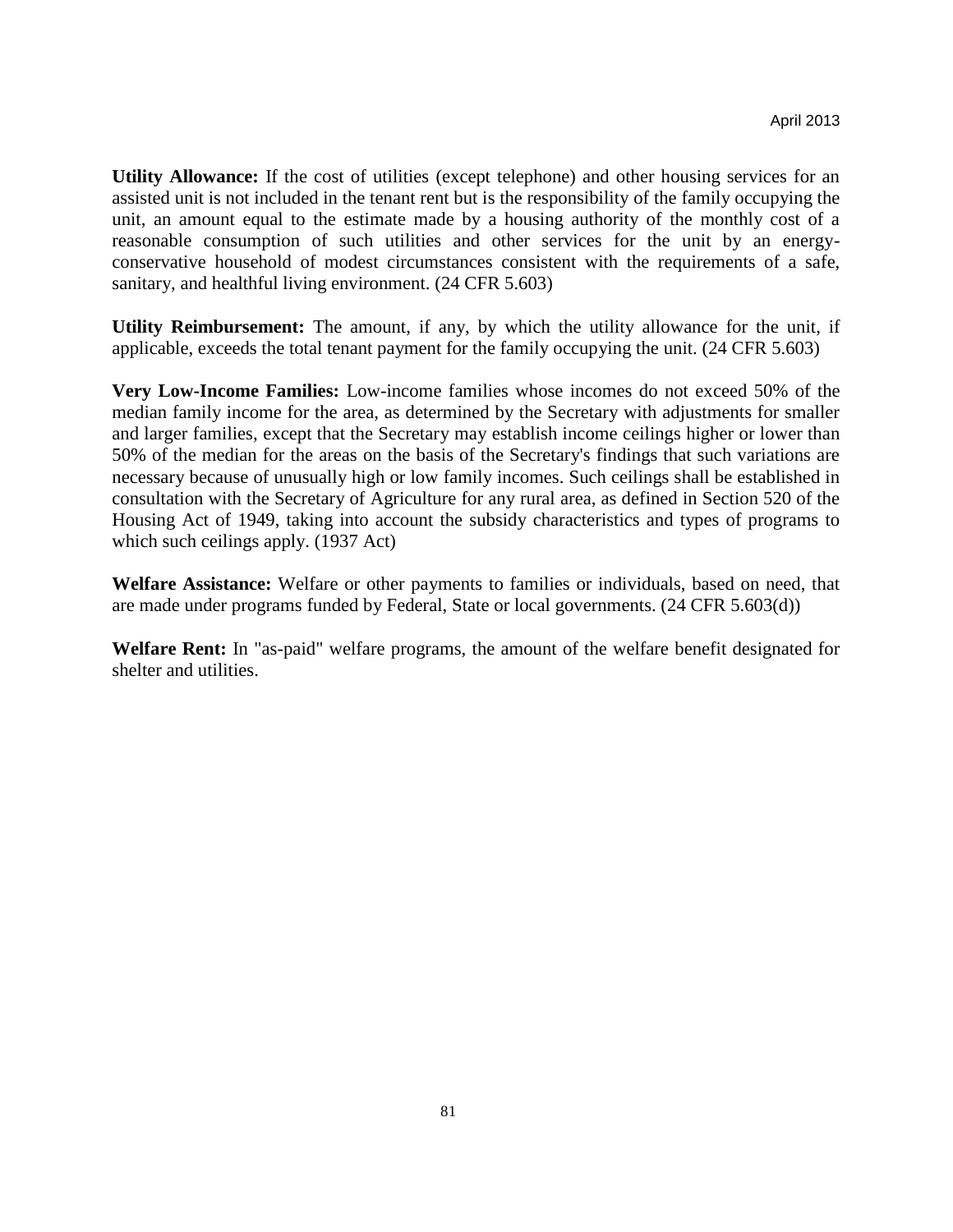#### **ACRONYMS**

- ACC Annual Contributions Contract
- CFR Code of Federal Regulations
- EIV Enterprise Income Verification
- FSS Family Self Sufficiency (program)
- HCDA Housing and Community Development Act
- HQS Housing Quality Standards
- HUD Department of Housing and Urban Development
- INS (U.S.) Immigration and Naturalization Service
- NAHA (Cranston-Gonzalez) National Affordable Housing Act
- NOFA Notice of Funding Availability
- OMB (U.S.) Office of Management and Budget
- PHA Public Housing Agency
- QHWR Quality Housing and Work Responsibility Act of 1998
- SSA Social Security Administration
- TTP Total Tenant Payment